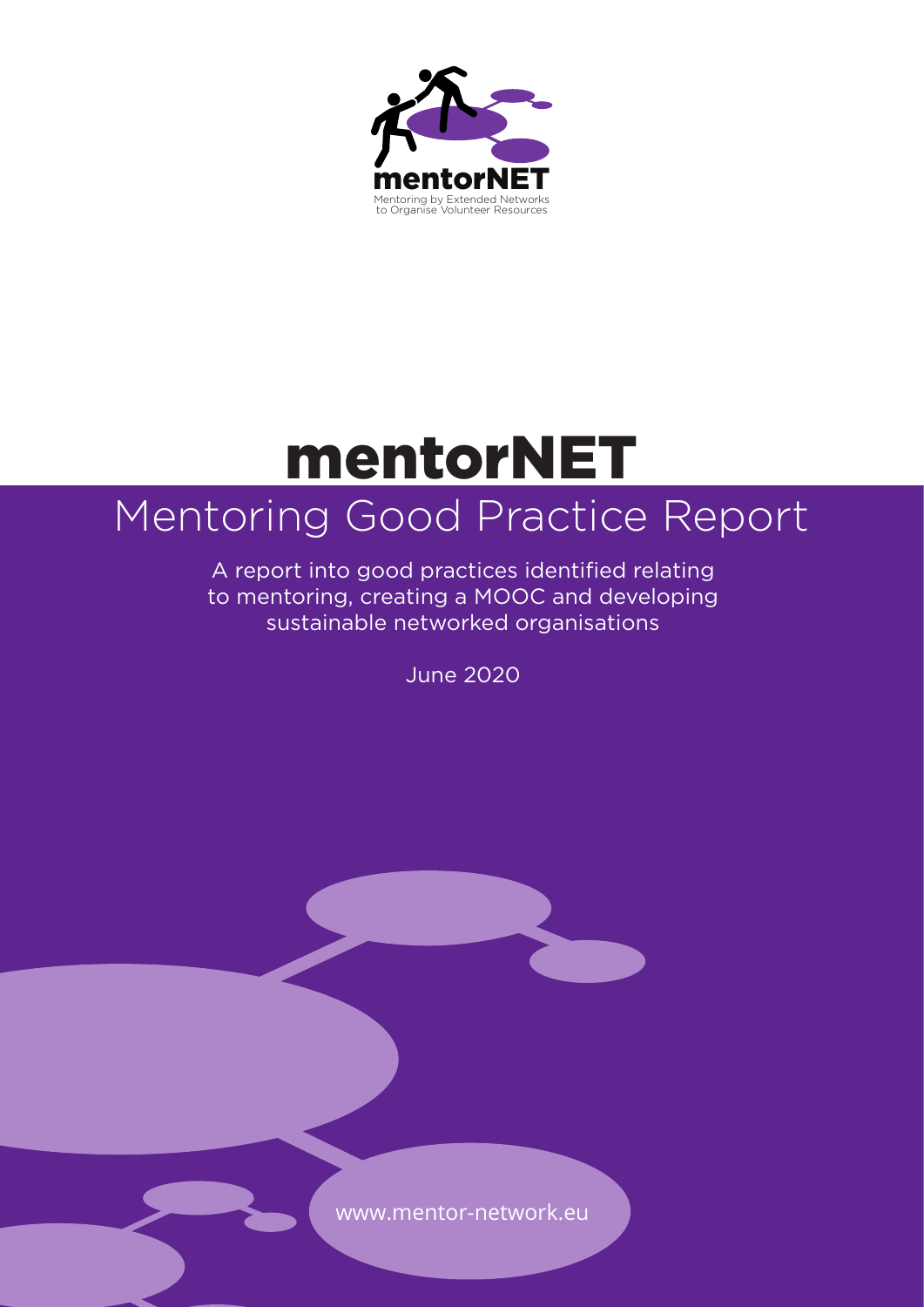



By: **mentorNET** Project Consortium Editors: Jon Moon, Suzie Moon, e-mel LLP

Based on survey and desk research undertaken by the Project Partners between December 2019 and March 2020

**Jon Moon, Suzie Moon** European Management Education & Learning (e-mel) LLP (United Kingdom) *Coordinator* **Tiziana Tartari**  Janus srl (Italy) **Arek Modrzejewskil, Rafael Raczynski** RIEP Stowarzyszenie Naukowe Instytut Badan nad Polityka Europejska (Poland) **Martin Kilgus** ifa Akademie ggmbh – (Germany) **Irene Kamba-Maltezopolou** Synthesis Center for Research and Education Ltd (Cyprus) **Amanuel Woldesus** Consonant (United Kingdom)

© MentorNET Project Consortium, 2020

Mentoring by extended networks to organise volunteer resources KA2 strategic Partnership Project 2019-1-UK01-KA204-061657



The European Commission support for the production of this publication does not constitute an endorsement of the contents which reflects the views only of the authors, and the Commission cannot be held responsible for any use which may be made of the information contained therein.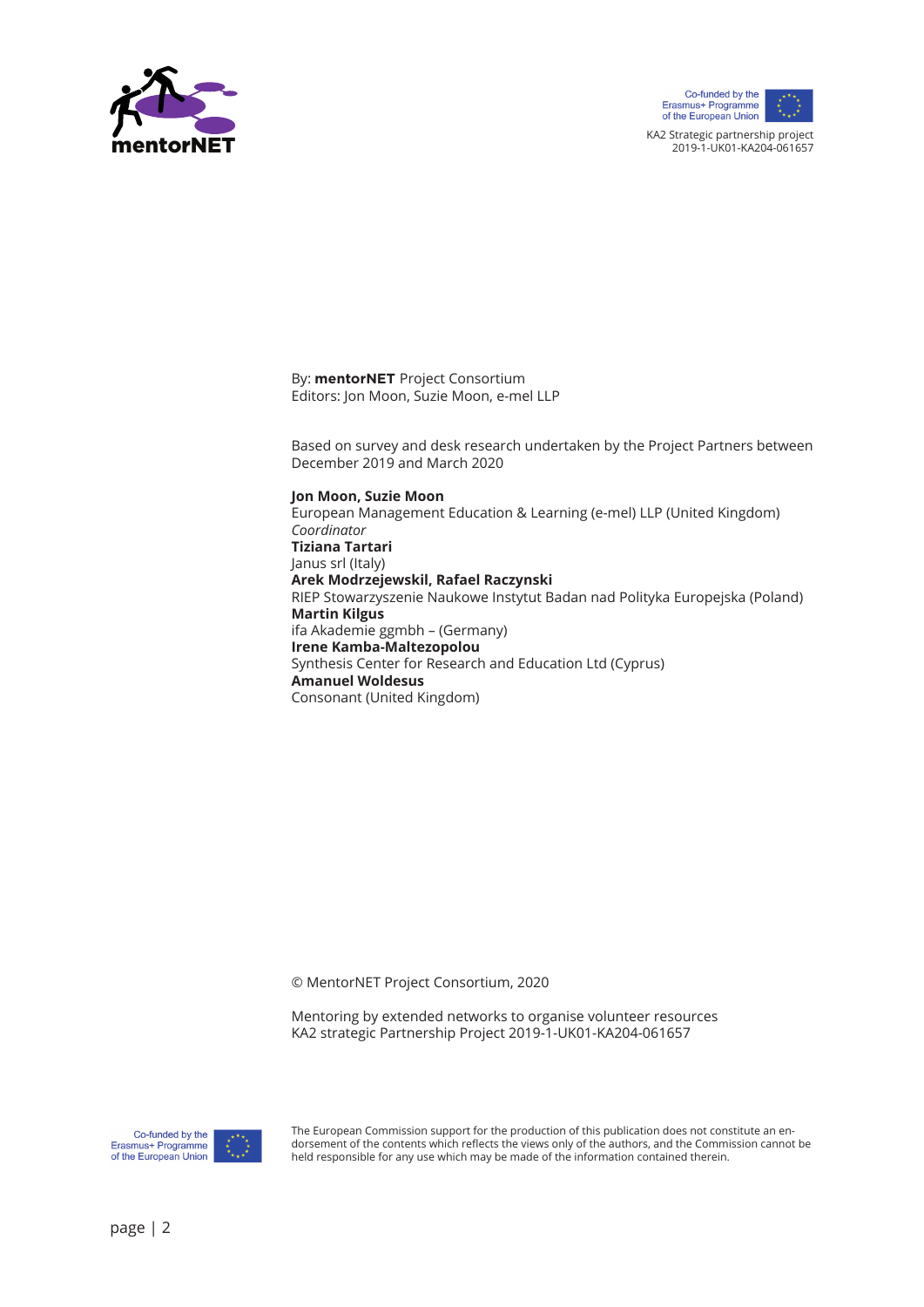



## **Contents**

### **Contents**

| Analysis of desk research - Good Practice in Mentoring and |  |
|------------------------------------------------------------|--|
|                                                            |  |
|                                                            |  |
|                                                            |  |
| Benefits of using Computer Mediated Communication (CMC)    |  |
|                                                            |  |
| Key Competencies for Volunteer Mentors working             |  |
|                                                            |  |
| Skills for a Successful Mentoring Relationship15           |  |
| Informational and Transformational Learning for Mentors 16 |  |
|                                                            |  |
|                                                            |  |
|                                                            |  |
|                                                            |  |
| Using support networks/mentors to support learners20       |  |
|                                                            |  |
| MOOC Good practice in design and implementation 21         |  |
|                                                            |  |
|                                                            |  |
|                                                            |  |
|                                                            |  |
|                                                            |  |
|                                                            |  |
|                                                            |  |
|                                                            |  |
|                                                            |  |
|                                                            |  |
| Annex 2: Good Practice Research Summaries 38               |  |
|                                                            |  |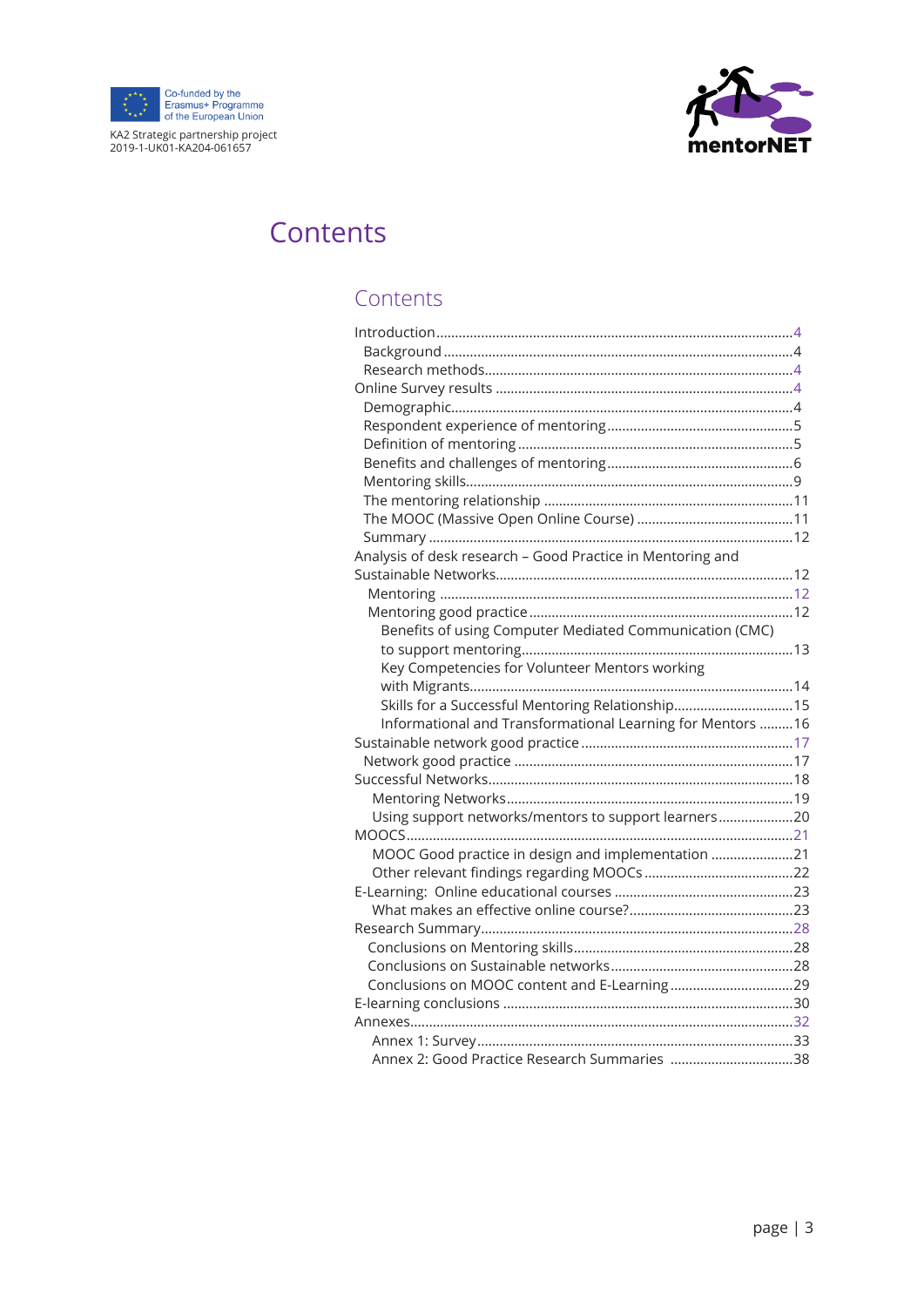



## Introduction

This paper pulls together the strands of research carried out by the MentorNET project partners concerning the key skills needed to mentor migrants, the key topics that should be included in a MOOC to teach people how to mentor and the characteristics that successful sustainable networks possess. It also considers good practice in e-learning course design.

### Background

The desired outcome of the MentorNET project is to:

• Identify good practice for organising and delivering mentoring and creating self-sustaining networks;

• Create a mentoring MOOC based on identified good practice that delivers a mentoring process sensitive to the differing needs of migrants from their first point of contact in a new country to when they find a country to permanently settle in;

• Identify mentor focused networks in the partner countries and provide them with the resources and tools, one of which will be an app, based on good practice in order to promote mentoring and best support volunteer mentors— including volunteer mentors of migrants—nationally and internationally

### Purpose

The research described in this paper was intended to inform the project team with regards to establishing the key themes and skills that need to be included in the mentoring MOOC in order to deliver a practical, usable and effective learning tool. Similarly, the research was also designed to better inform the project team about the characteristics which support successful self-sustaining networks, as well as how these can be incorporated into national and, it is hoped, international mentoring networks.

The resultant research paper can serve as a guide for the successful development of the MentorNET project outputs and as a useful source of research data for other projects and interested parties.

# Research methods

Two methods of research were used during the course of developing this report:

1. An online survey aimed at selected experts in mentoring and mentoring migrants. The survey was designed for distribution to selected experienced mentors in the UK to understand their views concerning mentoring skills and MOOC content.

2. Desk research: Looking at prior research conducted in each of the partner countries. The countries involved were Cyprus, Germany, Italy, Poland and the UK . This method was supplemented where possible by interviews and an informal focus group.

The online survey was created on the JISC Online Survey platform. It was distributed by email to a selection of experienced mentors. The aim was to establish a clear definition of mentoring and identify key elements for the MOOC content and for creating networks, rather than being a representative sample of mentors and experts, hence the number of respondents.

The survey was jointly developed and tested by the project team and is attached as Annex 2.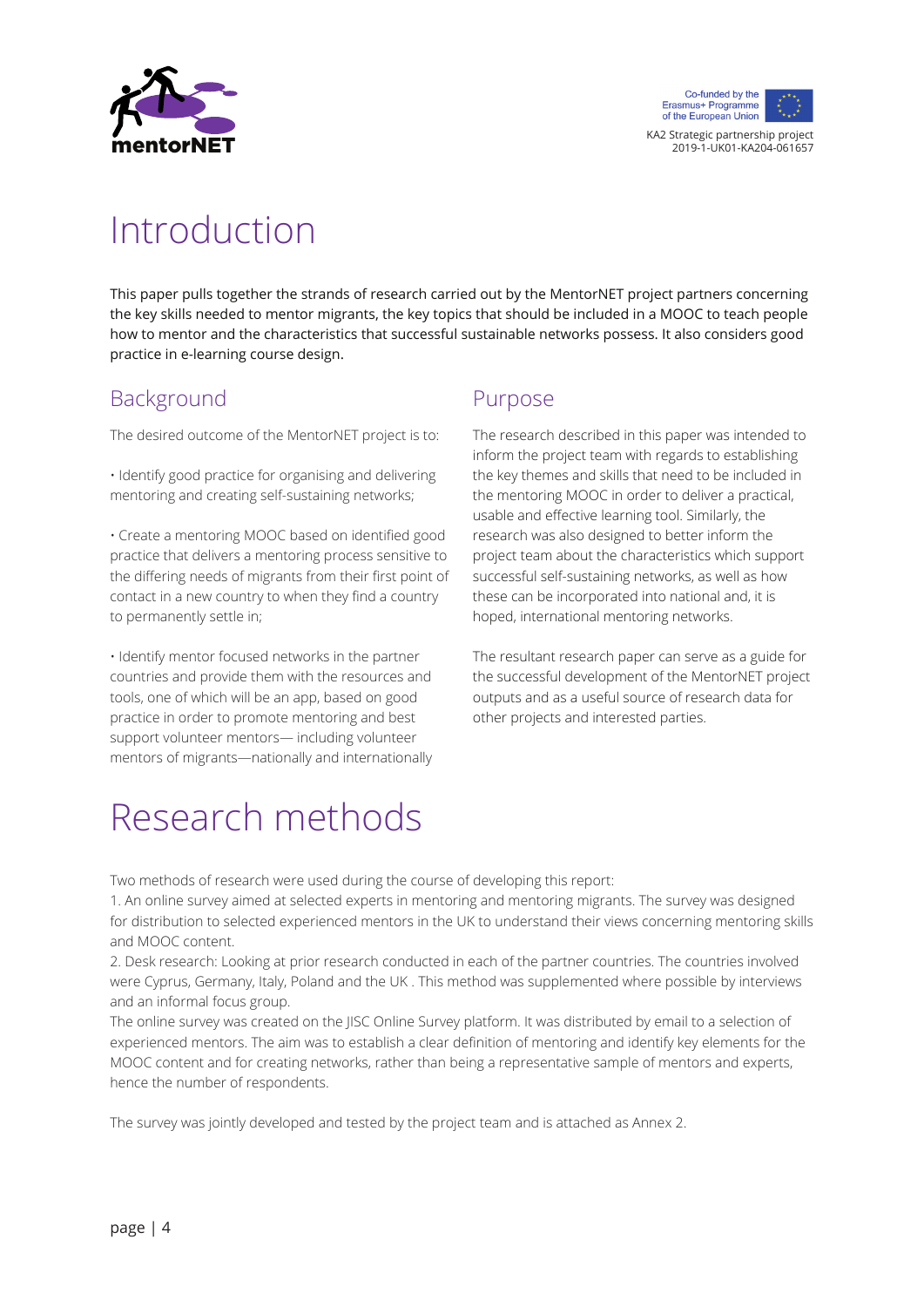





# Online Survey results

A presentation on the survey results was delivered at the second MentorNET trans- national meeting originally scheduled to take place in Cyprus at the beginning of April 2020, but due to Covid-19 restrictions, this was held virtually using GoTo Meeting. The survey results were as follows.

### Demographic

A total of 86 people registered interest in the survey; 18 valid responses were received.

- Of those valid responses:
- 11 were from the UK 5 from Germany
- 1 from Italy
- 1 from China
- 2 responses were invalid

The survey was targeted at selected experts and some experienced mentors in the UK with the option for experts from other countries to contribute.

The responses were meant to provide direction for the project rather than be a representative sample.

### Respondent experience of mentoring

Of the respondents, 77.8% had some mentoring experience. The range of experience was broad and included:

- Mentoring refugees to set up projects to help their communities;
- Disengaged pupils at a secondary school;
- Social workers;
- Colleagues in the health services;
- Young people;
- Volunteers from a different country;
- African entrepreneurs;
- Migrants seeking employment;
- Sports projects for migrant children;
- Women and the elderly;
- Master's degree students.

### Definition of mentoring

Respondents were asked to define "mentoring". Although the responses varied, there were a number of common themes.

Using these, the best way to define "mentoring" appeared to be:

*"… a trusted advisor or companion who offers guidance and support by sharing knowledge to help their mentees develop or enhance needed skills and knowledge that enables them to progress in their lives."*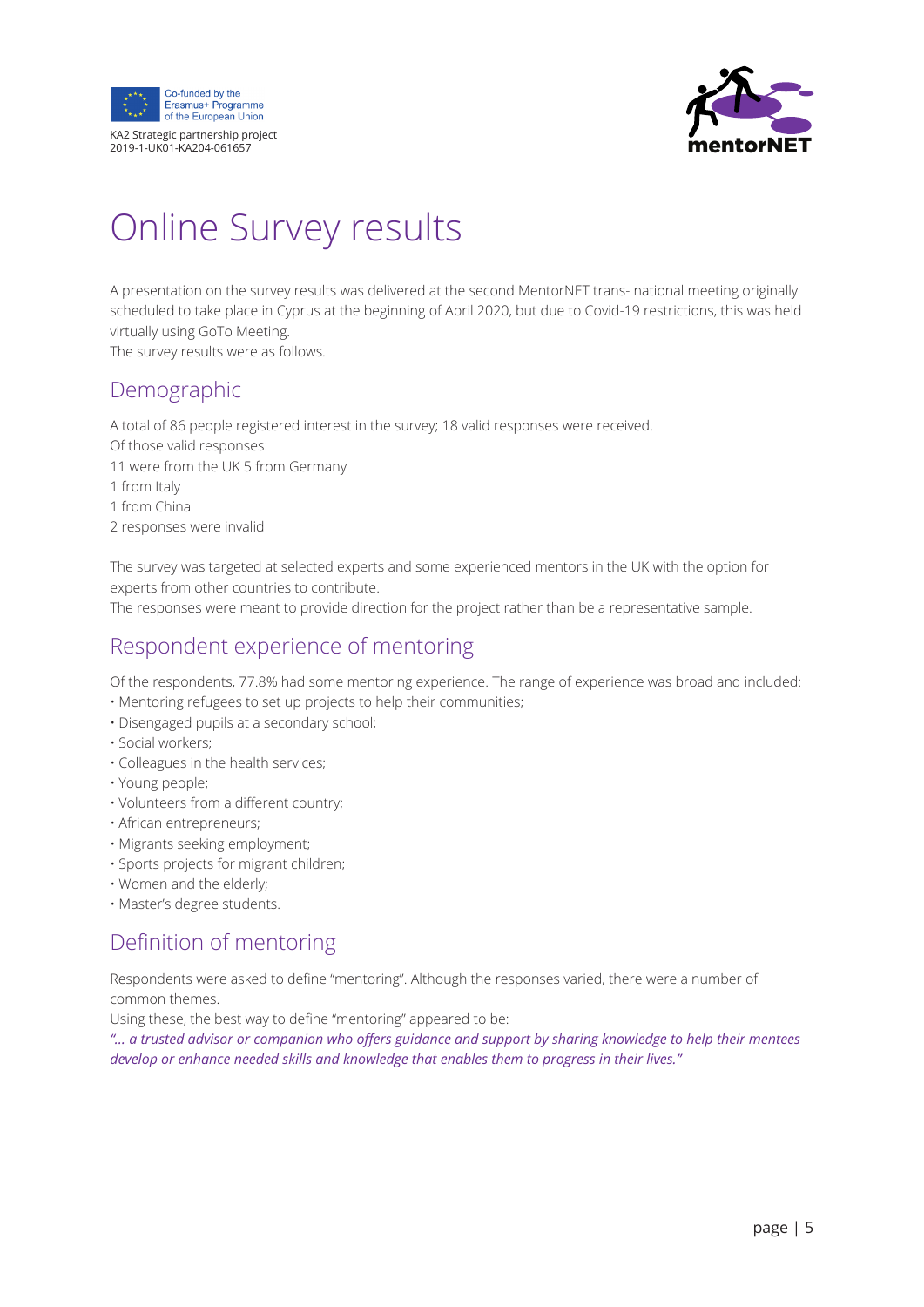



### Benefits and challenges of mentoring

We asked respondents to state what they thought the benefits to a mentee were from being mentored:



Other responses included

- friendship;
- emotional support;
- boosting confidence;
- self-reflection; and
- overcoming problems.

We asked respondents to state what they thought the benefits to a mentor were from being a mentor.



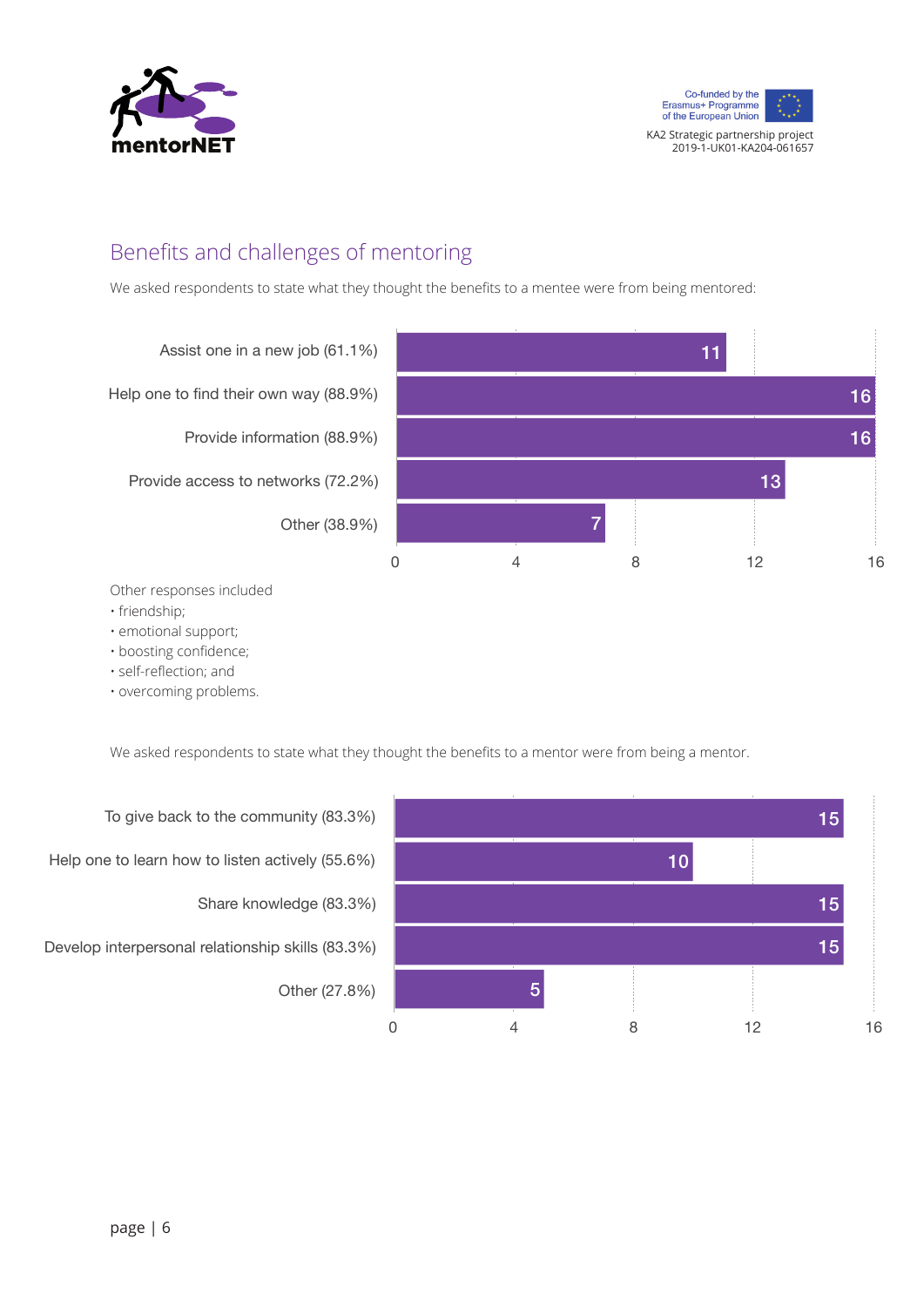



Other responses included:

- involvement in a cause one believes in;
- helping build a better community; and
- making a difference in someone else's life.

We asked respondents to state what they thought the challenges for a mentor might be.



Other responses included:

- cultural differences;
- getting "too involved"; and
- a lack of training to handle "emotionally charged" situations.

We also asked respondents to state what they thought the challenges for a mentee might be:

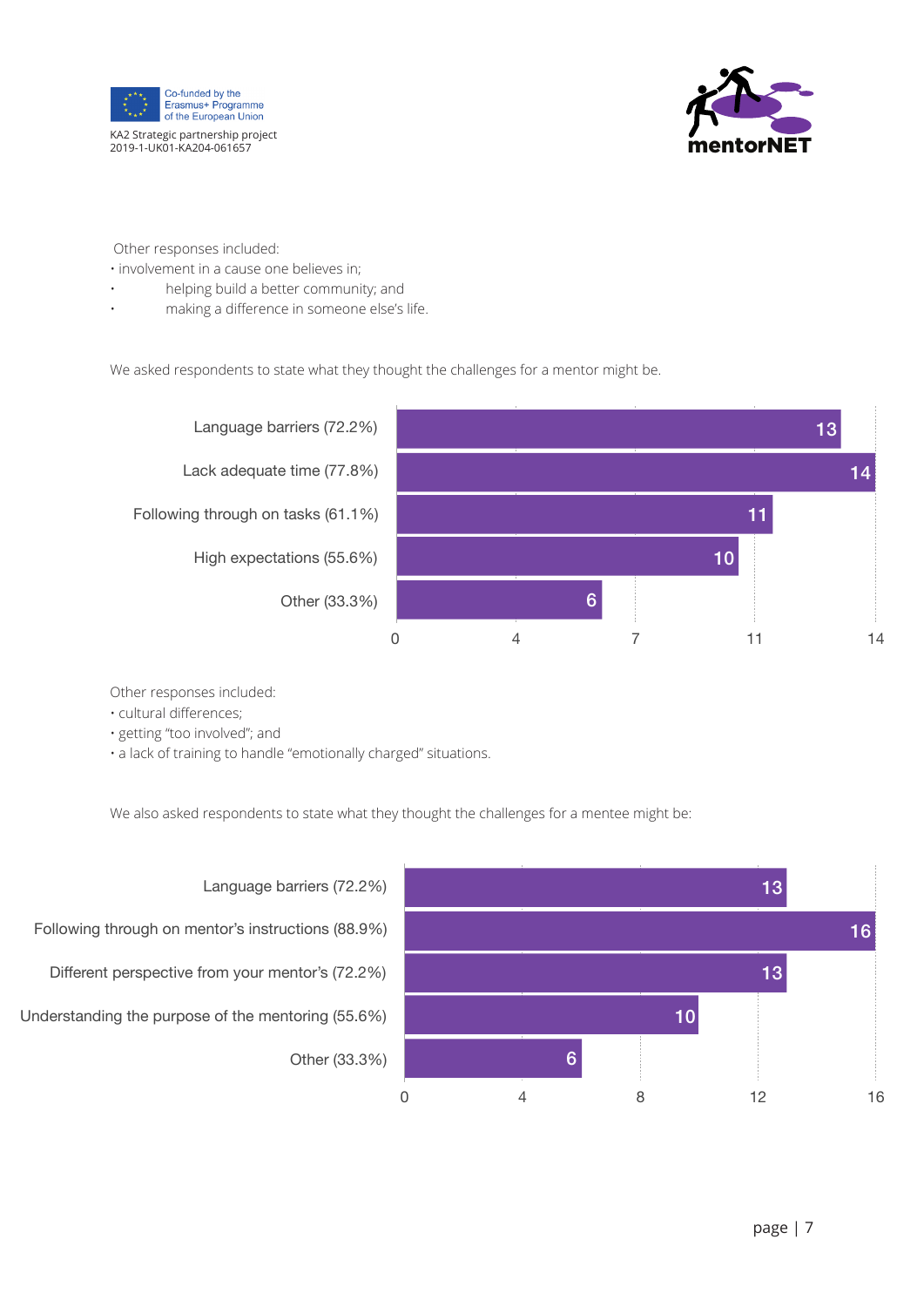



Other responses included:

- involvement in a cause on e believes in;
- helping build a better community; and
- making a difference in someone else's life.

We asked respondents to state what they thought the challenges for a mentor might be

### Access to pertinent information about their mentee (72.2%)

Access to appropriate venue (61.1%) Travel expense (where appropriate) (22.2%) Networking with other mentors (83.3%)

Other (27.8%)



Other responses included:

- cultural differences
- getting "too involved" and

• a lack of training to handle "emotionally charged" situations

We also asked respondents to state what they thought the challenges for a mentee might be.



Other responses included:

• the balance of power in the relationship and

• high or unrealistic expectations.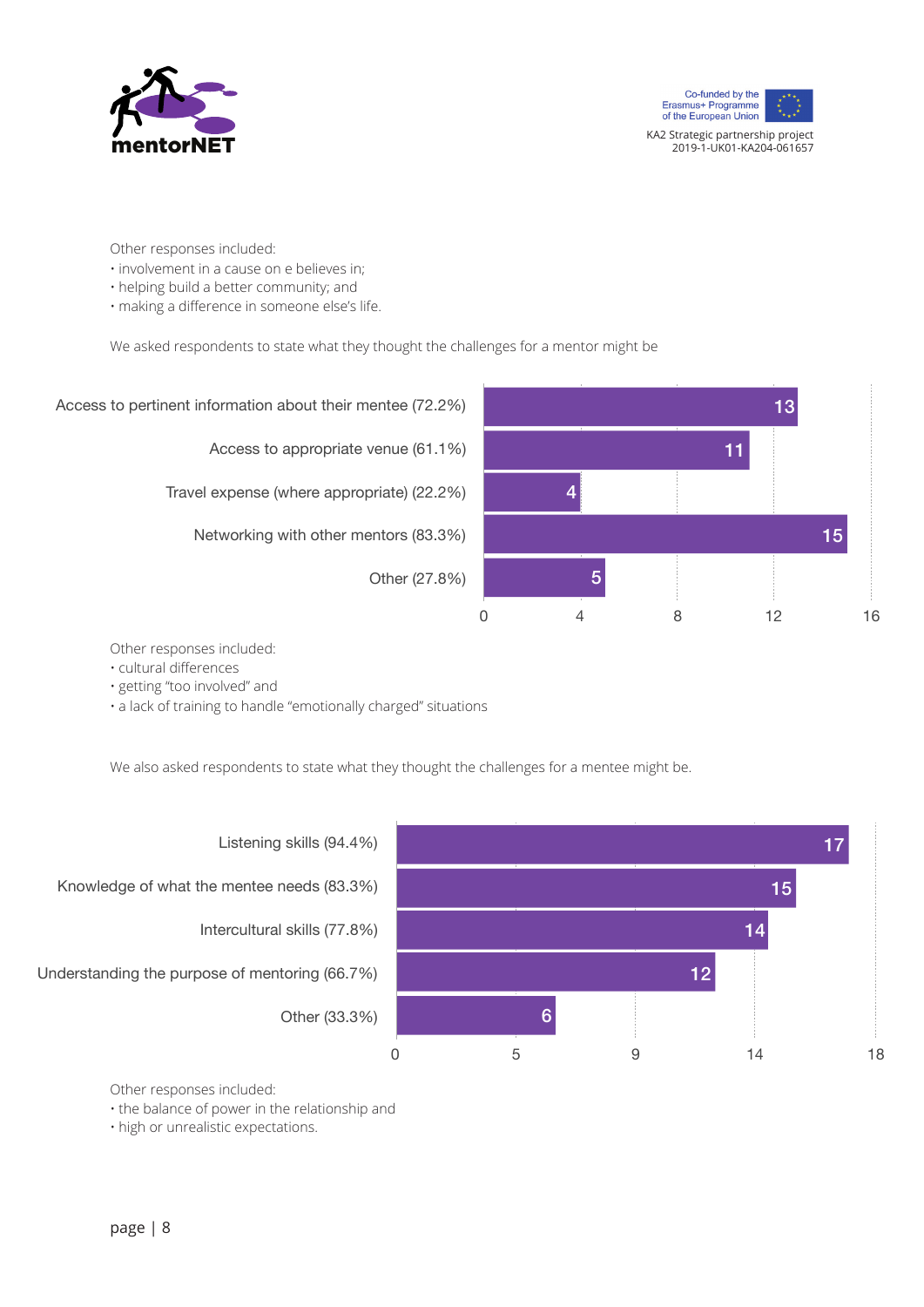



### Mentoring skills

We then asked respondents about the skills they thought a mentor should have in order to successfully support their mentee.



Other responses included:

- supervision and
- support from an experienced mentor. Other responses included:
- being supportive; and
- ability to handle emotional situations.

When asked which of the skills were most important, the responses were:

- Listening skills: 44%
- Knowledge of the needs of the mentee: 28%
- Understanding the purpose of mentoring: 22%
- Understanding the importance of mentoring: 6%

61 percent of respondents thought that the skills a mentor needs differ depending on how a mentor is in contact with their mentee.

22 percent thought that there should be some face-to-face contact involved. Many cited that developing empathy between the mentor and mentee was important.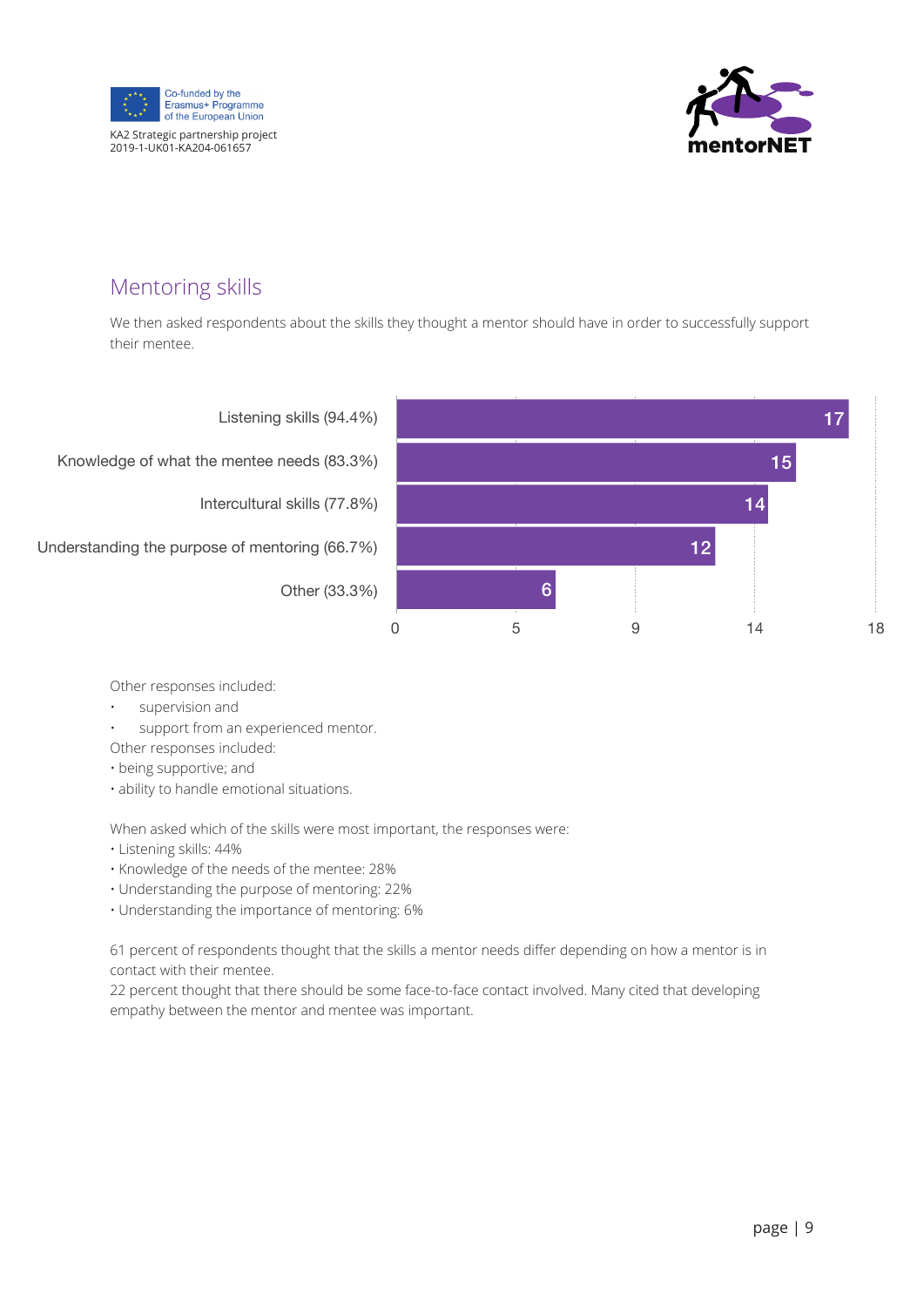

Regarding face to face mentoring:



Regarding telephone mentoring:



Regarding text, social media and email mentoring:



When using text or social media to mentor, the most important skills were regarded as literacy and clarity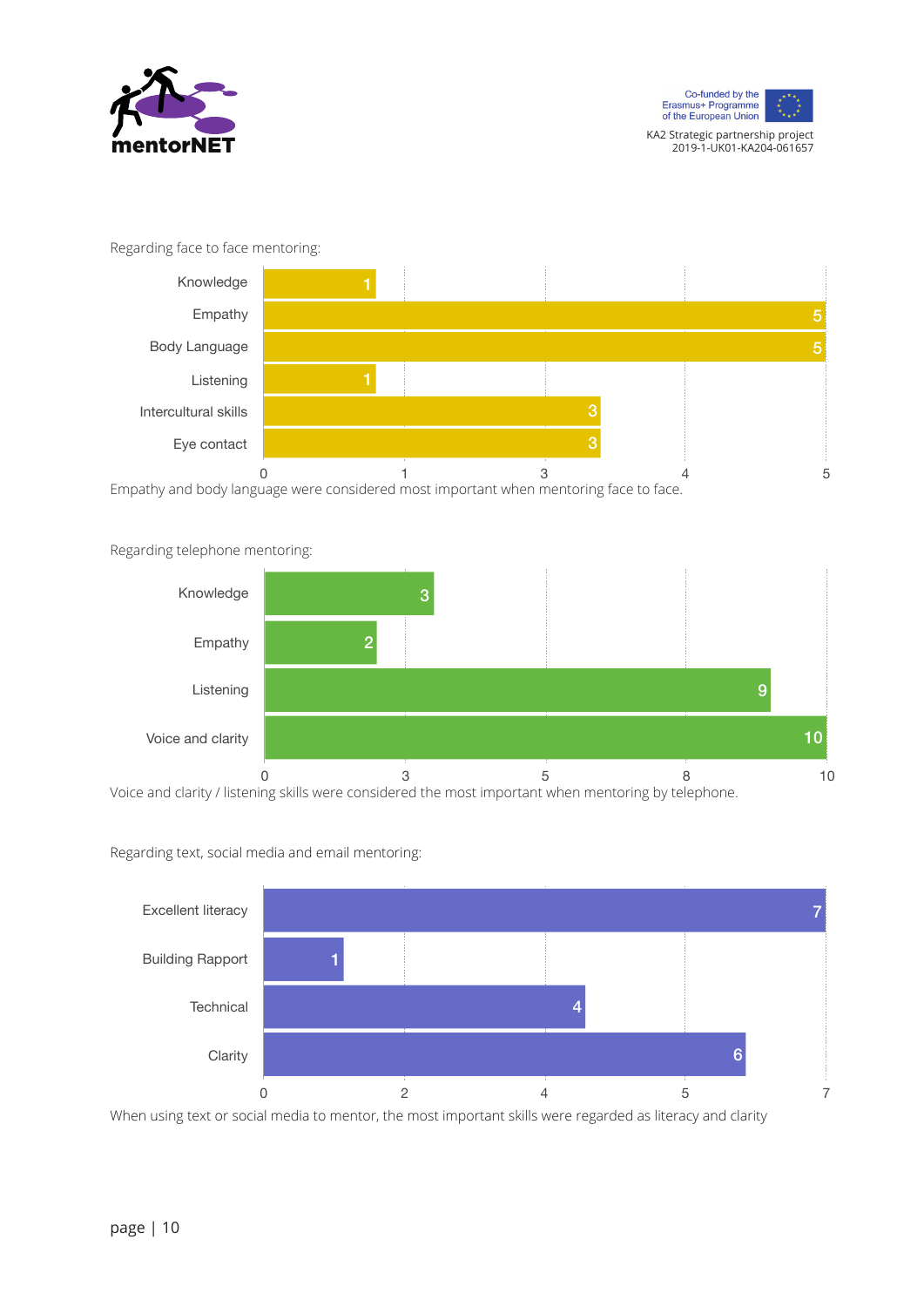



## The mentoring relationship

When asked about things that would hinder a successful mentoring relationship, respondents identified the following:

- A lack of understanding concerning the power dynamics in a mentoring relationship
- A lack of trust
- Inappropriate expectations
- A lack of cultural awareness
- A lack of patience
- A lack of commitment (in time and effort)
- Language barriers.

## The MOOC (Massive Open Online Course)

When asked about other relevant things that would benefit a mentoring MOOC, respondents identified the following:

- Ability to meet face to face with peers
- Provision to locate mentor and mentee in the same geographical area so that face to face support can occur is wanted
- The support of a peer group
- Sharing good practice
- Intercultural listening skills
- Skills for motivation
- Should be practical, would like stories of what works well, what did not work so well and the learning from them.

Perhaps the big surprise was the desire to have some sort of face to face meeting when engaging in an online course. The implication of this is that the MOOC becomes a form of blended learning rather than being a purely online learning format.

*The results of the survey were sent to two experienced mentors of migrants for their comments. They said: "I think that summarises well my view too. The only think two things I would want to add is that I think continuity is really important for the mentor/mentee relationship in order to see positive results, this can be a challenge for many different reasons. The other skill I think is important is the ability to boost the mentees confidence, I think that emotional aspect of self-belief is really important to their success. Of course, on both sides dedication is also required. Hope that helps!" ,* Shweta

*"Interesting to see the results here. I firmly believe that intercultural understanding and language are the keys when it comes to access, but I guess I would say that as a specialist in intercultural studies and language!" Stuart*

These comments validate the results of the survey and also add other important considerations such as selfbelief, boosting confidence and also underlining the importance of both parties in a mentoring relationship needing to be committed to the relationship.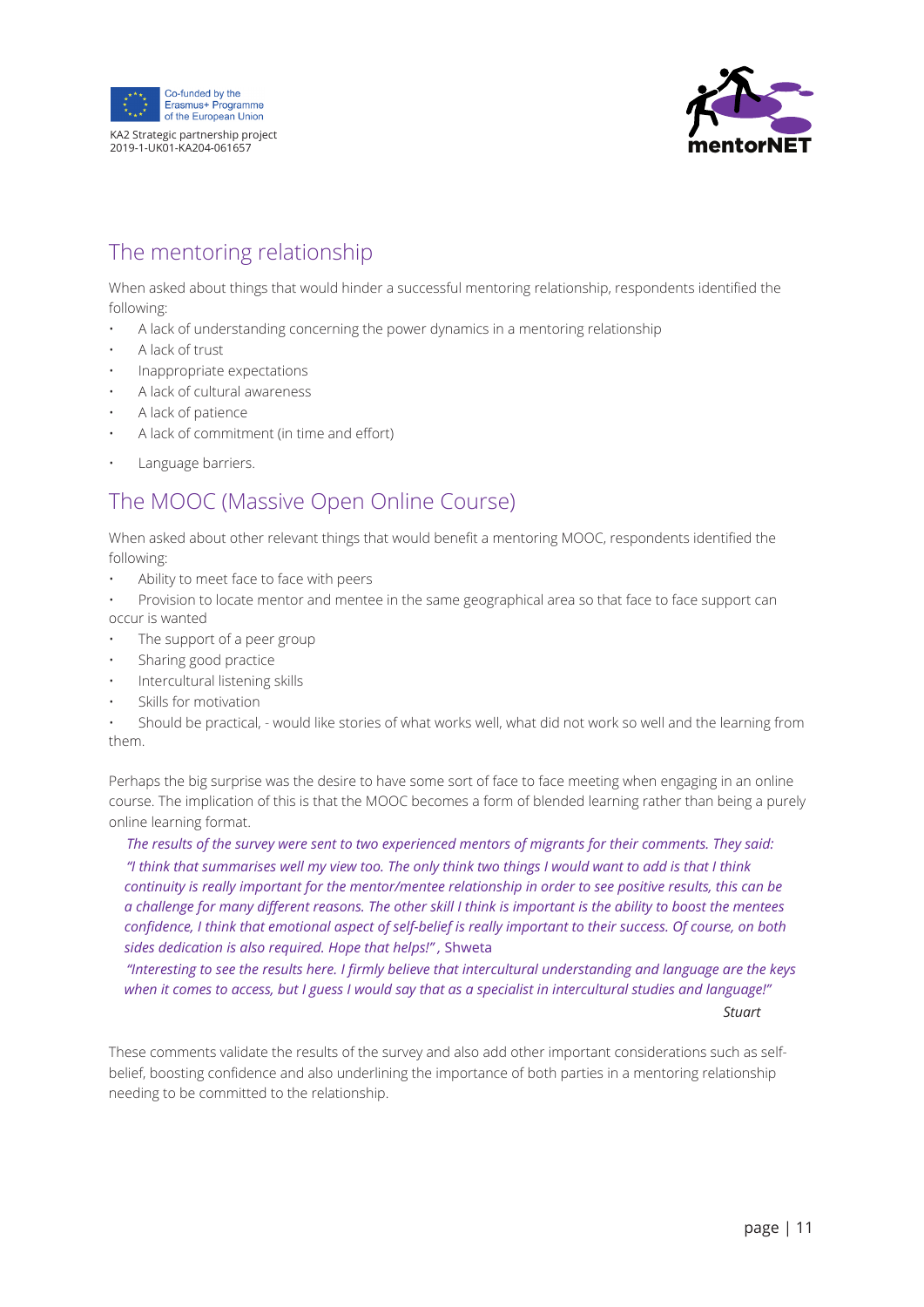



### Summary

The online survey was designed to collect expert opinion on what a mentoring MOOC should focus on. The results obtained provided some excellent information and insight into vital aspects such as the definition of mentoring, the challenges posed to both mentors and mentees, the overall mentoring relationship, key skill requirements and the structure of a MOOC.

This information will be crucial for the design and production of a well-structured, engaging and successful mentoring MOOC.

### Analysis of desk research – Good Practice in Mentoring and Sustainable Networks

Each of the project Partners undertook desk research on identifying good practices relating to mentoring, MOOCs and sustainable networks. To progress the research, tasks were allotted between the Partners. This approach helped widen the scope of the research and added great depth to the quality of the results obtained, which are reported on below. Partners were provided with a template to summarise each located resource and these summaries are included at the end of this report in Annex 2. Some of the Partners were able to supplement the research by conducting interviews either in person or by telephone, and in one case by an informal focus group. These activities were by necessity limited with the introduction of national lockdown measures adopted to address the Covid-19 pandemic.

# Mentoring

## Mentoring good practice

Research based on interviews and an informal focus group with a number of mentors and mentees found that good mentoring relies on:

- Willingness;
- Respect;
- Patience:
- Knowledge and skills of the mentor;
- Attitude;
- Personality;
- Available time;
- Trust;
- Discretion & confidentiality;
- Adaptability & flexibility;
- Clear boundaries.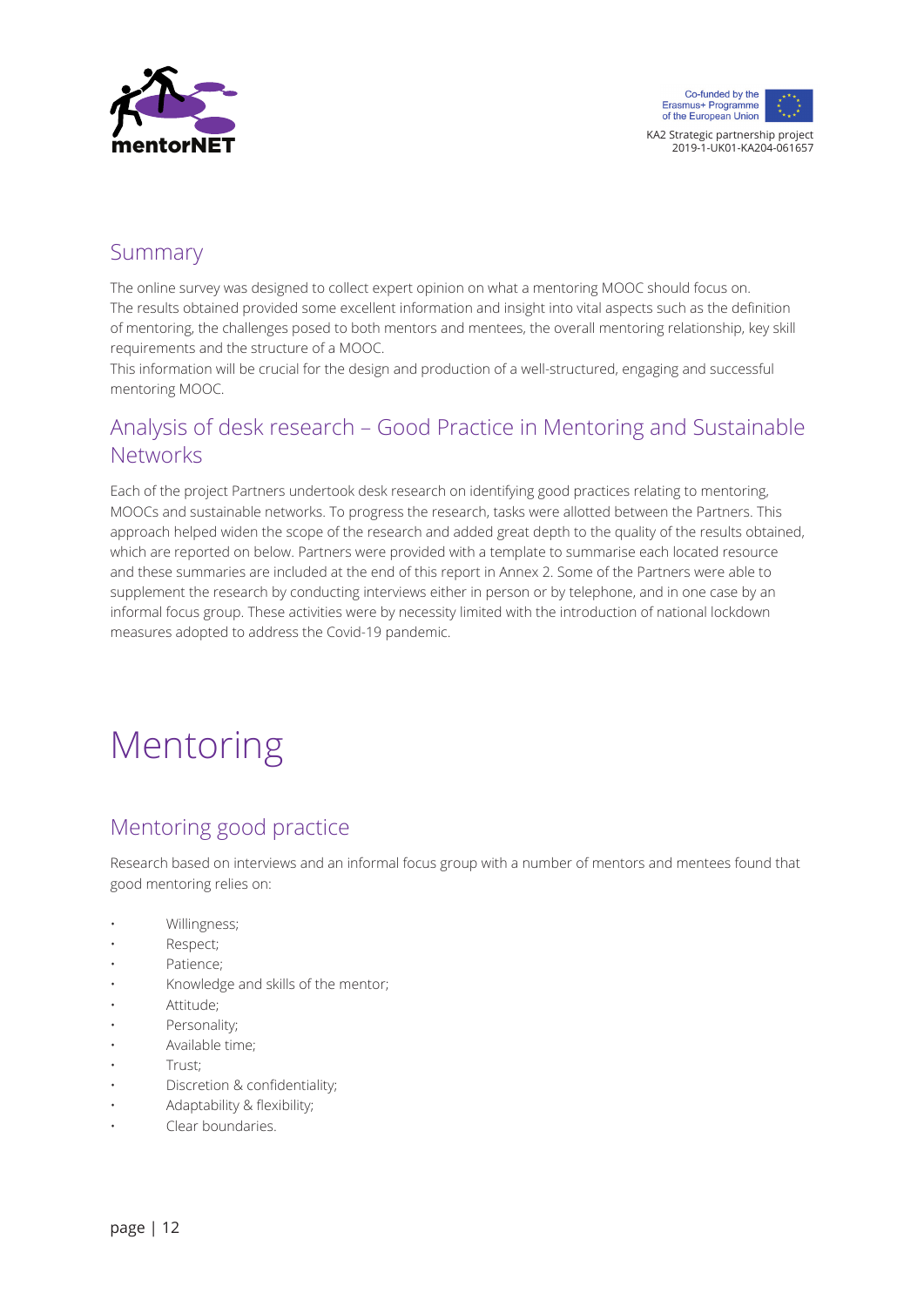



Mentees identified the following as contributing factors to failed mentoring relationships:

- Pride and arrogance;
- Impatience;
- Lack of manners;
- Lack of boundaries;
- Disrespect, ignorance, dismissive behaviour.

In particular, they identified that an important detrimental factor for the mentoring relationship was when the mentor used mentoring not to help other people, but to reaffirm their superiority by constantly referring to their experience and actions.

Mentors identified the following as contributing factors to failed mentoring:

- High or unclear expectations by mentees;
- Lack of eagerness of mentees to commit;
- Lack of focus.

A further important negative factor was the over-reliance and high expectations of mentees on the mentor and their own failure to put in any effort to make the relationship work.

The research found that positive interactions and behaviours within a human network are often "contagious" and that they appear to spread within three degrees of connectivity. This means that cooperative behaviour within a network cascades and spreads, affecting all members of the group / network. Conversely, negative behaviour can be spread in the same way.

A good mentor is patient and able to listen, provide advice and determine what the mentee is trying to accomplish in their career. Advice given by a mentor should be clear, without conflict, and transparent, pointing out both the benefits and pitfalls.

Equally, the mentee must identify their goals and determine what help is really necessary to accomplish these. The mentee may need someone to listen, give advice on their career and family, and help with career decisions. The mentee should be conscious of their career at all times and be informed of the opportunities that exist. In addition, as mentioned above, the mentee must also listen and be prepared to take the mentor's advice.

Good time management is of high priority for a mentee. Learning to manage time is a surprisingly difficult skill. Common problems include spending too much time making lists, starting the same task multiple times, and not taking control, so that projects become delayed by others' mismanagement. A mentor can assist the mentee in learning how to prioritise tasks and, thus, how to get things done efficiently.

### Benefits of using Computer Mediated Communication (CMC) to support mentoring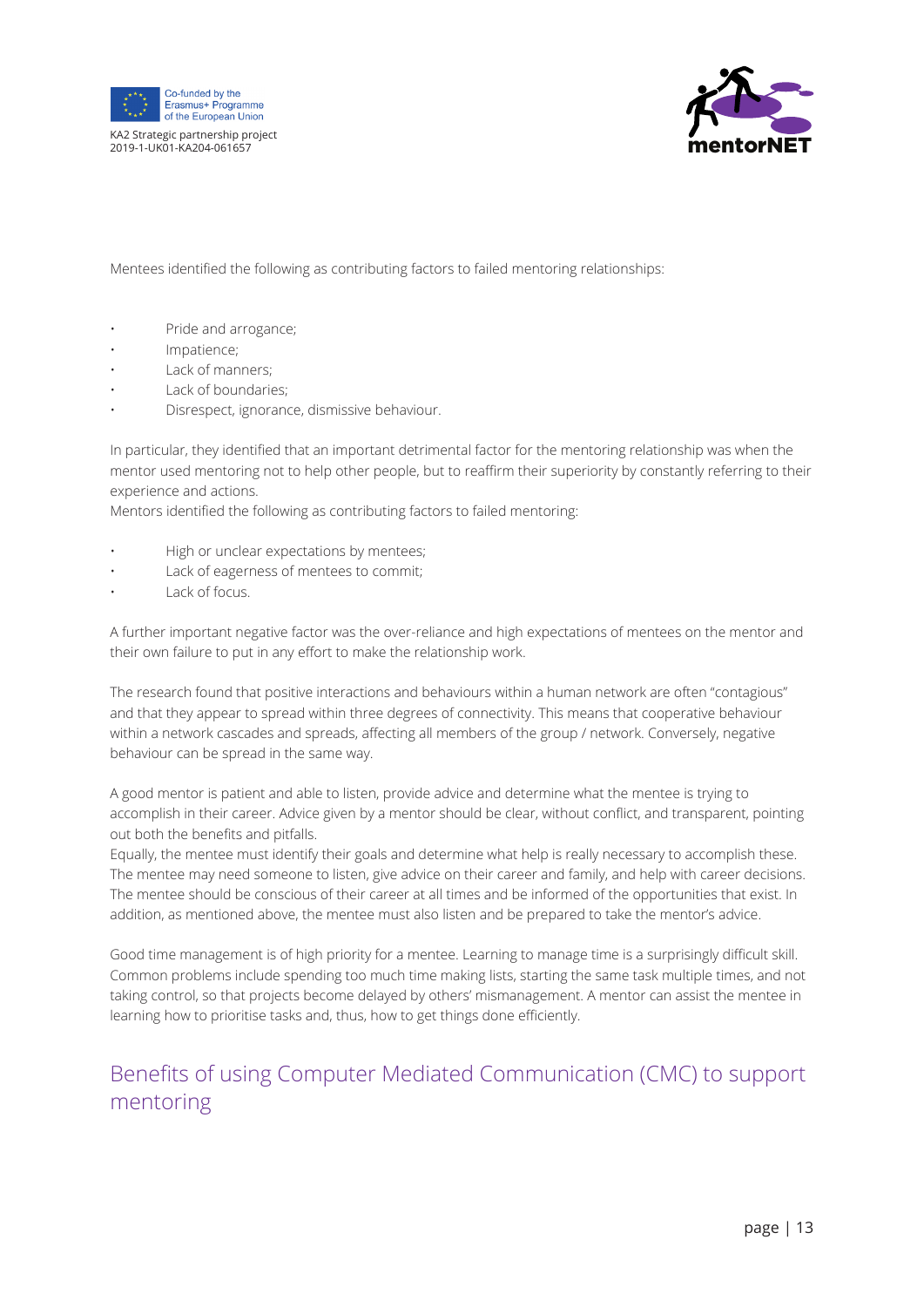



A common argument is that communication, regardless of medium, is taken for granted, and the key to successful mentoring is nurturing the relationship. The nurturing process builds upon trust and relationship expectation. A key element of mentoring is communication concerning a mentee's career performance and social interest. It has been shown, however, that computer mediated communication (CMC) technologies can extend the mentee's knowledge and commitment to their profession and that e-mentoring is also able to have a positive and significant impact on the success of the mentor / mentee relationship when it is not possible to offer such support face to face

There is yet another benefit to using CMC for mentoring, which is that CMC can reduce the effects of status differences since fewer social cues, and hence less face- to-face social interaction occurs, resulting in increased focus on organisational tasks. This is due in part to the fact that people take longer to construct messages in a CMC environment, resulting in a longer delay between message exchanges and more time to think about each message before it is sent. The result is messages that are more organisationally focused, career supportive, and professional.

### Key Competencies for Volunteer Mentors working with Migrants

Research was also conducted to find good practice regarding the key-competences needed by a volunteer mentor working with migrants:

- *Basic skills:*
- Understanding what "mentoring" means (as compared to coaching, being a good friend, a companion, etc.);
- Understanding the importance of ethical standards;
- Respect of privacy;
- Clear understanding of "borders" of mentoring;
- Intercultural understanding of social roles and functions;
- Understanding principles of migration and integration.
- *Personal skills:*
- Openness for personal supervision;
- Acceptance of diversity and complexity of society (there is not just "one way" of how to do things);
- Acceptance of migration and immigration as a global reality.
- *Social (behavioural) skills:*
- Ability to keep "distance" (mix of being close and distant);
- Ability to say stop or to apply "sanctions".
- *Communicative skills:*
- Understanding basic principles of human communication;
- Ability to listen;
- Ability to write and speak clearly / ability to use easy language.
- *Guidance / leadership skills:*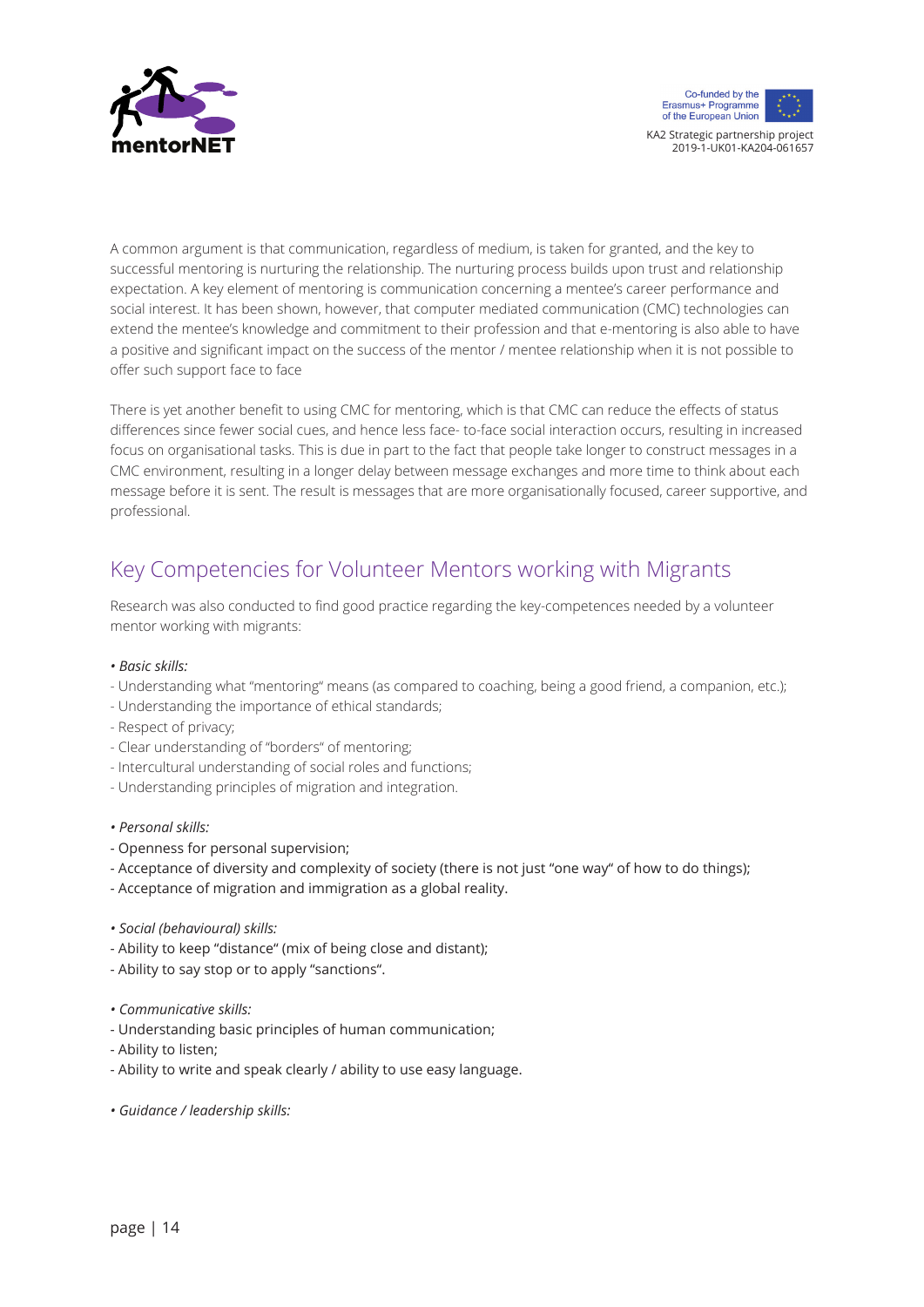



- Ability to define clear and transparent rules and goals;
- Ability to adapt to change (skills in change management).

## Skills for a Successful Mentoring Relationship

The role of a mentor encompasses aspects of a teacher, sponsor, counsellor, guide, and role model. His or her task is to facilitate the development of his or her protégés through cajoling, challenging as well as holding back. Traditionally, the mentoring relationship between a mentor and his/her junior colleague must be strong and enduring. Although mentoring can be an intense relationship it can also be a more formal relationship such as one between work colleagues.

It is important to match the mentor to the mentee carefully. Consider gender when working in different cultures and traditions. Our research identified an academic scientific network which only allowed same gender mentoring and felt that it was very important to keep it this way. Some networks match mentors and mentees very carefully before the process starts to best match them up, others let the mentor and mentee "choose" themselves and start the mentoring process. Others keep profiles of the mentors and mentees and a mentee can meet several possible mentors before deciding on the one they wish to go with.

Successful matching is perhaps the most difficult part of mentoring and it can present challenges. Someone must take responsibility to match the mentor's skills/experience with the mentee and it is good for the mentee to have some say in this process.

Mentoring enhances:

- leadership development.
- career and professional development;
- growth in physical therapy practice, education and research;
- professionalism.<sup>1</sup>

The good mentor should be:

- responsive.
- a good listener;
- open and honest;
- not judgmental and ethical;
- approachable and available;
- a good problem-solver;
- a good observer;
- patient;
- communicative.

The good protégé ought to be:

- ready to learn.
- expecting help from the mentor;

*1     Ridout, S. (2006). Mentoring Guided by the Light, Magazine of Physical Therapy, pp. 42-48.*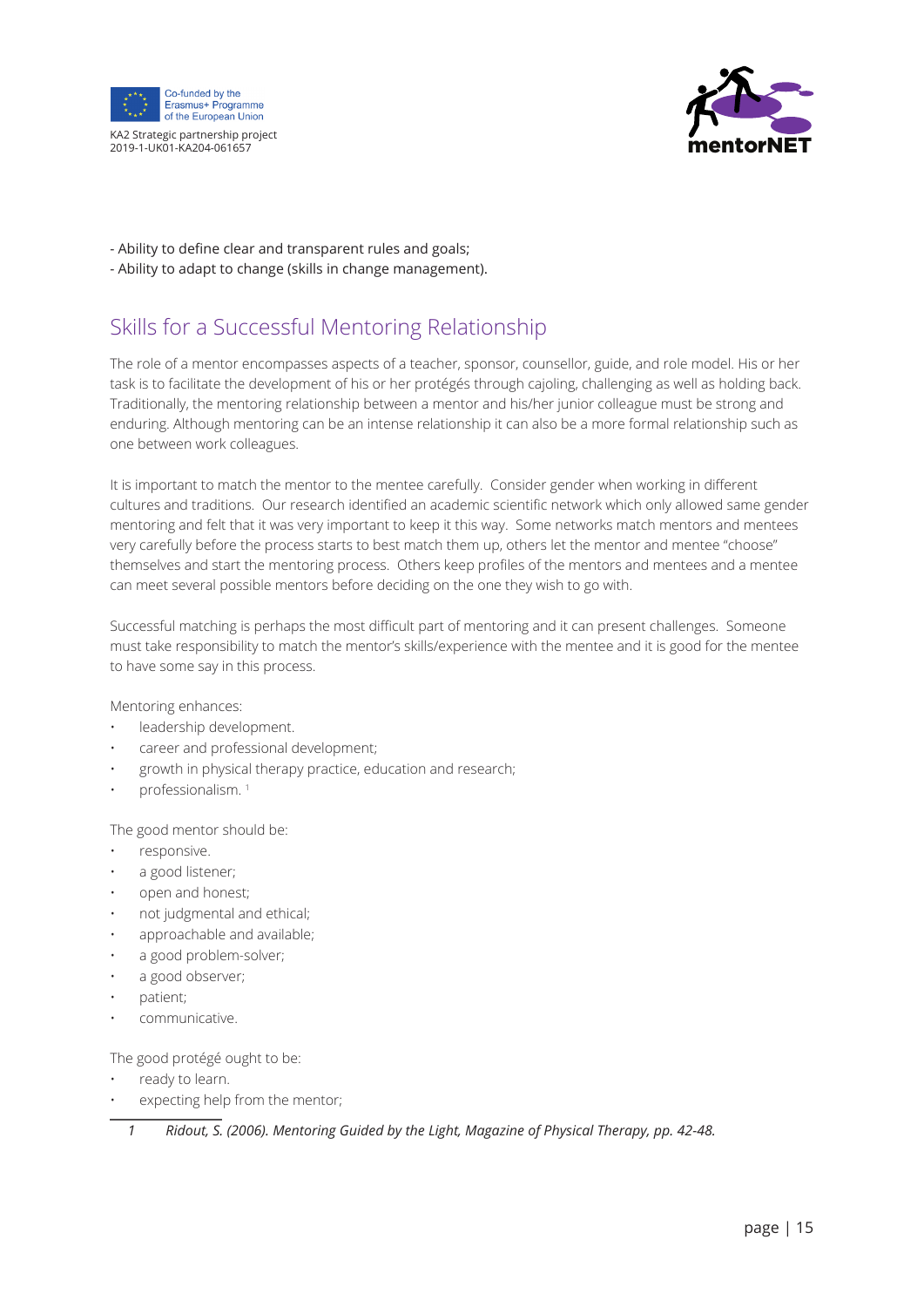



- proactive;
- non-judgmental, trustworthy and ethical;
- a good listener;
- taking initiatives;
- asking for feedback.<sup>2</sup>

### Informational and Transformational Learning for Mentors

Mentors need both informational and transformational professional education. Informational learning gives them a better understanding than they had previously of cultural and work-related knowledge and helps to expand their horizons.

Transformational education helps them to better understand themselves. Thanks to this kind of learning mentors can recognise some of the structural and cultural barriers which are experienced by newcomers. Both these kinds of learning contribute to disrupting the perception and feelings of inequality between newcomers and the host society.

According to Mezirow<sup>3</sup>, transformative learning is a rationalist process of 'construing and appropriating a new or revised interpretation of the meaning of one's experiences as a guide to action'. One of the important outputs of that kind of learning is an increasing of empathy and understanding of others (immigrants). This helps mentors to amend and change their stereotypes about immigrants.<sup>4</sup>

Boundaries for the mentor:

- Do not expect the mentee to be just like you.
- Do not give advice automatically without a thorough discussion.
- Allow the mentee to determine solutions.
- Do not expect your advice to be followed blindly.
- Do not avoid uncomfortable topics.

Boundaries for the mentee:

- Be cognisant of the mentor's time.
- Be accountable for the direction of the relationship.
- Do not hesitate to bring up struggles and problems.
- Ask questions to help the mentor provide guidance.
- Self-evaluate honestly<sup>5</sup>

*3     Mezirow, J. (1994). Transformative Learning Theory Understanding and promoting transformative learning: A guide for educators of adults. (pp. 252). San Francisco, CA: Jossey-Bass.*

*4     Hongxia Shan and Shauna Butterwick, (2017). Transformative learning of mentors from an immigrant workplace connections program, vol. 39, no. 1, pp. 1–15*

*5     Britton, K. (2014). Mentorship in Veterinary Practice, Special Feature, available at: www. veraerinaryteambrief.com , pp. 44-46.*

*<sup>2</sup> Ridout, S. (2006). Mentoring Guided by the Light, Magazine of Physical Therapy, pp. 42-48.*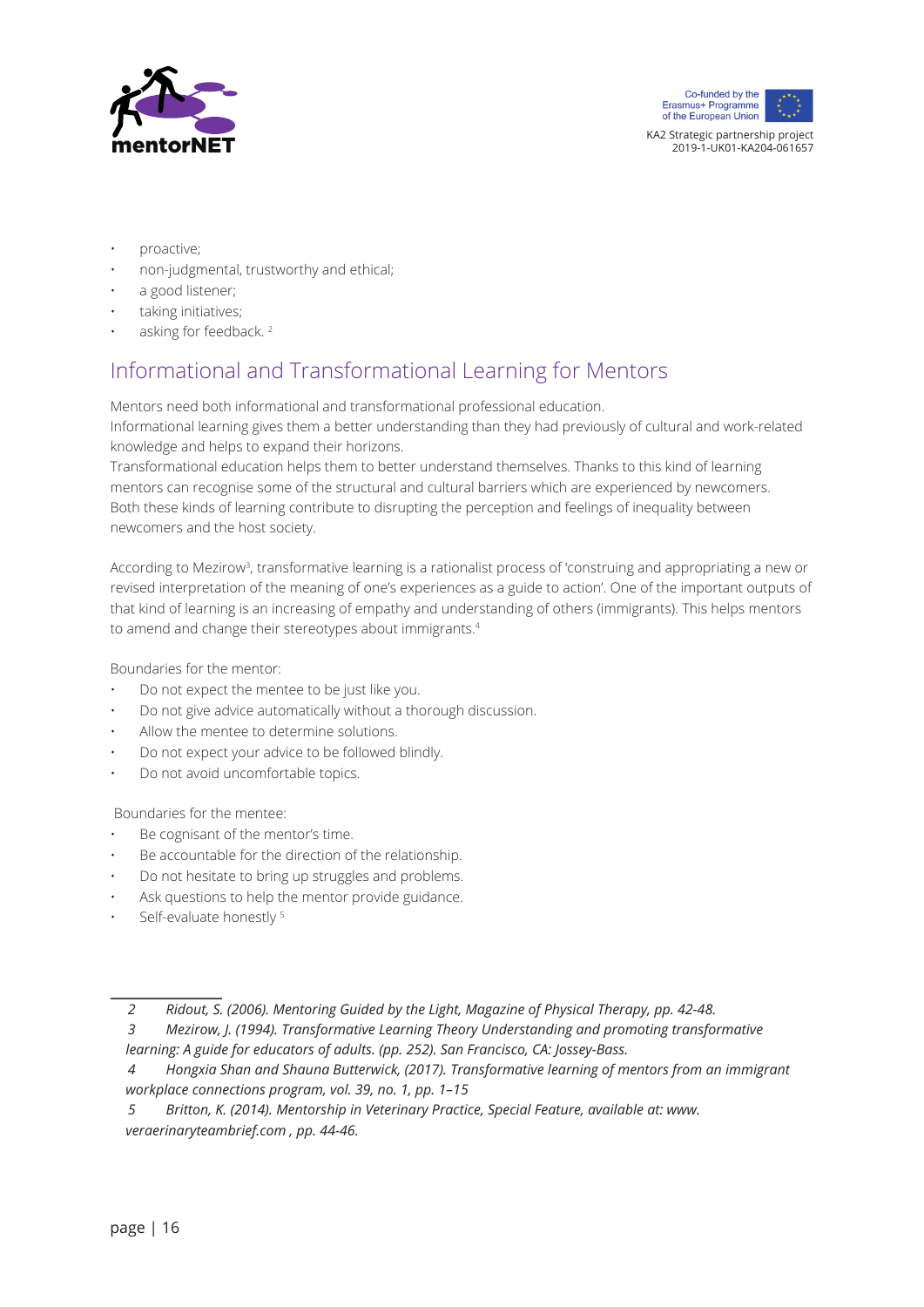



# Sustainable network good practice

### Network good practice

Eight mentoring networks were compared to one another across a range of parameters. This research found the following examples of good practice which helped to support effective and successful mentoring networks:

### *Management*

- Management board as "steering committee" of a network
- "Person in charge" of network (paid or volunteer)
- Clear affiliation to an institution, group, association
- Clear roles in board for contact to mentors, mentees
- Evaluation and quality control as a task of the board
- Control of agreed-upon ethical standards in mentoring.

### *Reasons for success*

- Clear definition of target group(s)
- Clear definition of "content" (what will be "mentored")
- Clear rules for conflict resolution, quality control
- Clear definition of the added value a mentee will gain
- Public or institutional support (financial, infrastructure, etc.)
- Training and supervision for mentors.

### *Self-Sustaining*

- there needs to be a person who feels "in charge", who keeps the network going
- clear rules for financial sustainability (if applicable have a fee),
- technical sustainability (IT, platform, etc.), staff
- sustainability (training, supervision, HR development),
- client sustainability (PR, content and added value offered, maintain target group).

#### *Structure*

- all good practice networks have "an office" (virtual or real)
- all these networks operate a website or contact board
- all networks have more vertical and less horizontal structures
- all networks have monthly meetings (online) of mentors and board
- all networks are publicly recognised and recommended by others (e.g. public offices, employment services, special interest services, migrant organisations etc.)
- decentralised networks have local or regional representatives.

### *Topics covered*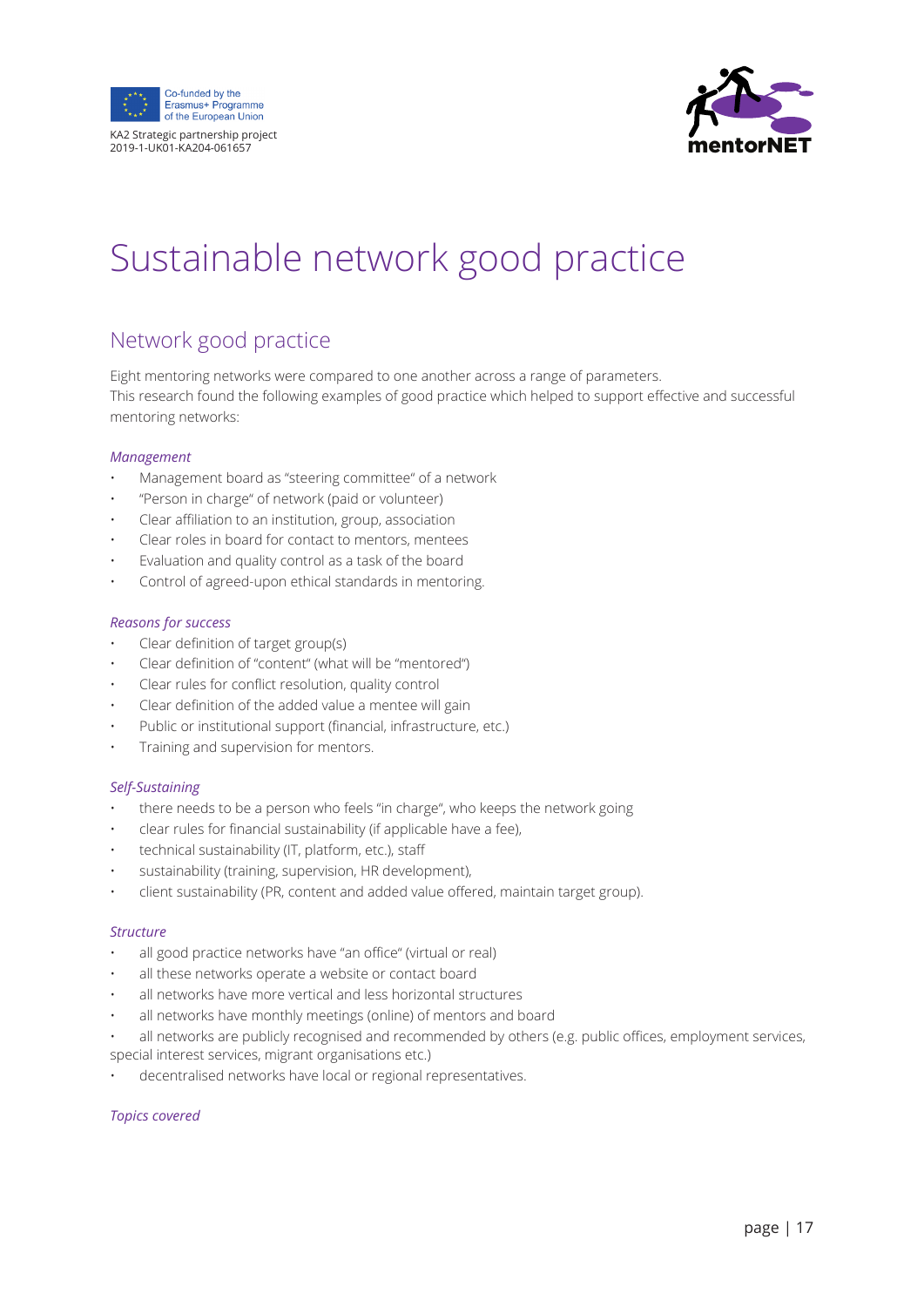



• good networks focus on one or two topics only (i.e. labour market/finding a job; personal development; mental health; migrant women empowerment etc.)

• no topic is "impossible"

• topic(s) go along policy-lines (mission) of institutions or follow and support developments in (migrant) communities

• topics follow needs of mentees (and successful networks clearly focus on specific needs only).

### *Resolving conflict in the mentoring relationship*

• Some of the networks had established a Code of Conduct which was signed by both the Mentor and Mentee. This Code contained information about what actions would be taken in a conflict situation. There was also provision a third party who could be referred to in a conflict situation and who could work with the parties to try and find a successful way forward.

• Other networks were less specific about dealing with such situations. They would try to find a way forward but if this were not possible to achieve then the mentoring agreement would be terminated.

### Successful Networks

According to The Danish Centre for Information on Gender, Equality and Diversity (KVINFO) a networking approach involves two key features: information exchanges, and the possibility to act on opportunities.

This research established the following checklist for the setting up of a mentoring network:

- The aim and objectives that the mentor network will address are clear.
- The needs of the target audience, the mentees, have been identified.
- The potential mentors have been identified.
- The potential mentees have been identified.
- The process to identify a mentee's individual needs is planned.
- A way to determine a mentor's individual skills and ability is planned.
- A means to match mentors and mentees has been identified.<sup>6</sup>

• A process to provide ongoing information and support to mentors and mentees is in place, including how potential conflicts will be mediated and resolved.

- The training plan to meet the needs of mentors and mentees is in place.
- Key performance indicators and a method for evaluating the mentoring relationship have been identified.

Some of the factors that are common to successful networks include:

• Allowing time to establish trust and respect—A relationship founded on mutual respect is more likely to survive and can be established through regular and open communication.

• Establishing common interests and goals—These allow organisations to communicate in a similar language and move in the same direction over time.

• Clearly defining everyone's role within the network—This ensures each member's role is distinct in terms of actions and tasks, and are not restricted to, or reliant on, one individual.

*6     The Danish Centre for Information on Gender, Equality and Diversity (KVINFO). (2014), Creating Mentor Networks in the OSCE Region: A Practical Roadmap, Vienna: Published by OSCE Secretariat.*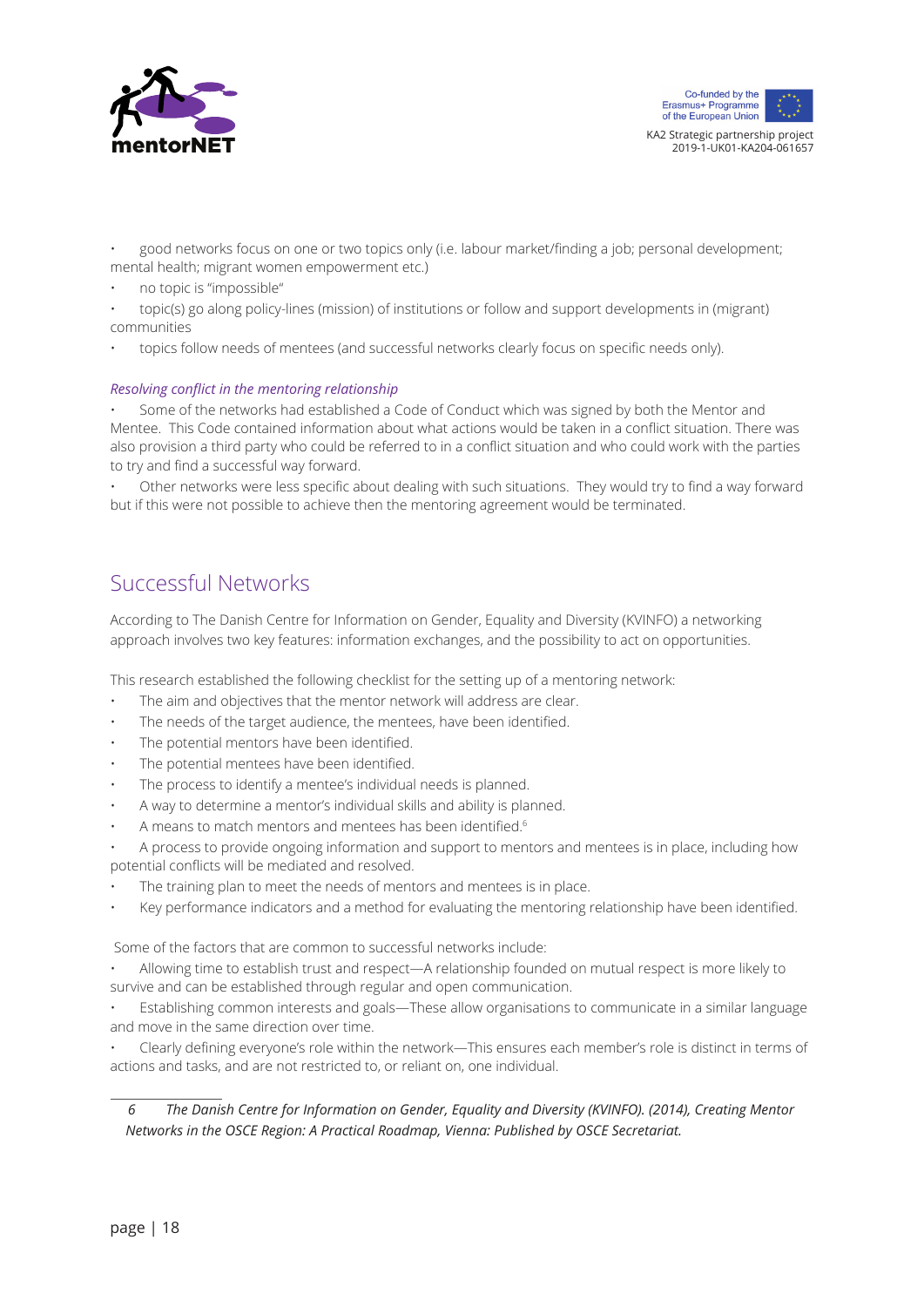

KA2 Strategic partnership project<br>2019-1-UK01-KA204-061657<br>2019-1-UK01-KA204-061657 2019-1-UK01-KA204-061657



• Identifying the right people to champion relationships at the right time—The network should not rely on one person to be the "champion" all the time. A catalyst is important in driving the network; however, all members must take ownership of its purpose, direction and maintenance.<sup>7</sup>

• Establishing formal agreements—These may help collaboration and will make it easier to resolve potential conflicts.

• Defining protocols for conduct and behaviour in meetings and between individual members—These will make it easier to resolve potential conflicts between individuals, groups or organisations, and will set a standard for how people communicate.

• Being aware of mutual strengths and gaps and sharing of skills—This prevents any gaps in skills and allows members to understand and build on their existing abilities and knowledge base.

Being clear, transparent and accountable for any decisions/agreed actions.<sup>2</sup>

Networking is not a social event, rather it is a process in which you 'contact, connect, involve and evolve' a relationship over time. It can be broken down into four steps, which are powerful ways of engaging key members when setting up networks:

*• Research*: Good prospect research helps you to determine, evaluate and qualify the individuals who will become leaders within a network.

*• Cultivation*: Cultivation is the process of moving people from a state of unawareness to informed, understanding, sympathetic interest, engagement, commitment and, finally, passionate advocacy.

*• Solicitation*: Key members need to be engaged in small groups with specific projects over a limited time frame. If not, initial enthusiasm will quickly fade.

*• Stewardship*: Stewardship means thanking and recognising the contributions made by members to the network. 8

Networking can be described as the act of linking. It is important to establish clear aims and objectives for the network and to build trust and respect. It is harder however to build trust in an on-line relationship. Networking is not a social event; it is rather an evolving process which needs to be well organised and supported.

### Mentoring Networks

Within a mentoring network or any mentoring relationship, it is essential that cooperation, respect and positivity are present in all interactions among people. Once these positive measures are established, then they are able to spread throughout the network, promoting an overall culture of cooperation which, in turn, enhances the sustainability of the network through mutual commitment which also yields positive psychological effects.

However, within a network, the opposite is also true. A negative, uncooperative, distrustful behaviour will also spread throughout the group, threatening its sustainability, even when at first it only refers to a limited number of participants.

Higgins and Kram<sup>9</sup> called mentoring a "multiple developmental relationship phenomenon" and argued that

*7     Kenny, P., Morley, S., & Higgins, D. (2015). Forced Adoption Support Services: Establishing and building networks. Melbourne: Australian Institute of Family Studies.*

*8     Kingsley, A., White, N. (2011), Global Diaspora. Strategies Toolkit. Harnessing the Power of Global Diasporas, Dublin: Diaspora Matters*

*9     Higgins C, Kram K E: Reconceptualising mentoring at work: a developmental network perspective. The Academy of Management Review. 2001: 26(2): 264-288.*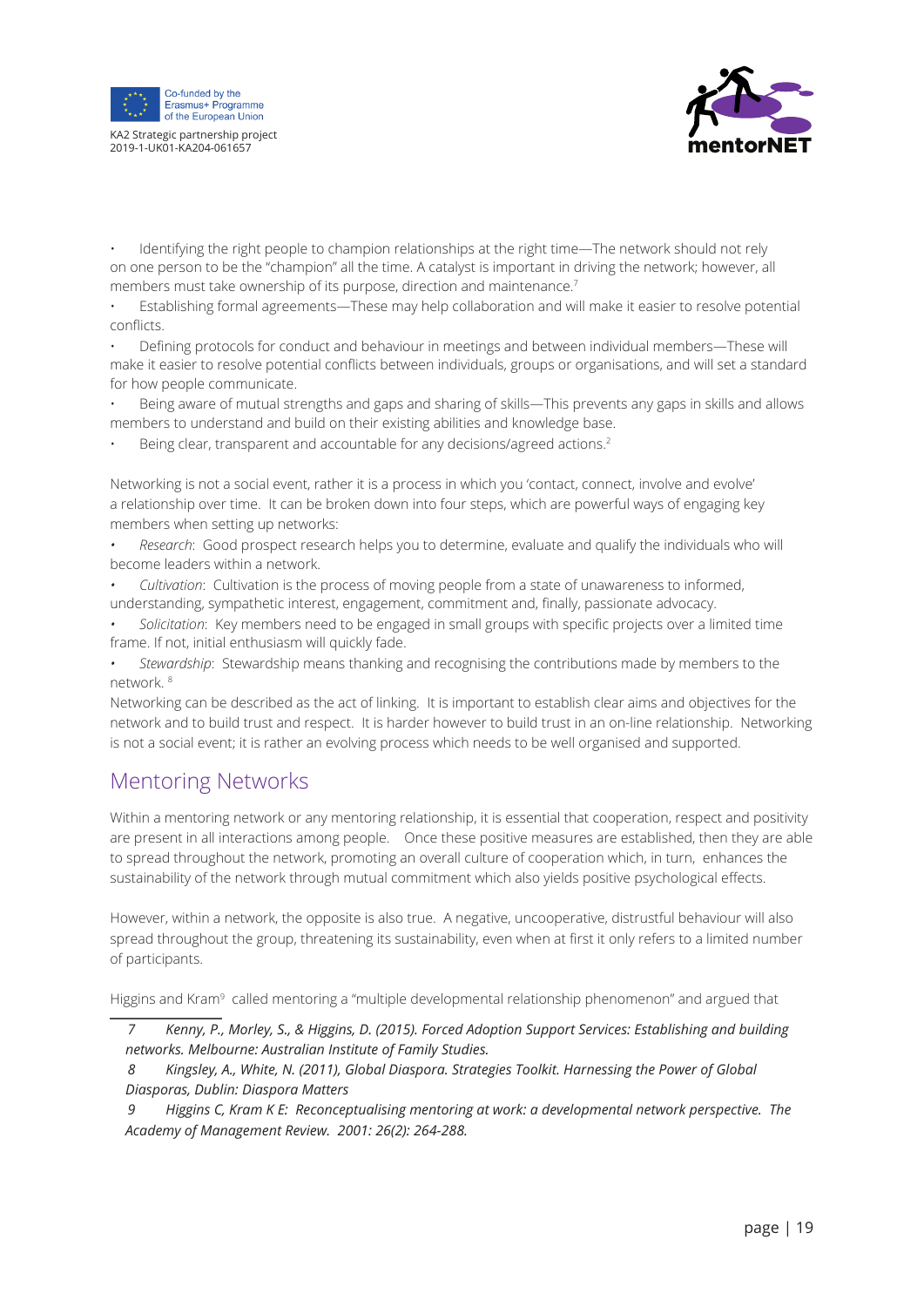



developmental mentoring networks are more effective than hierarchical, dyadic mentoring models. These successful mentoring networks have the following characteristics: they are multilevel, intra- and extraorganisational, career/person-related, and based upon mutuality and reciprocity.

Mentoring networks have been widely used in the business world. Two key elements of a mentoring network are diversity and the strength of the relationship among the network members. The diversity of a mentoring network is determined by the number of social systems the individuals in the network come from (referred to as the range of the network) and the extent to which the members of the network are connected (referred to as the density of the network). A high-density (closed) network is one in which all or many members know each other, whereas a low-density (open) network includes members who are unknown to each other. In a low-density network, there is an increased likelihood that input from members can be truly unconflicted, objective, and, to the extent possible, unbiased.

### Using support networks/mentors to support learners

Many learners will benefit from a trusted friend or mentor to learn effectively, especially if they lack study skills or digital literacy. Recent research has shown how such support has helped learners undertaking self-study through MOOCs.

 "If the development of more social forms of learning is a goal, then MOOC development teams might usefully consider how the diversity, commitment and focussed interests of MOOC learners might best be harnessed and utilised to promote the formation of networks and communities." 10

- Local support groups have been shown to provide learners with skills and confidence to finish a MOOC.
- Informal support groups have increased MOOC retention rates.

Learners signing up with friends or family members correlated with higher levels of course completion, achievement and discussion.

• Learning circle in Kenya had a high correlation with learners who had no previous experience of online education.

In Germany MOOC Meet Up bars provided social networking opportunities for learners to meet up and socialise.

- Study buddies provided support to otherwise isolated learners.
- R Labs in South Africa provided local support for development of skills needed to take a MOOC.
- In Syria Jesuits have provided class support for online Higher Education programme which had a positive impact.
- Kenya MOOCs4Peace Centre helped refugees in camp develop study skills to enable MOOC studies. <sup>11</sup>

• The German Kiron Open Higher Education project has curated MOOCs for refugees which are supported by volunteer mentors and tutors: *rly findings indicate that offline, face to face support plays a critical role in the retention and success of Kiron learners*". <sup>12</sup>

### *10     Higher Education Academy: Engaged Learning in MOOCs: a study using the UK Engagement Survey. 2015.*

*11     All examples taken from "The 2018 OpenEd Trend Report on MOOCs facilitated MOOC support – closed bubbles in an open sea. EADTU".*

*12     Suter & Rampelt, 2017*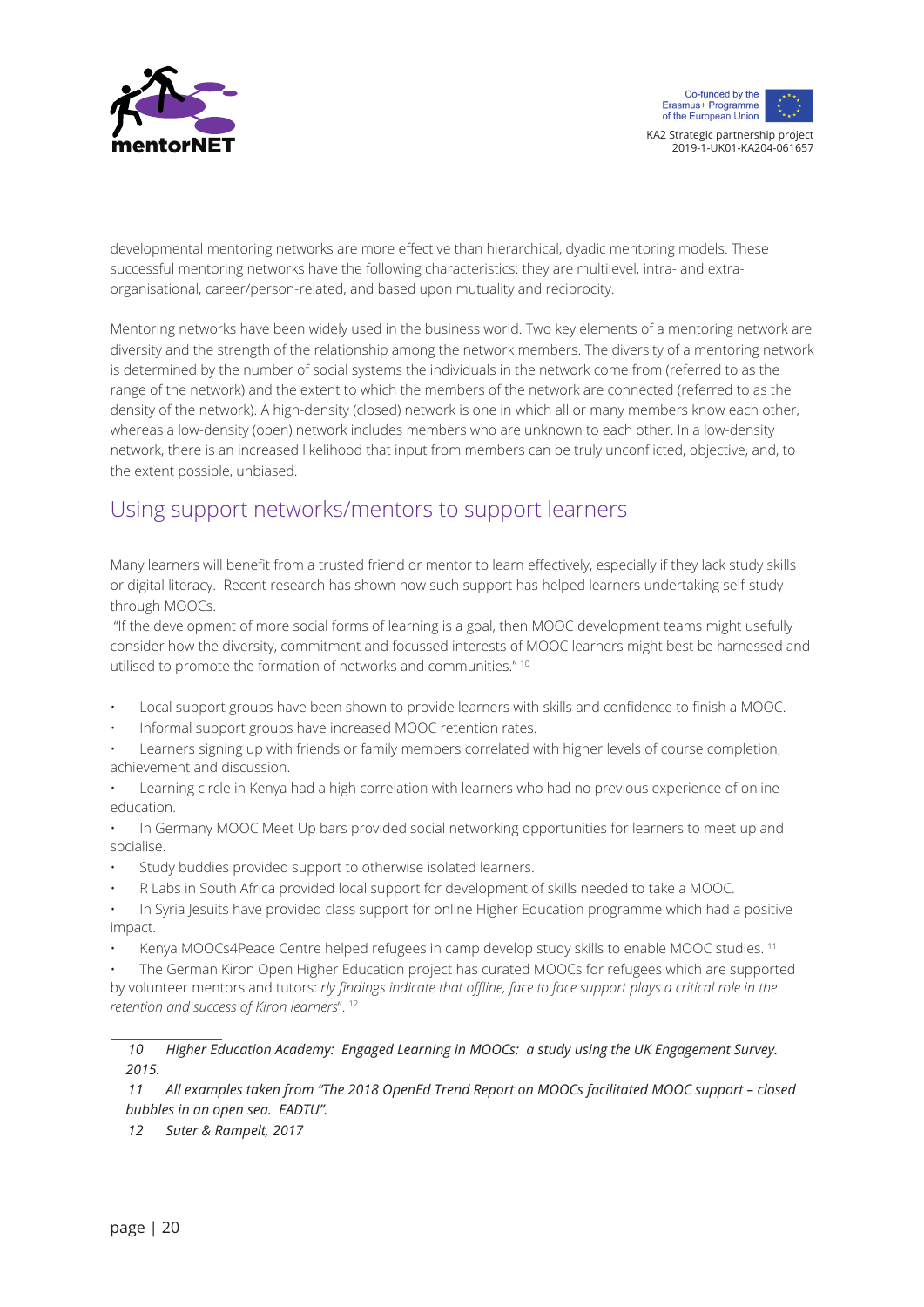



# **MOOCS**

## MOOC Good practice in design and implementation

MOOCs (Massive Open Online Courses) are a very recent product in online learning. The first MOOCs were produced in Canada about 15 years ago and followed the connectivist view that learning is a socially constructed process, representing a connection or interaction between the tutor/course designer/the student/the online course materials and resources provided and fellow learners. MOOCs were seen as a catalyst for knowledge.

These early MOOCs were followed by the development of courses which followed more behaviourist approaches relying on information transmission, computer-marked assignments and peer assessments. An example was the development of the EdX platform by MIT and Stanford which in its original form was based largely on its face to face teaching methods with its materials captured and placed on-line but with little thought as to how the online environment could best offer a personalised learning experience.

*"The magic of online learning happens when extensive effort is made to tap into student expertise through blogs, chat, discussion forums, wikis, and group assignments. Socio-constructivist and connectivist learning theories acknowledge and embrace the social nature of learning. Learning is not just acquiring a body of knowledge and skills. Learning happens through relationships. The best online pedagogies are those that use the open web and relationship to mine veins of knowledge, expertise, and connections between students, between students and the instructor, and between students and others on the open web." <sup>13</sup>*

There a number of issues identified in research which affect the success of a MOOC. These include:

• How to ensure that a MOOC is able to successfully reach less technology experienced learners.

• How to address the issue of low completion rates. MOOCs are free and open to all whatever their educational level of experience and hence this open access may lead in part to a high dropout rate which can reach 80% as learners will try out courses which seem interesting. Time pressures may also have an effect.

The learner's motivation underpinning the reason for taking a MOOC is very important in how they view the MOOC and whether they finish it. Main reasons are vocational and personal interest.

• How to address the role of the "teacher" within the MOOC environment. Yes, they will have spent considerable time and effort preparing the course and its materials, resources and assessment, but how much of a "voice" online should they have? How much of a presence? Is the role of educator changing in the on-line environment to that of a facilitator – with a minimal interventionist role?

• How does a MOOC ensure that a learner does not feel isolated and unsupported? The online environment can be a very lonely space if the course is not carefully designed.

• Self-directed learning is easy for some people, difficult for others. The online medium needs to support all types of learners as far as possible and provide a positive learning experience which by its design and structure assists and encourages the learner. They may need time to gain in confidence.

• Online assessment needs to be carefully thought through otherwise tests with multiple choice can

*13     Paul Stavey. The pedagogy of MOOCs. 2013 EdTech Blog.*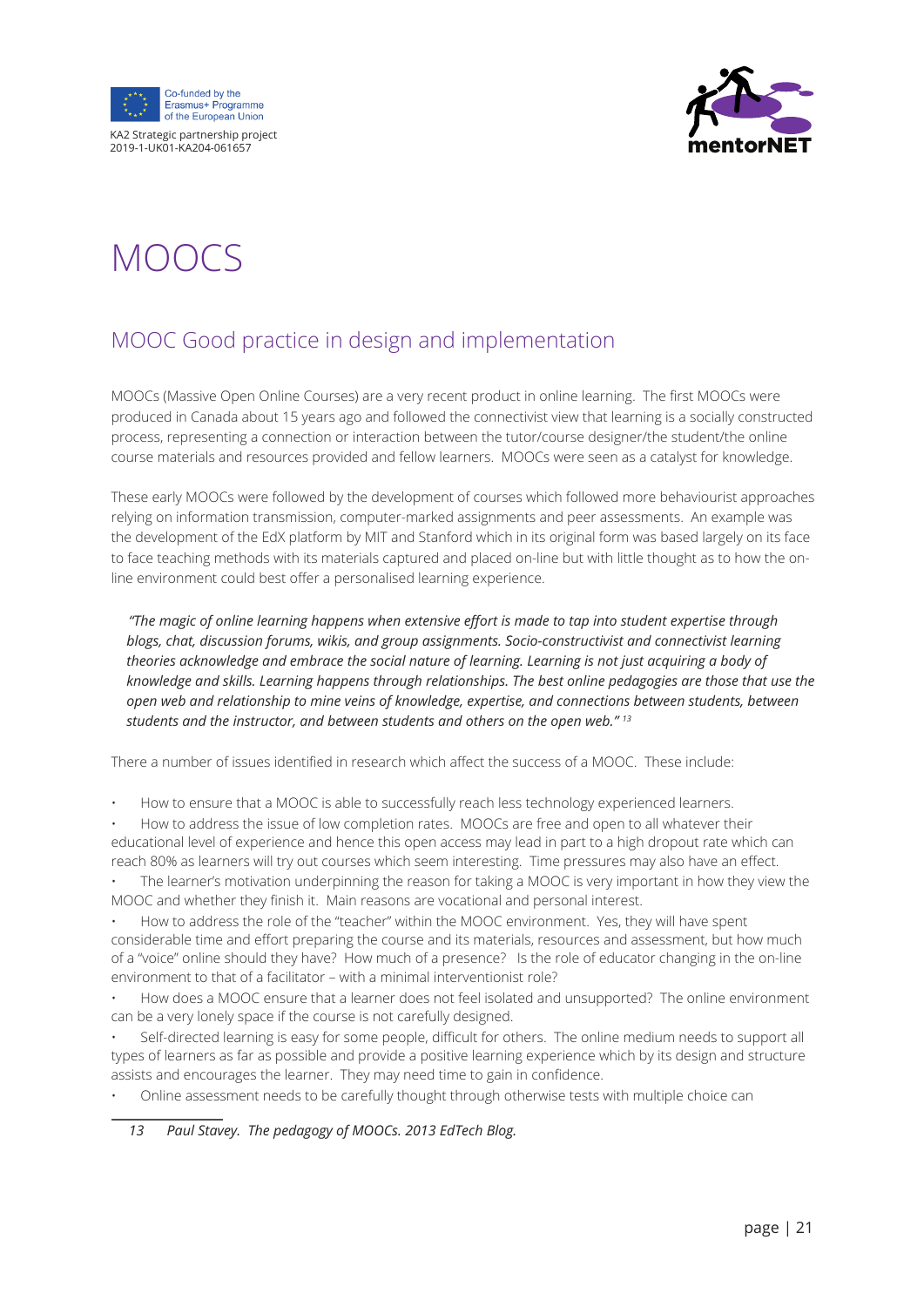



encourage superficial learning of "facts" to get through the test, rather than more meaningful understanding and application.

In a successful MOOC, the learner should be able to:

- Aggregate: work with and consider the materials and resources provided
- Relate: Use their own experience to understand the materials
- Create: Having gone through the first two experiences, the learner makes sense of their learning and moves to required outputs, such as posts, required tasks, assignments
- Sharing: Share their learning with others.

When designing a MOOC, it is important to ensure that the learner knows how to use the course materials, i.e. explain how to use videos, make posts, how to share ideas and resources. This helps to encourage participation and address the important issue of learner isolation.

Clear guidance should be provided to learners about expectations for the course, what time commitment it entails and how the course is put together e.g. incremental or in discrete blocks.

It is possible, make use of OER resources, creative commons licenced materials and proven open source software that works and supports learning pedagogy in order to help reduce the costs of developing totally new materials. It is important to look carefully at attributions and copyright issues.

It is important to try to leverage the ability of the online medium to support peer-to-peer learning rather than self-study. In the same way leveraging the mass participation of all learners can be supported by actively encouraging and supporting all of them to contribute. It is important to use inclusive language and offer respect for different points of view.

MOOC course designers should think carefully about the metrics to be used to determine the success of a MOOC. This is not an easy task: is it to be completion rate; number of participants; successful completion of the course assessments/tests; participant feedback or a combination of these?

It is important to carefully consider what resources are available to develop the MOOC: i.e.

- Course designers time available
- Resources budget, IT and technical support
- Medium for the MOOC
- Pedagogy to underpin the design
- Online discussion facility and who will facilitate it?

### Other relevant findings regarding MOOCs

• A MOOC which is to be successfully delivered across EU countries needs to be multilingual with the inclusion of subtitles.

• Migrants are diverse and MOOCs developed for migrant communities need to cover multi-dimensional aspects and offer multidimensional activities and tools in order to attract and engage their audience.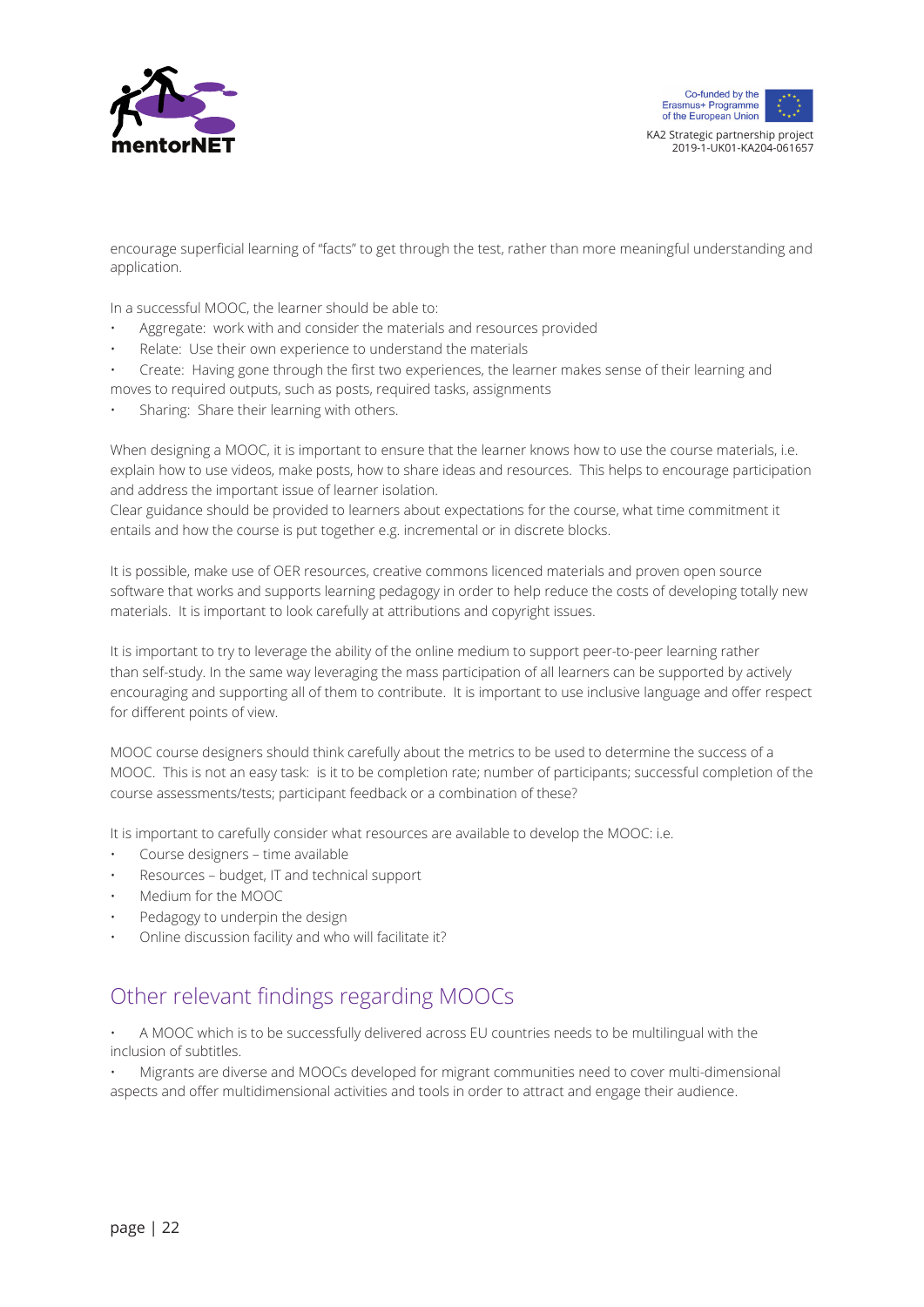



## E-learning – how to develop an effective online course

### E-Learning: Online educational courses

There are currently many terms used to describe technology driven educational provision including online learning, web-based learning, technology-based learning, multimedia supported learning, computer-based training (CBT), distributed learning, virtual learning in Virtual Learning Environments (VLEs) and e-learning. This plethora of terms helps to show how dynamic the world of educational technology is at the present time, as it is operating in a world where technology is constantly advancing and ever-increasing bandwidth speeds and capability permits the use of even more functionality and better graphics and user interfaces. In addition, mobile phone usage is now ubiquitous and offers opportunities to reach learners who do not have reliable online access with a computer and this is driving the development and look of accessible online learning courses for adults which can be accessed anytime and anywhere.

### What makes an effective online course?

### *Instructional Design*

Instructional design is the systematic development of specifications based on learning and instructional theory and good practice for the course designer to follow in order to ensure the quality of instruction. It is the entire process of analysing the needs of the learner, the instruction goals and the creation of an instructional system which meets those needs and goals. The three main instructional design models are:

Behaviourism, which is based on the programmed instruction model (Skinner 1954; 1974<sup>14</sup>) and the idea of operant conditioning when the learner operates voluntarily on the environment and receives a response for certain of his behaviour or actions. Reinforcement, both positive and negative is an important part of this theory and can take the form of praise or criticism. Most compute- based training (CBT) and computer aided instruction (CAI) courses are based on this idea of programming instruction as a series of repeatable and definable instructional elements. It is often used when teaching a specific skill such as car mechanics.

Cognitivism, which is based on cognitive psychology and stresses the importance of the learner's cognitive and affective processes in mediating the effects of instruction. Knowledge is seen as symbolic mental constructs in the learner's mind and learning as the process by which these constructs are added to memory (Piaget 1950<sup>15</sup>).

Constructivism, which draws greatly from the writings of John Dewey, who believed that knowledge was not

*14     Skinner, B. F. (1954). The science of learning and the art of teaching.*

*Skinner, B. F. (1974). About Behaviorism. New York, Knopf.*

*15     Piaget, J. (1950). The psychology of intelligence. London, Routledge & Kegan Paul.*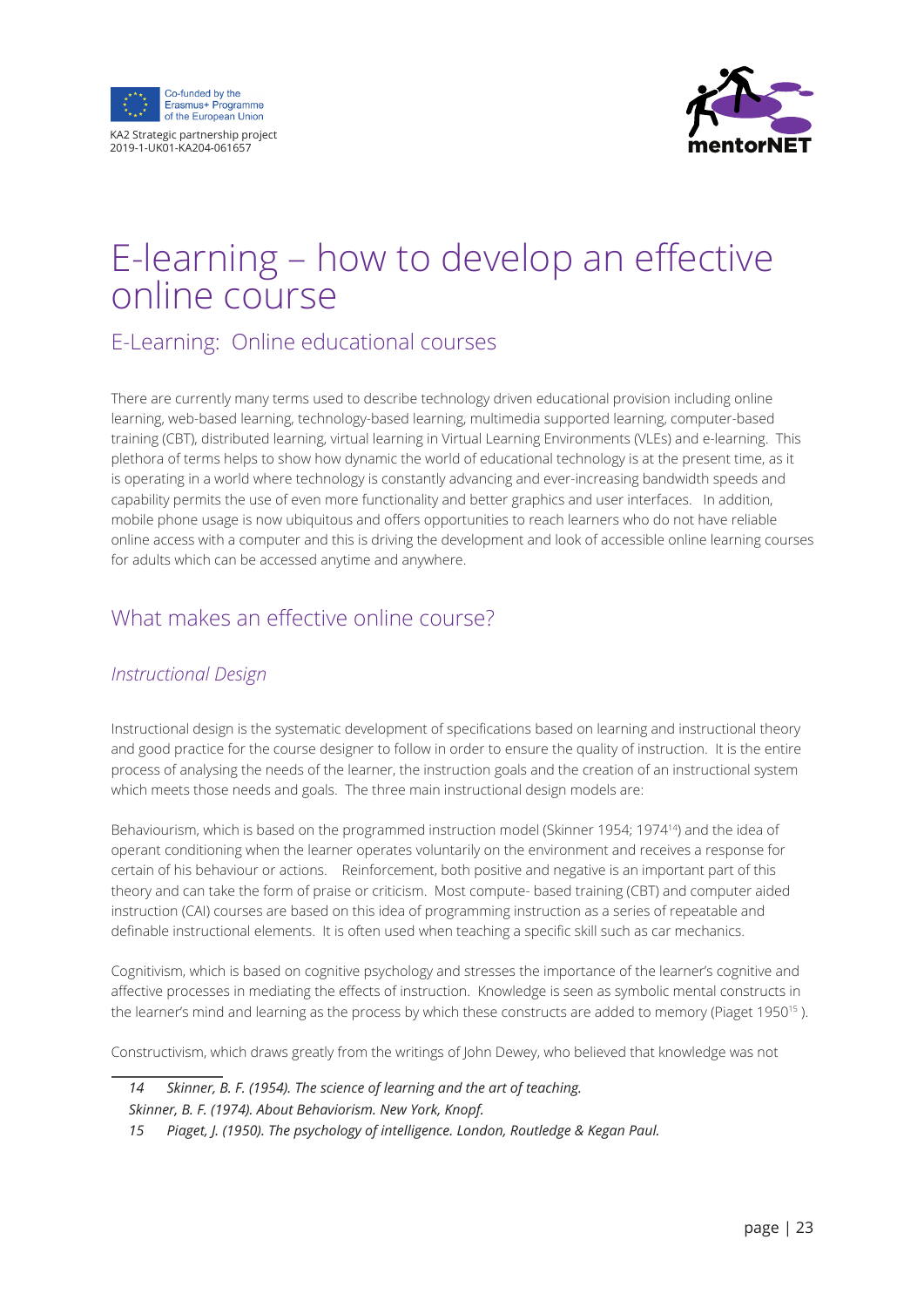



absolute and immutable but rather relative to the interaction of man within his environment as he found himself faced with problems which needed solutions. He also emphasised the value of self-reflection (Dewey 1991<sup>16</sup>). Constructivism argues that, by reflecting on an experience, a learner can construct his own understanding of the world he lives in. Everyone generates their own rules and mental models which are used to make sense of experiences. Learning, therefore, is simply the process of adjusting a person's mental model to accommodate these new experiences.

Within constructivism there are two broad schools of thought: social constructivism and cognitive constructivism:

Social Constructivism: Vygotsky's Social Development theory argued that social interaction was a fundamental part of learning and that a more experienced partner, whether a parent, teacher or peer, was able to provide "scaffolding" by acting as a facilitator to support the student's developing understanding. This latter concept formed part of the Zone of Proximal Development (ZPD) which was defined as the distance between the level of actual development and the more advanced level of potential development which came into existence between more and less capable participants. These less capable participants would be able to participate in forms of interaction which would be beyond their own capabilities if they were acting alone. This support could be gradually removed as learners began to take on more responsibility for their own learning (Vygotsky 1962; 1978<sup>17</sup>).

Cognitive Constructivism: This theory of learning argues that learning is an active process whereby learners create new ideas and concepts, building on their own experience and prior knowledge as they interact with their environment. The learner is using a cognitive structure or schema to give meaning to his experience which permit him to select and transform information, construct hypotheses and make decisions which lead in turn to him "going beyond the information given" (Piaget 1950; Bruner 1960<sup>18</sup>). Cognitive constructivism emphasises the importance of the teacher's role in providing a learning environment which encourages and challenges students (Piaget 195019).

In practice, in creating technology delivered courses and materials, a mix of instruction and constructivist learning design is often used to best suit the needs of the learners and the materials being taught. With this approach the designer can draw from a large number of strategies to meet a variety of learning situations. The Continuum of Knowledge Acquisition Model identifies three types of learning and matches them to the appropriate learning theory approaches. This continuum goes from ignorance to expertise and the learning phases are introductory, advanced and expert. The authors believe that the introductory phase is best served by traditional IS models and that constructivist learning environments are best suited to advanced knowledge acquisition which they argue universities are ideally suited to provide (Jonassen, Mayes et al. 1993<sup>20</sup>).

*<sup>16</sup> Dewey, J. (1991). How We Think. New York, Prometheus Books*

*<sup>17</sup> Vygotsky, L. S. (1962). Thought and Language. Cambridge, MA, MIT Press. Vygotsky, L. S. (1978). Mind in Society. Cambridge, MA, Harvard University Press.*

*<sup>18</sup> The Process of Education. Cambridge, MA, Harvard University Press*

*<sup>19</sup> Ibid*

*<sup>20</sup> Jonassen, D. H., T. Mayes, et al. (1993). A Manifesto for a Constructivist Approach to Technology in Higher Education, In T. M. Duffy, J. Lowyck, & D. H. Jonassen (Eds.), Designing environments for constructive learning, New York, NY: Springer-Verlag. 1993. 2001.*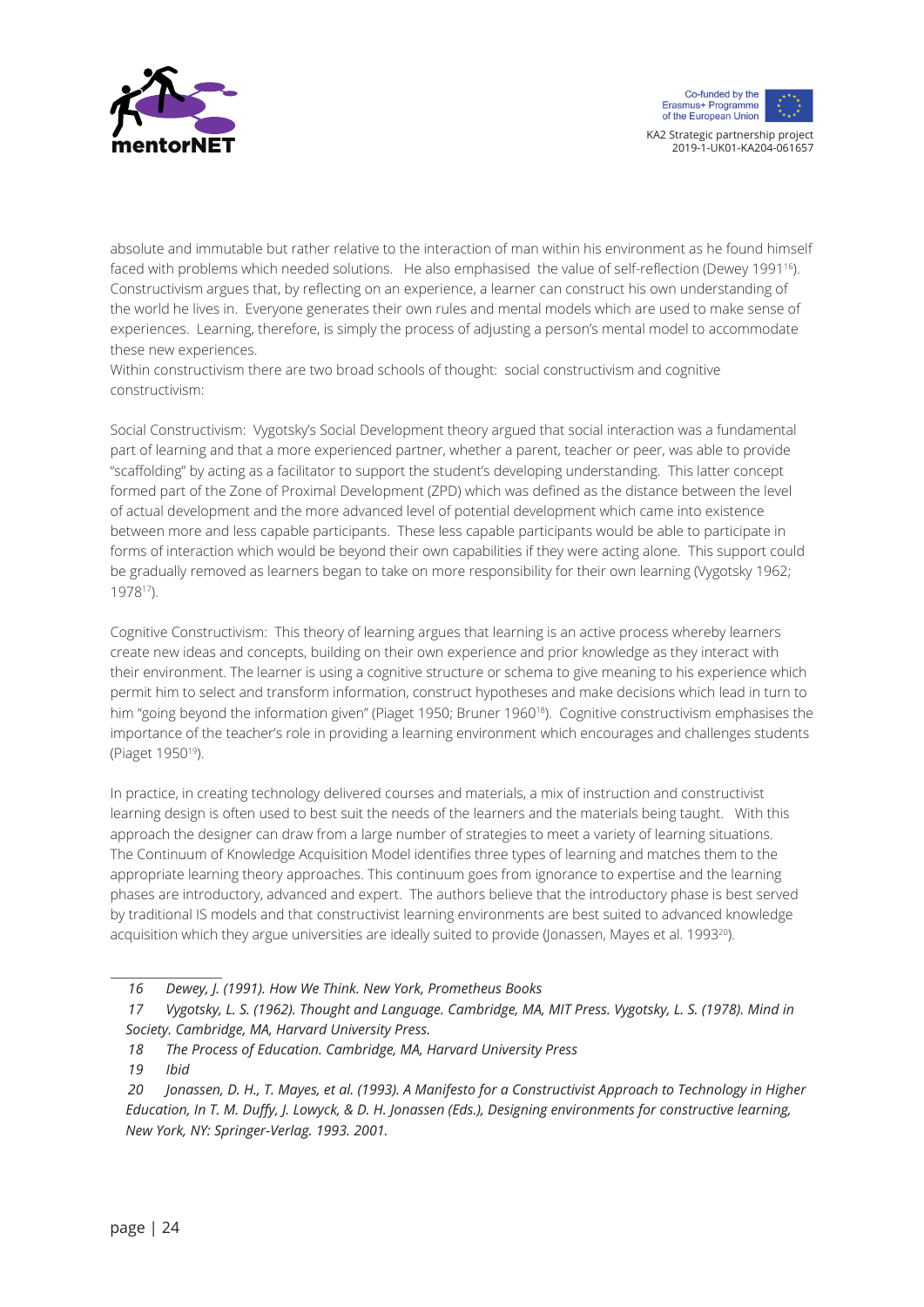

KA2 Strategic partnership project<br>2019-1-UK01-KA204-061657<br>2019-1-UK01-KA204-061657 2019-1-UK01-KA204-061657



Many studies refer to the pedagogical importance of scaffolding and support, with the tutor moving to a role as a facilitator of learning, with knowledge management and team working capabilities emphasised using synchronous and asynchronous technologies. The constructivist view of technology-supported learning emphasises that technology should provide support to the learner making their own way through the e-learning environment, constructing knowledge and meaning through interaction with the course materials, the use of authentic and contextualised tasks and using self-reflection. The research studies also emphasise the importance of the individual's learning approach and reasons for studying online, as each person has different motivations, background knowledge and aspirations which have an effect on their learning outcome. It is also important to determine what are the learner's needs and expectations for an on-line course of study to maximise the likelihood of successful completion.

Another essential factor for successful learning in the e-environment is feedback, which is more than just a mechanism to inform the student how well they did on an assignment. In traditional face-to-face training nonverbal gestures are constantly exchanged, however, in the online environment all the contextual cues of communication, which are important in creating the feeling of social presence, are lost. Students need many opportunities for feedback on their assignments, participation in discussion, and overall progress. It is important to contact learners regularly to check if they are having any problems with the course, assignments, use of technology, and to receive any feedback for improving the course.

Adults have been shown to learn well by actively "doing" rather than being taught and this view has been extended by the theory of Andragogy or adult learning which states that adults learn best when they are faced with relevant subject content which is problem rather than content centred (Knowles, 1984). The content of an online course for adults should encourage active engagement with the materials.

It is the way that technology is used to deliver e-learning to students that is the important factor in its success, and to help achieve this, at the very least, it should be reliable and accessible as well as easy to navigate. In order to help inform the design process pedagogical themes can be placed under three sub-headings:

Preparatory activity: this includes:

• Understanding what the learner wants/needs and what is the aim of the course. What basic requirements are there for the course: IT skill level; knowledge of the subject area etc.

- How long is the course intended to take?
- What support is available if anything goes wrong with the technology or if the learner is having a problem with the course materials and required tasks?

Course Design features: areas the course design needs to address and includes making provision for areas such as:

- Environment and context of the learner
- Building on tacit knowledge

•

• Cognition – how the learner acquires knowledge

• Clear route maps (able to move easily backwards or forwards and find current place in the course). Colour coding can be useful here

• Dividing the course into clear sections or "chunks" as a teacher would do in a face to face lesson with clear educational aims and outcomes for each "chunk"

• Scaffolding/tutor support or support provided within the course design if it is self-learning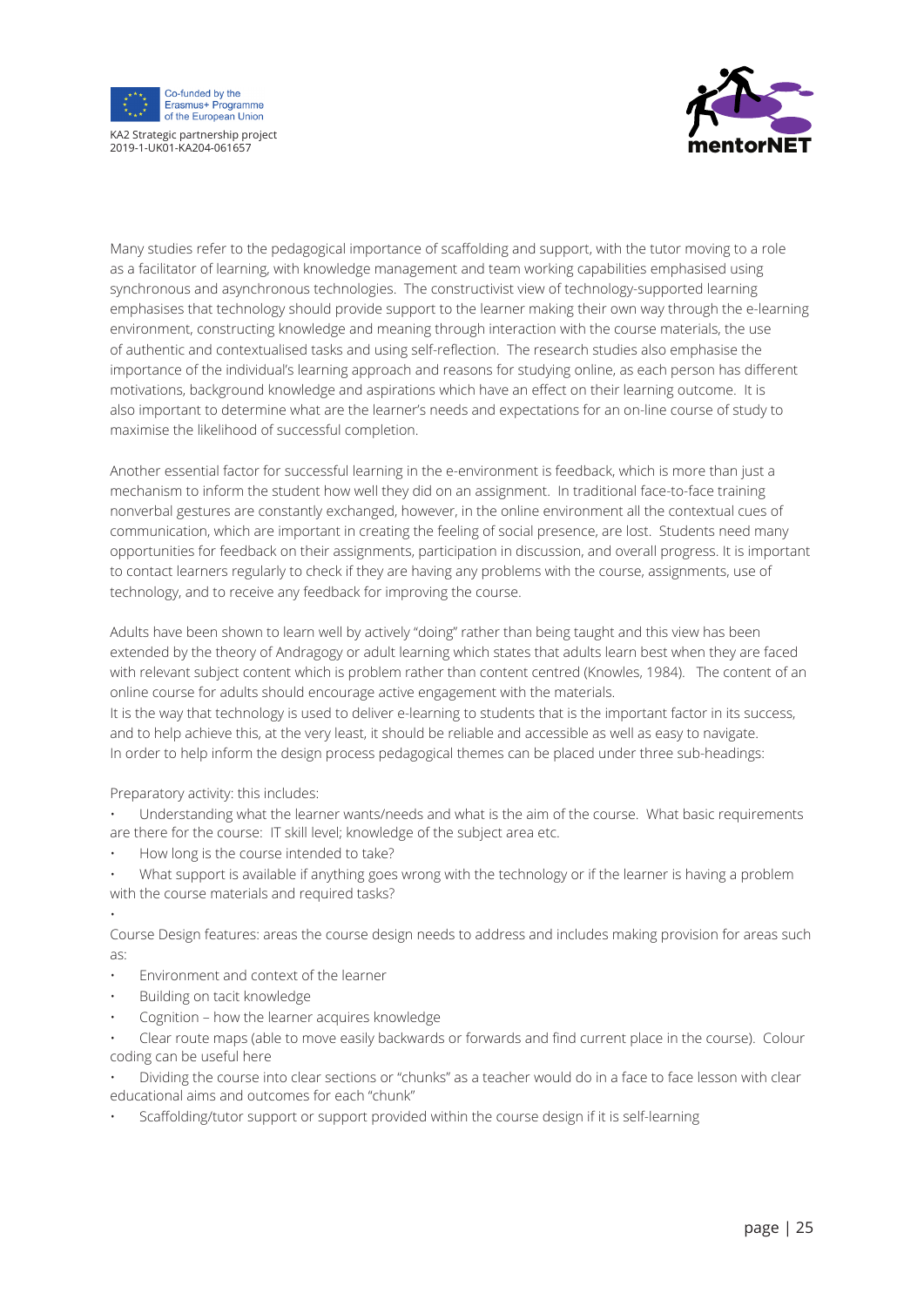



- **Personalisation**
- Interaction with the course materials
- • Feedback and encouragement
- **Reflection**

• Opportunity to record/assess achievement on completion of the course which might be a formal certificated qualification.

Learner attributes: what the individual learner brings to the course:

- Individual learning styles offer a variety of activities
- Motivation to learn and self-improve
- Prior knowledge and experience.<sup>21</sup>

Table 1<sup>22</sup>below provides a suggested basic methodology to use when designing an adult e-learning course which matches the features of the online learning environment to the identified design and task requirements, which in this case includes the use of "case stories". This can be extended and modified to suit the individual course requirements and complexity. The course designer can complete the final column of suggested activities to fit in with the course aims and intended outcomes. It is often helpful to create individual "storyboards" for an online course which can be moved around to create the best logical "flow" for the learner through the provided materials and resources.

*<sup>21</sup> Suzie Moon, David Birchall, Sadie Williams, Charalambos Vrasidas, (2005) "Developing design principles for an e*□learning programme for SME managers to support accelerated learning at the workplace", Journal of *Workplace Learning, Vol. 17 Issue: 5/6, pp.370-384 22     Ibid*

page | 26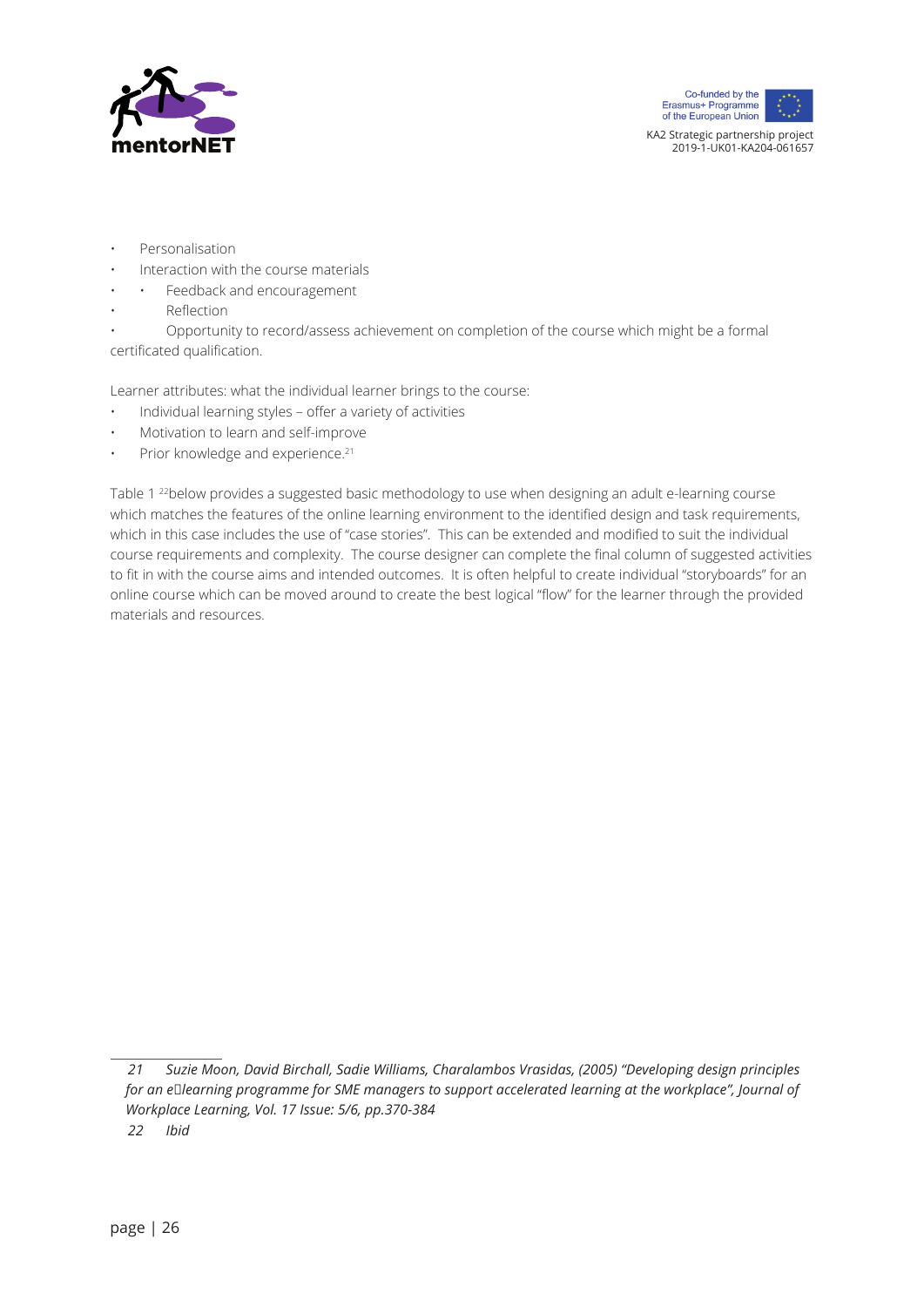



#### **Design** Theme Type of Task System Features Suggested Activity Small "bites" or "chunks" of material to fit in with limited time availability Course to be divided into "discrete" sections which can stand alone as an activity or be joined to others Re-usable learning objects. Clear design framework to guide the user and enable them to choose own route through materials.- Ability to bookmark progress.- Use technology to help contextualise data, e.g. translation: links to local resources To be completed by course developer Match each activity to clear learning outcomes. Selfreflection Generating insights from formal and informal learning opportunities Word pad facility which could be printed out. Text-based conferencing systems, email exchanges, bulletin boards, etc. To be completed by the course developer: e.g. learning diaries Interactivity Test understanding giving quick feedback Using VLE in-built interactive features to offer instant feedback. Offer support if responses are not correct to encourage togoing go back to course and to try again. To be completed by the course developer: e.g. online summary quiz. Practical not theoretical tasks – to fit in with the course subject, aims and expected outcomes Tasks to be carried either on-screen or in everyday situations Host environment as attractive as possible to engage and keep interest. Mixture of text, visual, video, audio to engage interest of learner.- Can provide link to additional resources. To be completed by the course developer. Case Stories/storie s / real life examples Look at **Casecase** story examples Text/Pdf / pdf files Audio/ / video technology (could be a problem for users with low band width $) -$ ); have available as text. To be completed by the course developer. e.g. learner can add their own story for others to comment on.

### Table 1: Matching System Features to Design and Task Requirements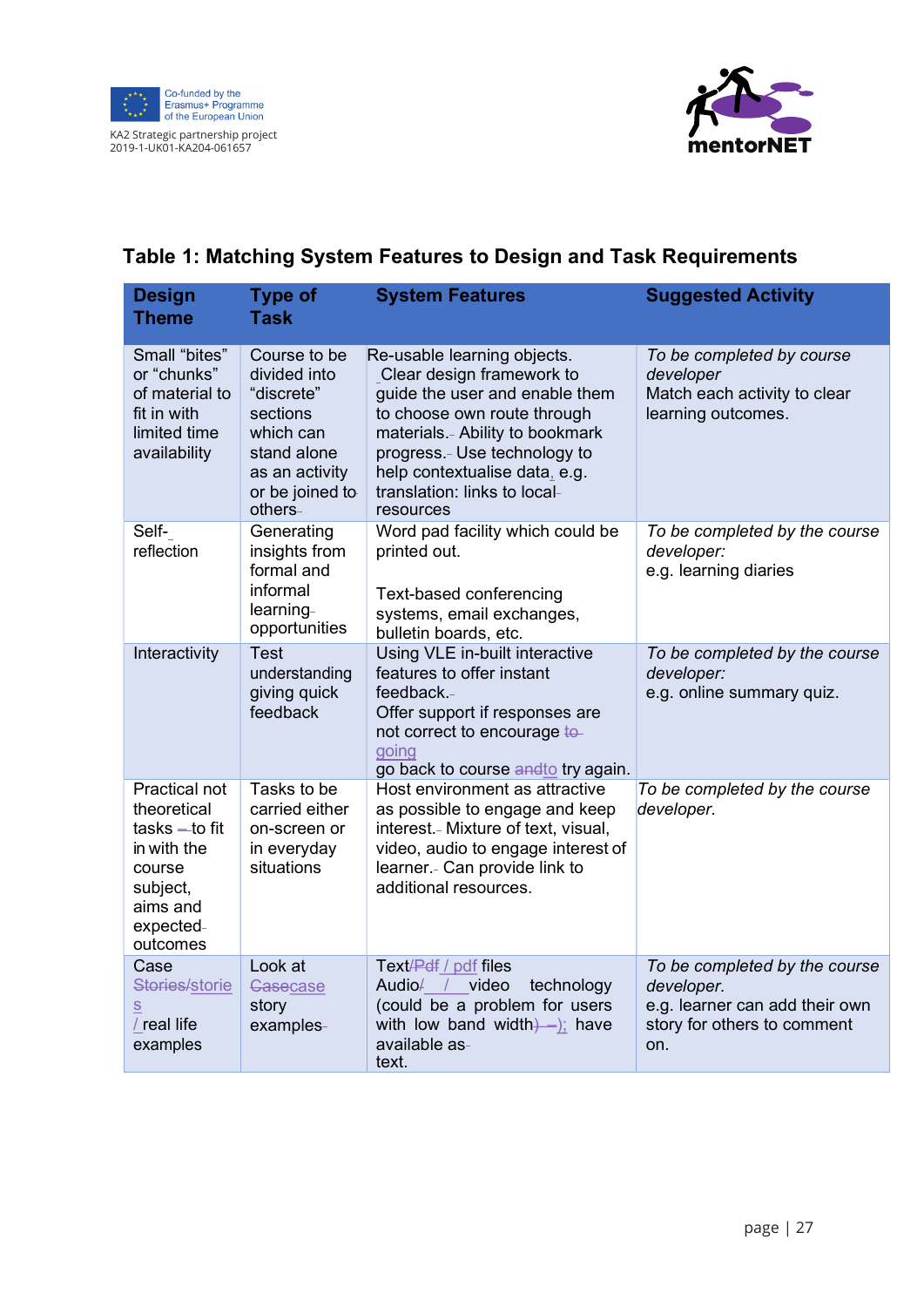



## Research Summary

### Conclusions on Mentoring skills

A number of "key themes" were identified from the results of the research detailed above:

There is a need for a clear definition of mentoring.<sup>23</sup>

There is a need for a Mentoring "agreement" to define conduct and boundaries, for example manners, respect etc.

- Trust is an important element of a successful mentoring relationship.
- A mentor needs to develop soft skills, for example: openness / willingness and seeking feedback.
- A mentor should be able to demonstrate empathy and understanding of their mentee's situation.

• A mentor should be able to communicate clearly and at times use simple language in order to promote understanding. At the same time they need good listening skills.

- A mentor should be adaptable.
- A mentor needs good intercultural awareness if they are mentoring migrants.

• A mentor needs to be willing to give up their time and be committed to the mentoring process. They also need good time management skills, including following up when needed.

- Some mentoring requires specific knowledge e.g. mentoring within a technical or scientific context.
- A mntor needs to be able to focus and be clear about the purpose of the mentoring relationship.

There should be realistic expectations in the mentoring relationship. It is important that the mentee does not become over-reliant on the mentor.

- A mentor should ideally be matched to their mentee. This helps to ensure continuity in their relationship.
- A mentor should aim to provide leadership to their mentee, helping to instil self-belief and to build a nurturing mentoring environment.

• A mentor should understand their reasons for being a mentor - is it altruism/ to enhance personal skills and experience/ advance career or a mixture of these?

• Having a support network to offer advice, resources and guidance helps to create a successful mentoring relationship e.g. this could be a formal mentoring network or a more informal network of friends and colleagues.

### Conclusions on Sustainable networks

Regarding sustainable networks, several key themes were identified:

*23     It is important to clarify that in certain countries there may be a different understanding of the meaning and role of "mentor". In 2019, an Erasmus+ project, the Multidimensional training of adult volunteers to foster migrants' integration (MAV-2017-1-DE02-KA204-004284) found that in some of its Partner EU countries such as Greece and Italy, the role of "mentor" was sometimes viewed more akin to that of a tutor (hence the need to clearly define what a mentoring role is within the mentorNET network).*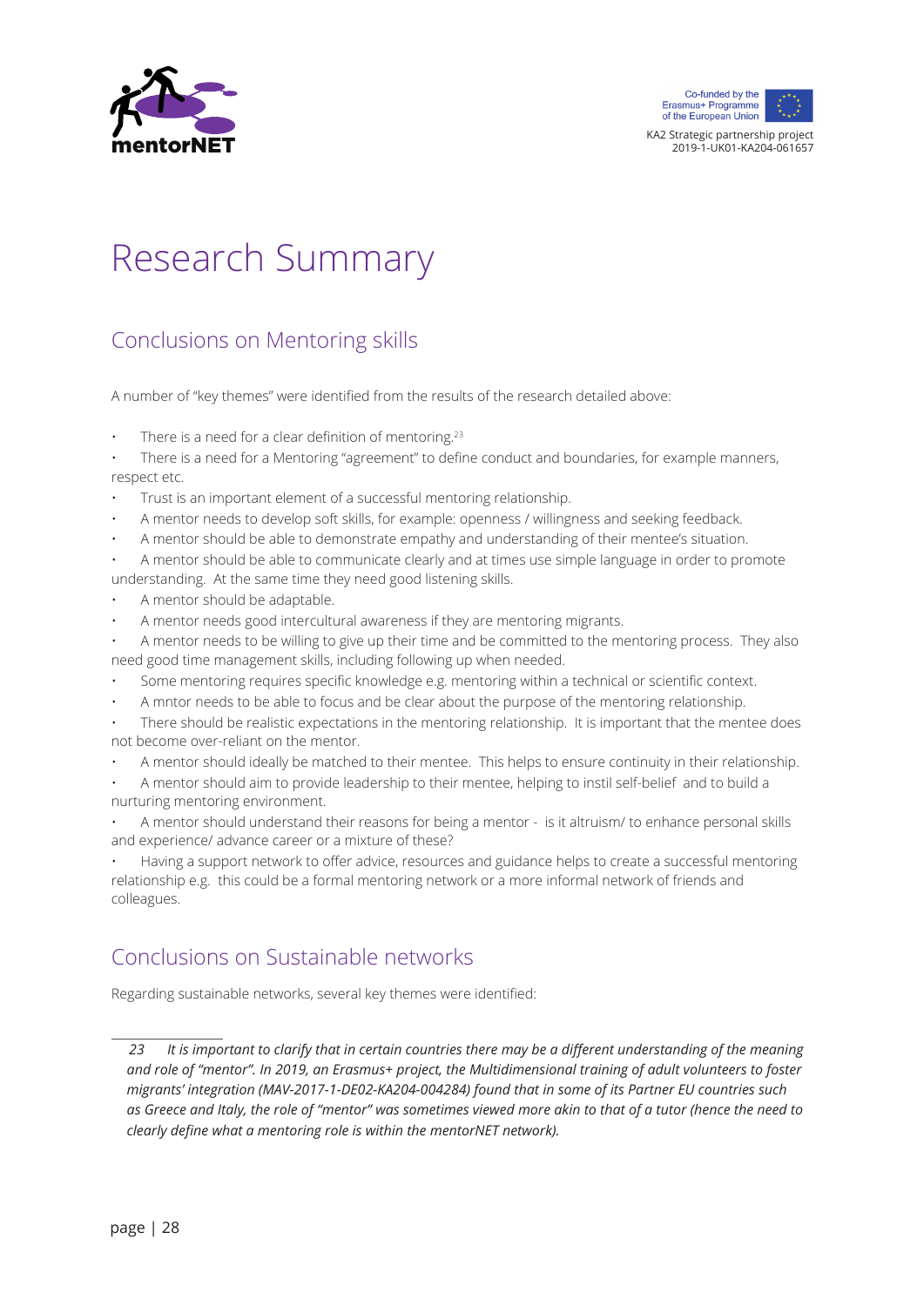

KA2 Strategic partnership project<br>2019-1-UK01-KA204-061657<br>2019-1-UK01-KA204-061657 2019-1-UK01-KA204-061657



There is a need for a clear organisational structure: this could be in the form of a hierarchy vs developmental; with a person in charge.

- Clear policies, guidelines and ethics should be established for the network.
- A successful network needs clarity of purpose and ownership by all.
- Regular meetings / and an "office" this can be virtual are important to sustain the network.
- Local / regional representatives are needed to act as focal points.
- Within a network technology becomes a "leveller".
- The level of openness within the network is important in encouraging members to work together.
- Contagion (3 degrees): this can promote either negative or positive behaviours, so the focus within a successful network must be on promoting positive behaviours.
- A successful network needs clearly defined roles for its members.
- Diversity and the strength of relationships are important in a successful network.
- One of the keys to sustaining a network is the support mechanisms it has developed and put in place.

• Key performance indicators should be developed as it is important to be able to demonstrate that the network is delivering.

### Conclusions on MOOC content and E-Learning

From the survey concerning MOOCs and the research into e-learning, a number of themes and conclusions were evident:

### *MOOC content*

- The MOOC must provide a clear definition of mentoring.
- The MOOC must describe what good mentoring looks like; it should provide clear course aims and design.
- The MOOC should help develop trust in the mentor/mentee relationship.
- The MOOC should help the mentor to develop ways of understanding their mentee's needs.
- The MOOC should help develop a clear understanding of the purpose of mentoring.

• Multilingual audience– a MOOC designed for use by a wide range of nationalities must be available in several languages with the provision of subtitles.

- Time the length of the MOOC is important if it is to be a useful resource for potential mentors.
- Learners on the MOOC need to be supported the importance of following up and following through.
- The MOOC which it is supporting volunteer mentors mentoring migrants should contain two sets of knowledge resources: generic mentoring skills and specific knowledge in context of mentoring – in this case the needs of migrants.
- The MOOC should have in place agreed measurements for success.
- The MOOC should clearly manage learner expectations.
- The MOOC should provide a chat function / forum and moderator. It is important to ensure that learners are not isolated.

• The MOOC can be supported by a blended learning approach if that suits the learner's situation – in particular if they are being sponsored by an organisation or network. This could include a mix of online / face to face / virtual meetings. This approach was also identified in our research survey and shows the importance of ensuring that the learner does not feeling isolated and has support when they need it, either through the MOOC or via face to face/mobile/social media.

The MOOC may be supported by face to face support for the learner before, during and after via a learning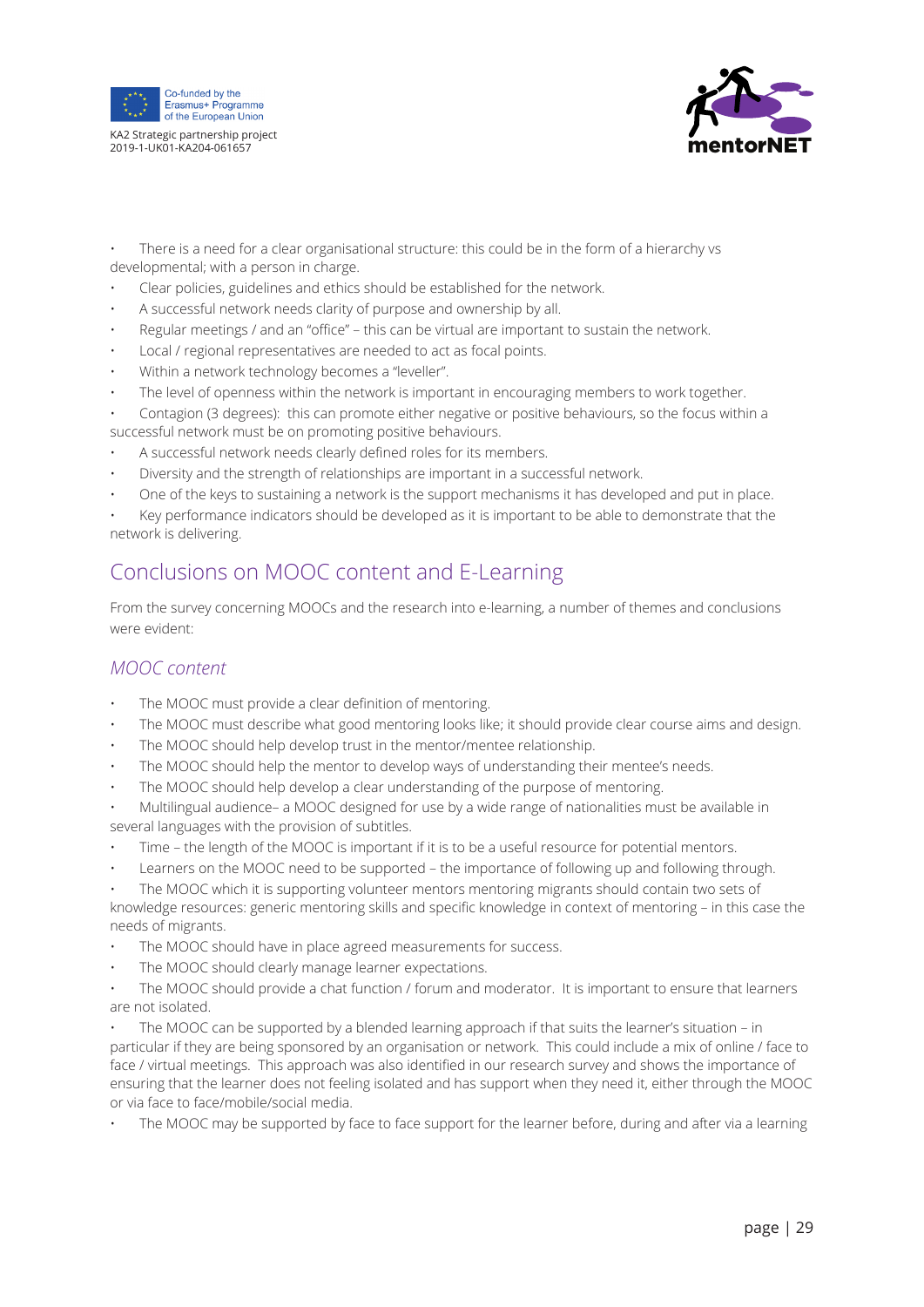



network.

- The MOOC should be created with a clear structure and support made explicit to the learner.
- The MOOC must have interactivity and multi-dimensional tasks for the learner to complete.
- The MOOC must provide opportunities for self-reflection.

• Provision should be made within the MOOC for assessment / testing. Consideration should be given to the criteria to be used to be provide a Certificate of Participation to the learner.

### E-learning conclusions

The content of on-line course which aims to support volunteer mentors to learn about mentoring and about mentoring migrants in particular must consider the conclusions of good practice identified above. In addition, for the course developers, It is the way that technology is used to deliver e-learning to students that is the important factor in its success, and to help achieve this, at the very least, it should be reliable and accessible as well as easy to navigate.

In order to help inform the design process pedagogical themes can be summarised and placed under three sub-headings:

Preparatory activity:

• Understanding what the learner wants/needs and what is the aim of the course. What basic requirements are there for the course: IT skill level; knowledge of the subject area etc.

• How long is the course intended to take?

• What support is available if anything goes wrong with the technology or if the learner is having a problem with the course materials and required tasks?

Course Design features: areas the course design needs to address and includes making provision for areas such as:

- Environment and context of the learner
- Building on tacit knowledge
- Cognition how the learner acquires knowledge

• Clear route maps (able to move easily backwards or forwards and find current place in the course). Colour coding can be useful here

• Dividing the course into clear sections or "chunks" as a teacher would do in a face to face lesson with clear educational aims and outcomes for each "chunk"

- Scaffolding/tutor support or support provided within the course design if it is self-learning
- Personalisation
- Interaction with the course materials
- Feedback and encouragement
- **Reflection**

• Opportunity to record/assess achievement on completion of the course which might be a formal certificated qualification.

Learner attributes: what the individual learner brings to the course: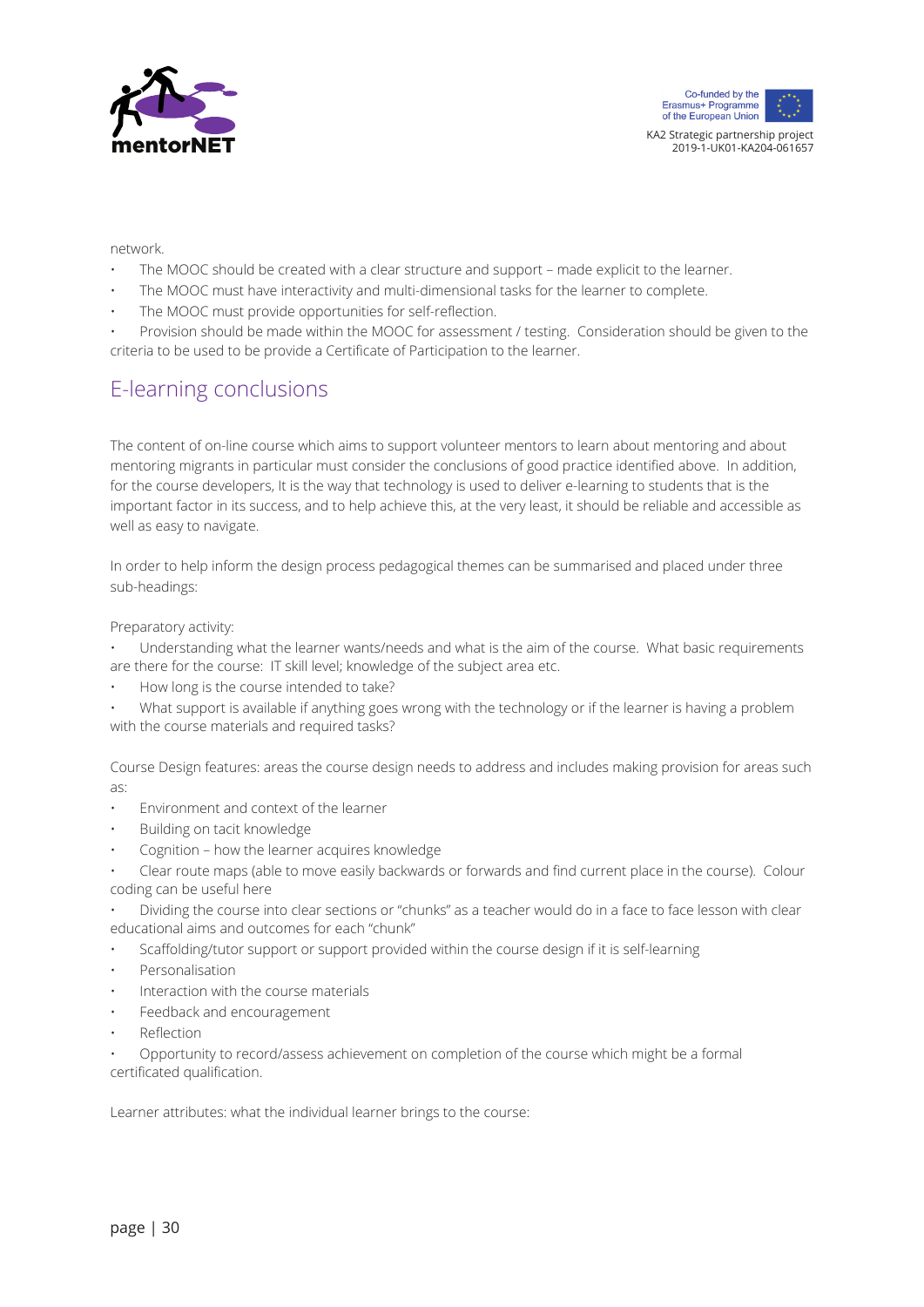



- Individual learning styles offer a variety of activities
- Individual motivation to learn and self-improve
- Prior knowledge and experience.

All e-learning courses need to be trialled and modified according to the feedback received from the tutors/ facilitators (if any) and from the learners. It is important that the technology works seamlessly and supports the course materials and activities and does not hinder the learning experience. The design of the course should provide that it will have the same "look" and feel on a computer screen as it does on a tablet or mobile screen, with clear navigational routeways which record/bookmark where the learner has got up to, as learners may be accessing the course by one or more of these methods.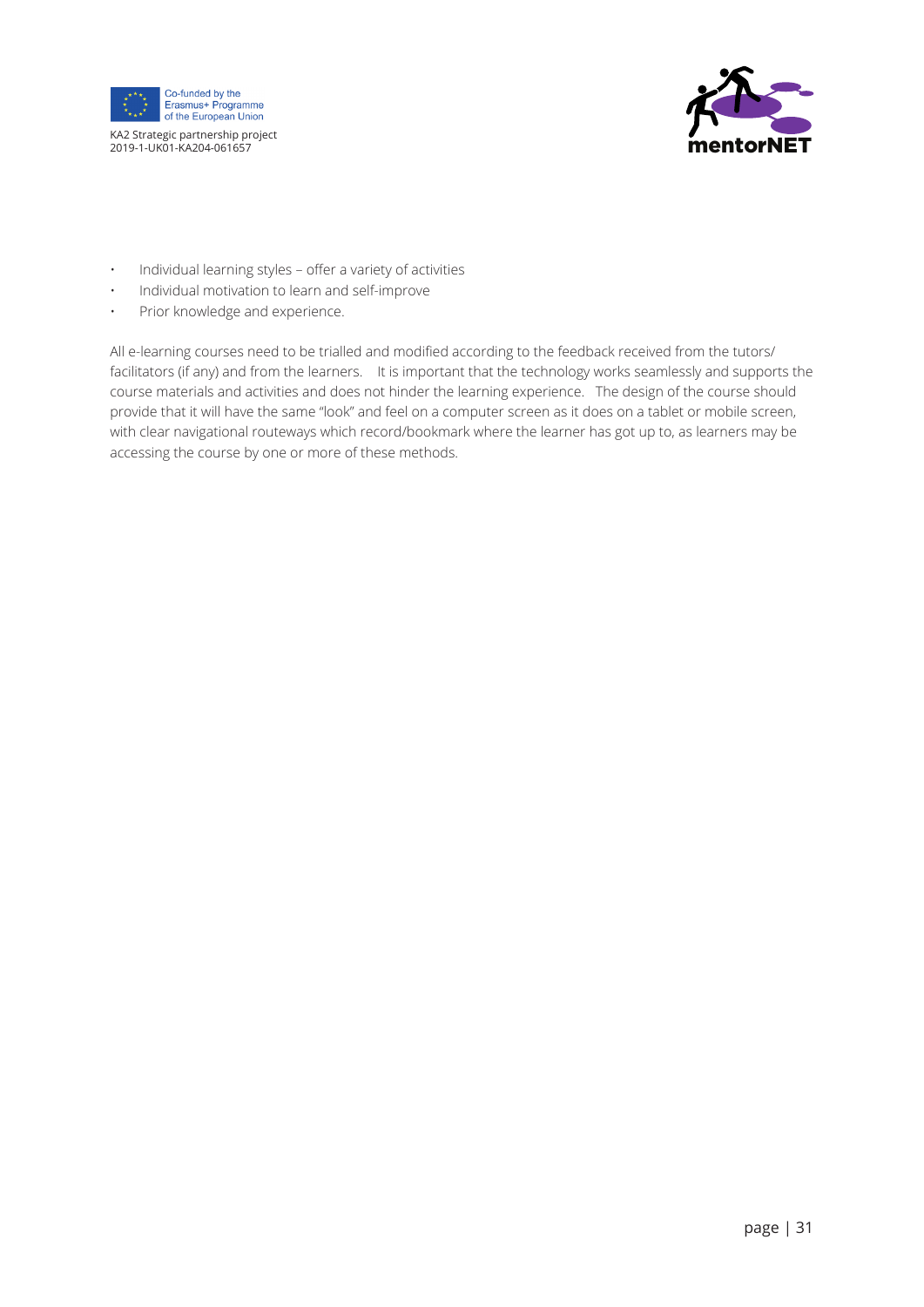



## Annexes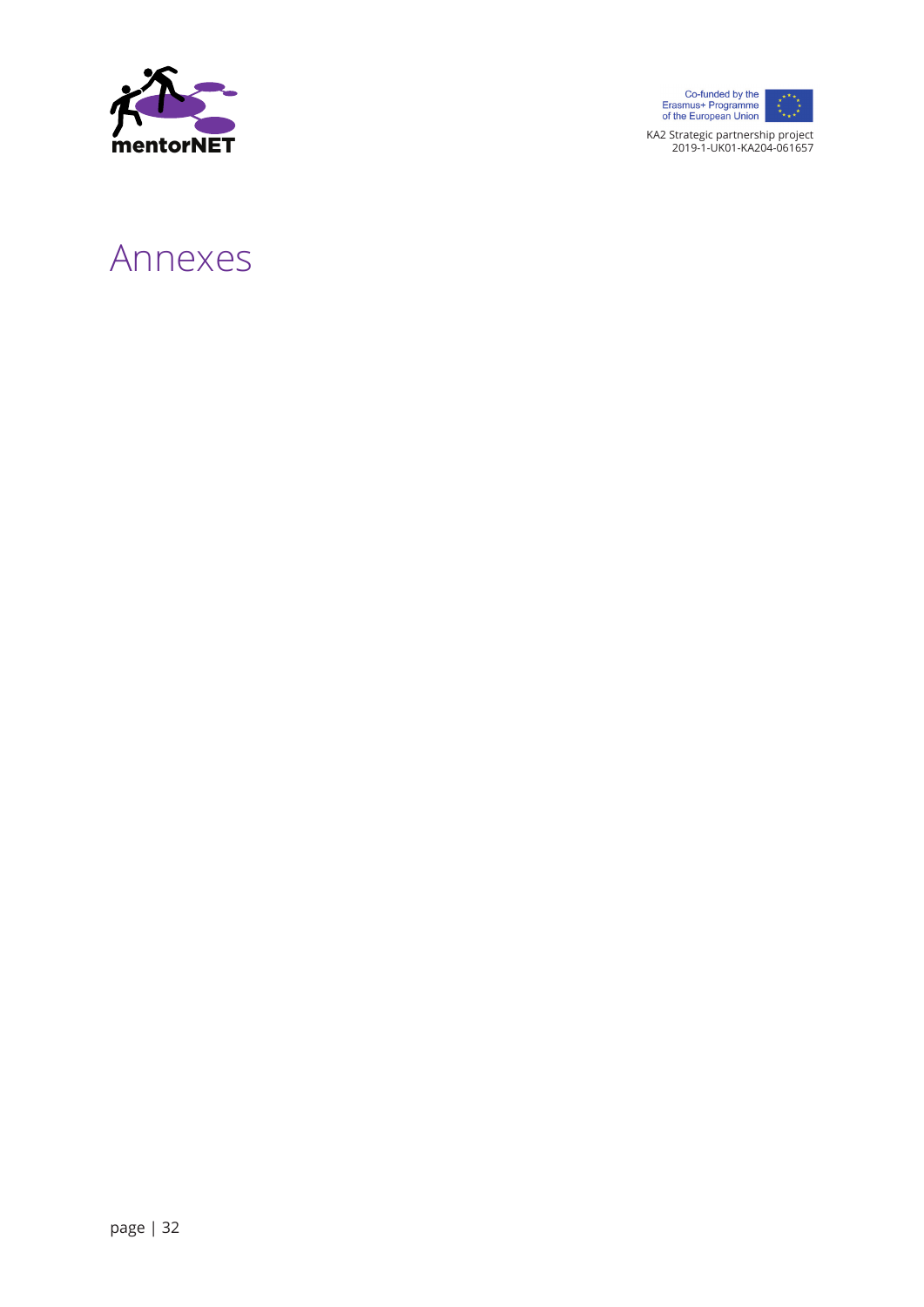



### Annex 1: Survey



### What might a successful Mentoring MOOC look like?

0% complete

#### Page 1: Introduction

MentorNET is an Erasmus+ co-funded project which aims to create a mentoring MOOC which focuses on supporting mentors working with newly arrived migrants as well as encouraging the development of a sustainable international network of volunteer mentors to support them when mentoring migrants.

To assist in the development of the mentoring MOOC we are have produced a short questionnaire to be answered based on your own experience and knowledge about the subjects and topics that should be included in a MOOC which would make it relevant and useful to anyone interested in developing their mentoring skills to support their work with migrants.

All responses to this questionnaire will be treated by the MentorNET researchers in strict confidence and no individual will be personally identified. Contact details will be kept only if further information about the project has been requested.

We expect the survey to take approximately 10 minutes of your time. Please note that the closing date for responses is 12th March 2020

You can save your response and complete it a little later, if that is convenient and you can download your response as a pdf.

 $Next >$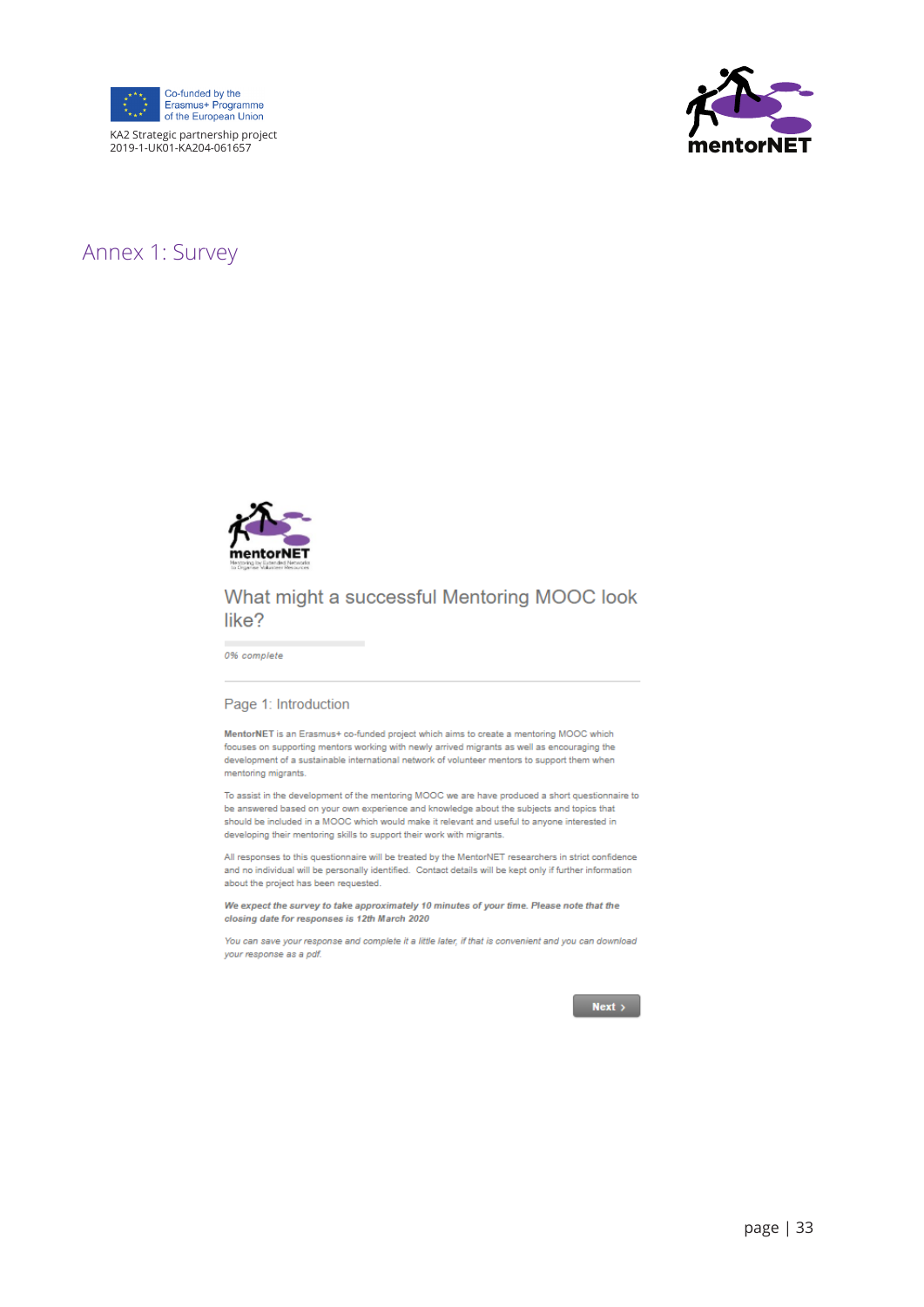





### What might a successful Mentoring MOOC look like?

33% complete

#### Page 2: Privacy

#### Thank you for taking the time to complete this questionnaire.

Dr Jon Moon, European Management Education and Learning (e-mel) LLP, 55 West Street, Marlow, Bucks, SLZ 2LS TIK

#### E-mail: jon@e-mel.biz

#### Privacy

If you have agreed to receive information from us by providing us with your first and last name and your email address. We only use this information to send information relating to the development of the MentorNET mentoring MOOC and mentoring network only.

#### Legal basis for processing of your data

The legal basis for the processing of your data is governed by the Data Protection Act 2018 (EU General Data Protection Regulation (GDPR); regulation EU 2016/679). Your data will be stored for the duration of the validity of your consent or until the purpose is fulfilled. After that the data will be deleted, if there are no other legal obligations for storage of the data. We will not use your data for profiling or automatic decision making.

Duration of storage of your data

Your data will be stored with us for the duration of your consent or until the end of a booked purpose. After this, your data will be deleted if there were no other legal obligations to continue to store these data.

Processing for automated decision making or profiling

We will not use your data for automatic decision-making processes or for profiling.

According to The Data Protection Act 2018 and the Information Commissioner's Office, you have the right to information free of charge regarding your stored personal data and, where applicable, correction, blocking or deletion of this data. If legal retention obligations apply, we will limit your data for further processing, so that it cannot be used for the purposes mentioned above.

Furthermore, you have the right to receive a copy of your personal data stored with us in digital form.

You can withdraw you consent to storage and processing of your data anytime. In this case we will delete your data immediately or block the data that cannot be deleted for legal reasons or limit the processing.

Please contact us with your request at the address above.

If you think that your data is not processed according to the data protection laws at e-mel, you have a right to complain to the Information Commissioner's Office (ICO).

< Previous

 $Next >$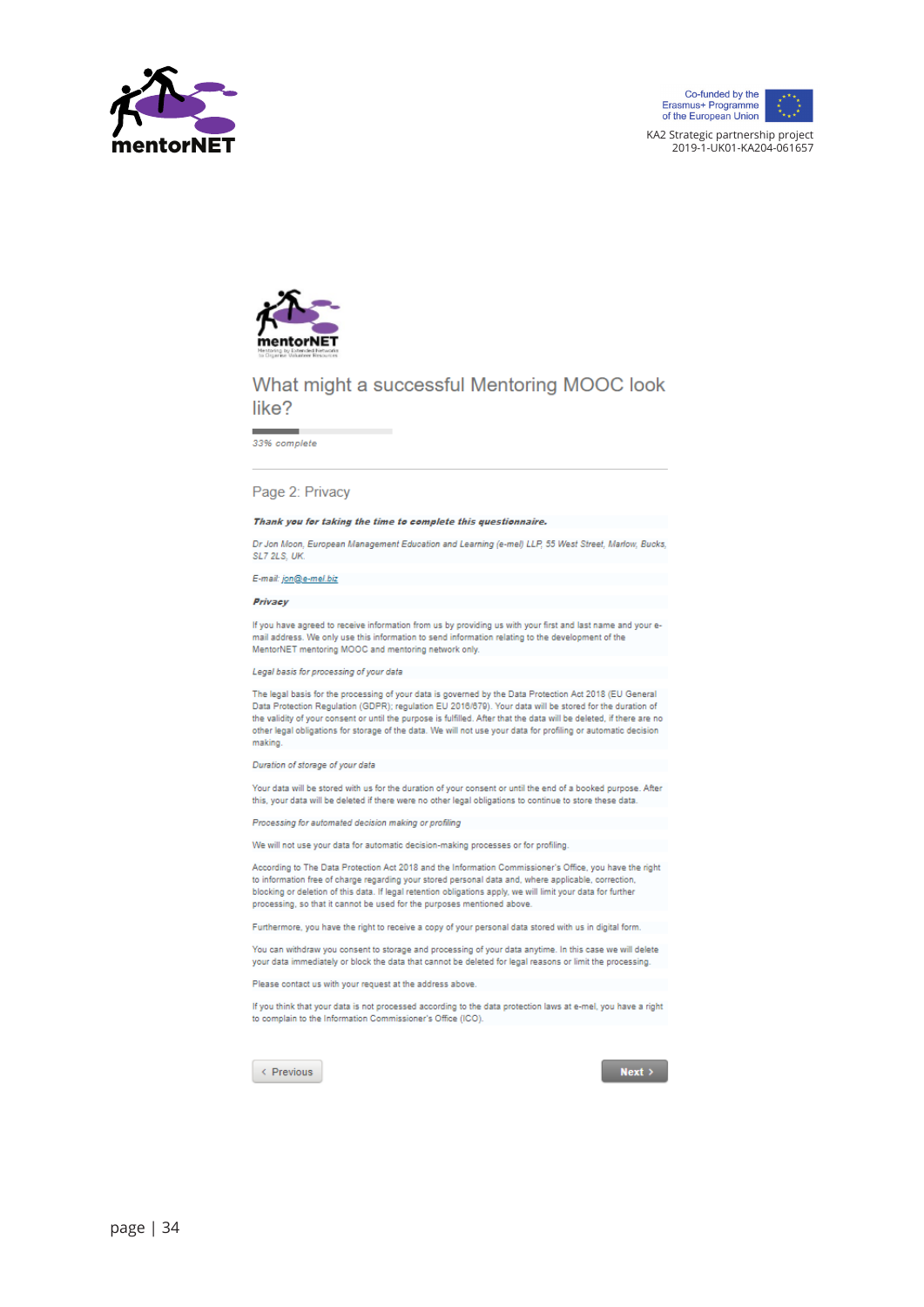



| Page 3: Mentoring questionnaire |  |  |
|---------------------------------|--|--|
|---------------------------------|--|--|

|           | Which country do you live in? * Required                                                                               |
|-----------|------------------------------------------------------------------------------------------------------------------------|
|           |                                                                                                                        |
|           | 2. Have you had experience of mentoring? * Required                                                                    |
|           | O No<br>O Yes                                                                                                          |
|           | 8. How would you define "mentoring"? * Required                                                                        |
|           |                                                                                                                        |
|           | What are the possible benefits of mentoring in your opinion for the mentee? (Please tick all that apply)<br>* Required |
|           | $\Box$ Assist one in a new job                                                                                         |
|           | $\Box$ Help one to find their own way                                                                                  |
|           | $\Box$ Provide information                                                                                             |
|           | $\Box$ Provide access to networks<br>$\Box$ Other                                                                      |
|           | 6. What are the possible benefits of mentoring in your opinion for the mentor? (Please tick all that                   |
|           | apply) * Required                                                                                                      |
|           | $\Box$ To give back to the community                                                                                   |
|           | $\Box$ Help one to learn how to listen actively                                                                        |
|           | □ Share knowledge                                                                                                      |
|           | $\square$ Develop interpersonal relationship skills                                                                    |
|           | $\Box$ Other                                                                                                           |
| <b>CO</b> | What are the possible problems of mentoring in your opinion for the mentor? (please tick all that apply)<br>* Required |
|           | $\Box$ Language barriers                                                                                               |
|           | $\Box$ Lack adequate time                                                                                              |
|           | □ Following through on tasks                                                                                           |
|           | $\Box$ High expectations                                                                                               |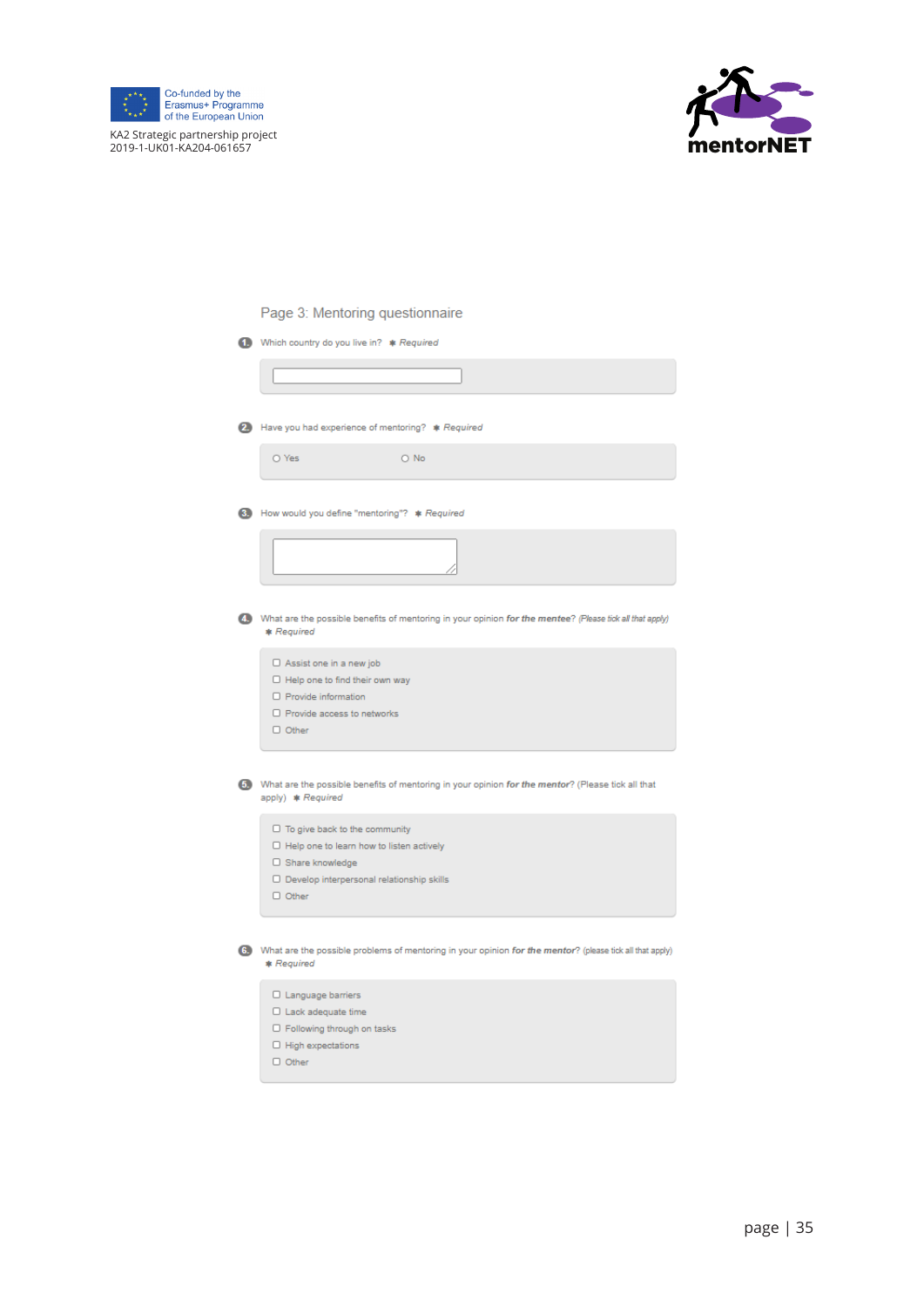



What are the possible problems of mentoring in your opinion for the mentee? (please tick all that apply) \* Required

- $\Box$  Language barriers
- $\square$  Following through on mentor's instructions
- $\Box$  Different perspective from your mentor's
- $\square$  Understanding the purpose of the mentoring

 $\Box$  Other

8 What skills do you think a mentor would need in order to successfully support their mentee? (Please tick all that apply) \* Required

- $\Box$  Listening skills
- $\square$  Knowledge of what the mentee needs
- $\square$  Intercultural skills
- $\Box$  Understanding the purpose of mentoring
- $\Box$  Other

4. Please state which of the skills you identified in question 8 you think is the most important. \* Required

What practical support do you think a mentor will need in order to successfully support their mentee? (Please tick all that apply). \* Required

 $\square$  Access to pertinent information about their mentee

- $\Box$  Access to appropriate venue
- $\Box$  Travel expense (where appropriate)
- $\Box$  Networking with other mentors

 $\Box$  Other

(1) Do you think that the skills a mentor needs differ depending on how a mentor is in contact with their mentee? \* Required

|                | $\Box$ Yes<br>$\Box$ No                           |
|----------------|---------------------------------------------------|
| $\overline{a}$ | Please elaborate on your answer below: * Required |
|                |                                                   |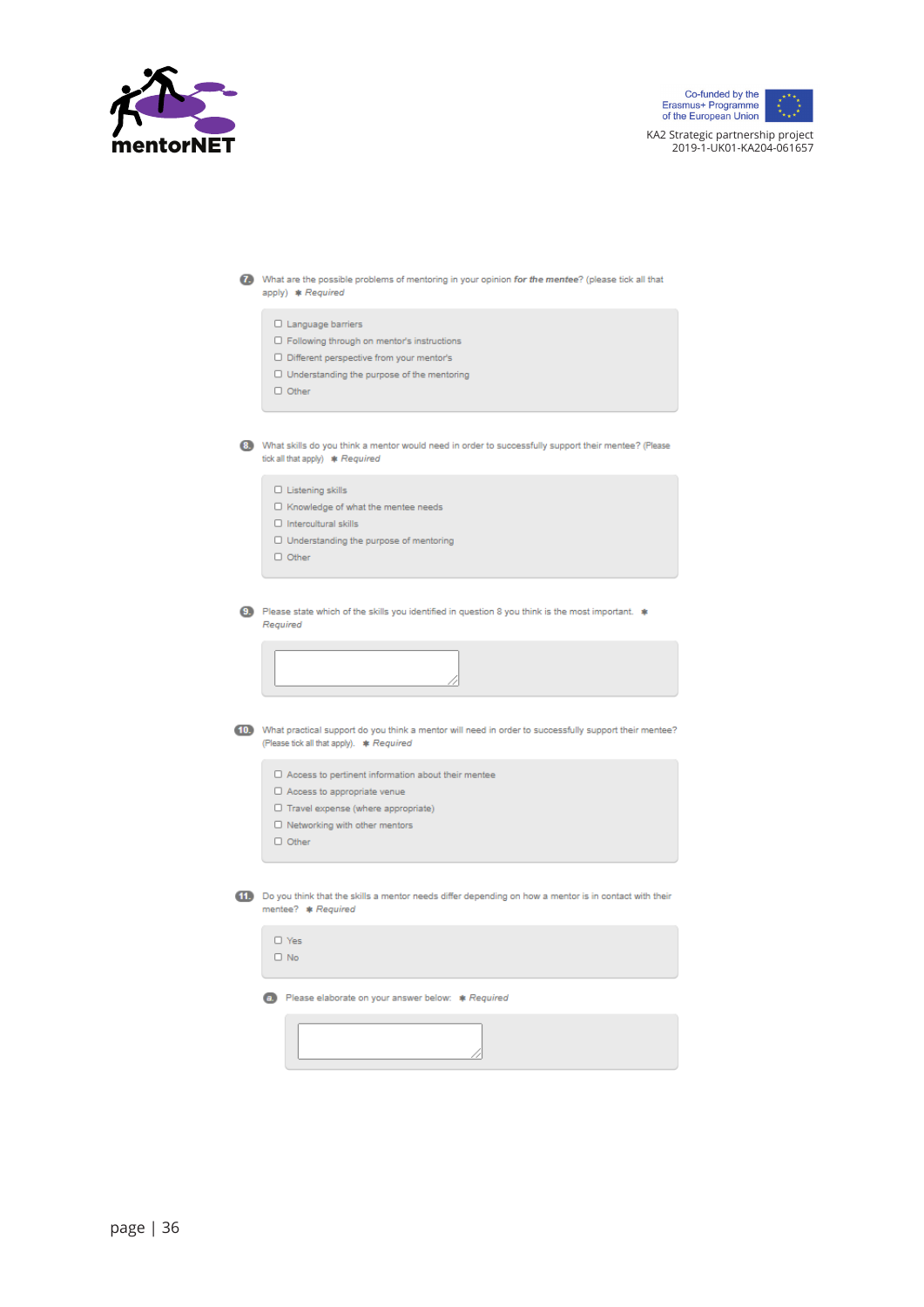



| 12. What are the skills required regarding face to face mentoring? * Required                                                                                          |
|------------------------------------------------------------------------------------------------------------------------------------------------------------------------|
|                                                                                                                                                                        |
| 13. What are the skills required regarding mentoring by telephone? * Required                                                                                          |
|                                                                                                                                                                        |
| (2) What are the skills required regarding mentoring online, for example by text, social media or e-mail?<br>* Required                                                |
|                                                                                                                                                                        |
| 45. What would hinder a successful mentoring relationship? * Required                                                                                                  |
|                                                                                                                                                                        |
| (15) Have you any other comments regarding what you would like to see in an online mentoring MOOC?                                                                     |
|                                                                                                                                                                        |
| If you would like to be kept informed about the development of the MentorNET mentoring MOOC<br>and mentor network, please provide your contact email in the box below. |
|                                                                                                                                                                        |
| < Previous<br><b>Finish</b>                                                                                                                                            |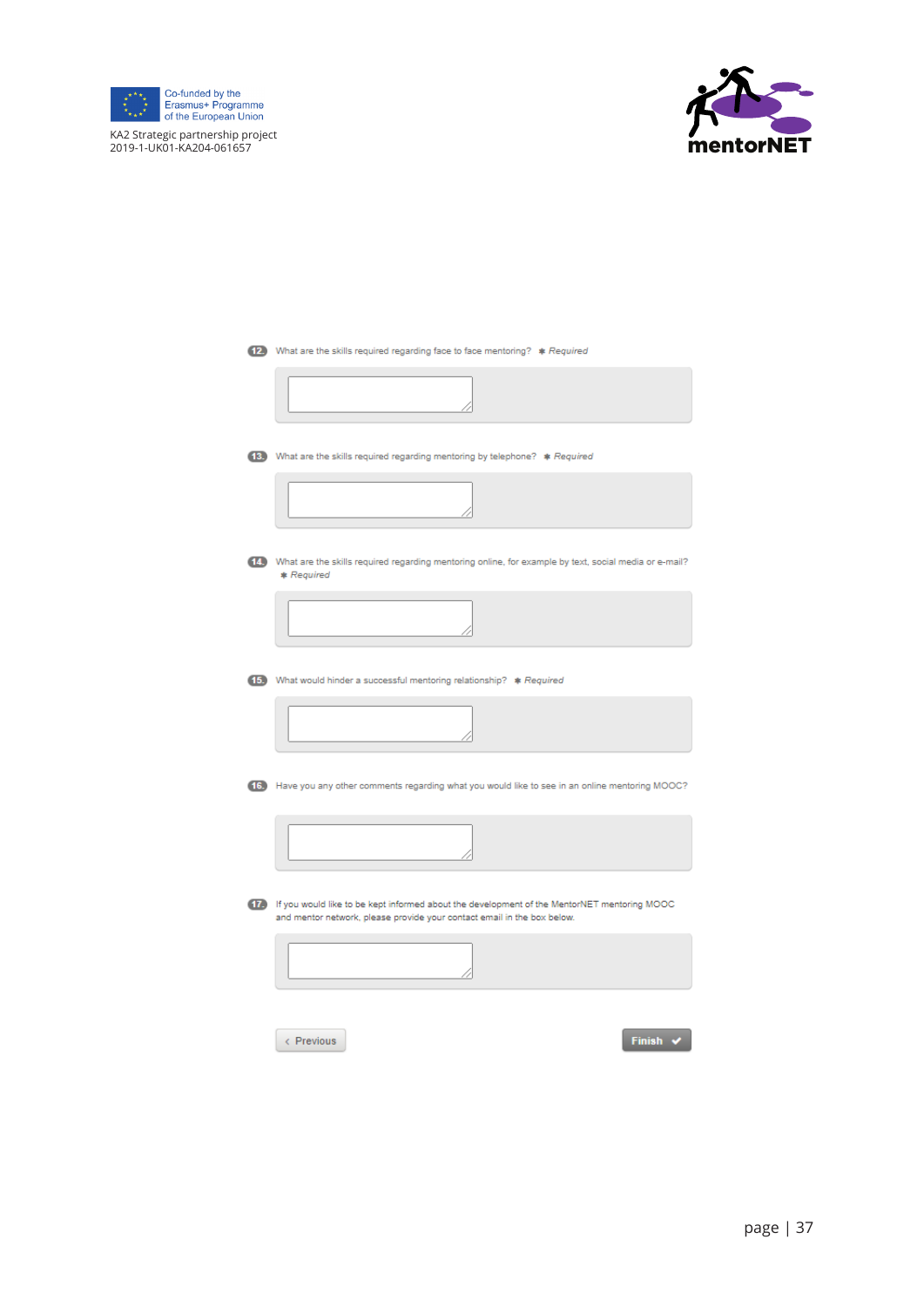



### Annex 2: Good Practice Research Summaries

The following are the research summary templates completed as a part of the desk research process.

### *Mentoring/self-sustaining networks research*

### *Source name: Abenteuer Mann sein (Mentoring Network for Men)*

This resource is a bit special. It focuses on gender mentoring for males only. It intends men helping each other regarding career planning, family building, role of men in society and within a partnership and recreational mentoring.

It is one of Germany's largest matching platform to bring mentors and mentees together. It has a bit a character of a dating app, but without any "explicit" intentions behind.

The way this mentoring service works, could help us to build our content on the matching aspect of mentoring. This is what the platform says about itself: (quote, auto translated)

"Adventure. Man. His. Mentors Network

Are you looking for a mentor by your side? Someone who gives you honest feedback, shares their experiences with you and thus supports your personal growth? Then the mentoring network may be right for you. Mentoring is a relationship between an experienced mentor and the less experienced mentee. It is characterized by mutual trust and goodwill, its goal is to promote learning and development as well as to advance the mentee.

How men become men, men only learn from and together with older men.

Not all of us have or had a father, uncle or other close man who took on this role.

In Adventure's mentoring network. Man. His. it's about connecting younger men and older men. Who are the mentors?

All mentors on this page are men who have also set off.

They went through initiations and researched their innermost.

Men who know at the same time that this journey never ends.

How often does mentoring take place?

The frequency of contact is very different. Starting with occasional phone calls, regular meetings and retreats lasting several days, a lot is possible. However, there is no entitlement, it is always an individual agreement between the mentor and mentee.

What does the mentoring cost?

 All mentors on this page do this on a voluntary basis because it is an honor for them to give something back something they may have been missing.

Any travel and accommodation costs incurred by the mentor are to be borne by the mentee.

How does mentoring work?

You look at the mentors.

You contact a mentor.

You will have a first, non-binding introductory conversation.

Mentor and mentee sleep over it one night.

If both can imagine the mentoring, you sign this agreement.

Let's go! When, where, how often? You clarify all this with each other."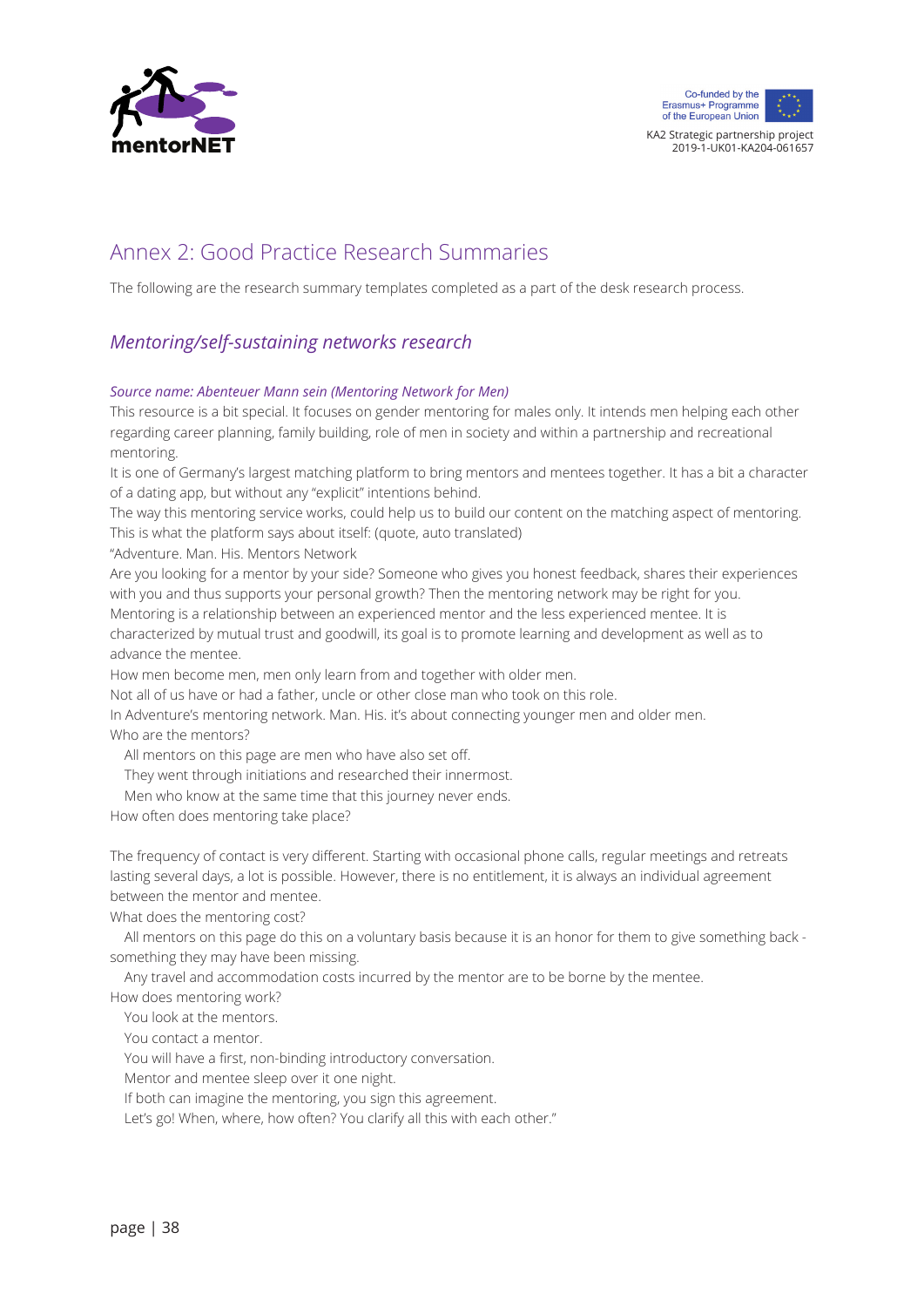

KA2 Strategic partnership project<br>2019-1-UK01-KA204-061657<br>2019-1-UK01-KA204-061657 2019-1-UK01-KA204-061657



#### *Source name: Agabey Abla Programme / Network*

Citation: Deutsch-Türkisches Forum Stuttgart / German-Turkish Forum Stuttgart (Migrant Organisation / Migrants Network

Link: http://www.dtf-stuttgart.de/agabey-abla/programm.html

The German-Turkish Forum Stuttgart e. V. Baden-Württemberg give small grants to citizens of Turkish origin who graduated from high school or pursue studies or training after graduation, as scholarship holders on their educational path. In return, they work as volunteer mentors for younger Turkish-born students/pupils at seven partner schools in Stuttgart. As Ağabey (big brother) and Abla (big sister) they accompany these younger students and help them and their parents to develop better in the German school system and outside of school. Not only the schools of the mentees, but also extra-curricular educational and cultural institutions in the Stuttgart region are important partners who support the Ağabey-Abla network program through their participation and suitable offers. Since the beginning of the program in spring 2019, an active network of active people, alumni and people from social and economic life has developed in Stuttgart, in which the scholarship holders can move and improve their educational and vocational career promotion opportunities. Through this network and a wide range of further training offers, the Ağabey-Abla program helps to promote previously unused potential in the immigration society in a new and effective way.

The program is supported by the City of Stuttgart, the Baden-Württemberg School Foundation and other sponsors. It was accompanied by the Institute for Regional Innovation and Social Research IRIS e. V. evaluated. The mentoring programmes has an alumni network of former mentors and mentees. Today, more than 800 young adults are members of this network. The aim of this alumni work is to give the former Ağabeys and Ablas the opportunity to find each other again and to continue to participate in the German-Turkish forum. On the one hand, the professional exchange between the alumni should be strengthened, in which the alumni can support each other in the choice of degree and career orientation. On the other hand, joint leisure activities are also organized to strengthen group dynamics and to collect new suggestions for future projects. The alumni can organize themselves freely and implement ideas. The German-Turkish Forum provides structures and premises to support the network as best as possible.

Who can participate?

You can participate if you are of Turkish (and since 2020 of any other migrant) origin and attend high school in the Stuttgart area, or if you are studying or training after completing your Abitur (high school allowance exam). When can I register?

Registration is always possible, but our "hot phase" is in autumn. If we don't have a place in our program for you at first, you will be put on the waiting list and we will inform you as soon as there is a mentee for you. What do you have to bring?

You like to commit yourself to others and see this as a gain for yourself. You are willing to learn 2-3 hours a week with your mentee and to accompany him / her regularly for at least one year as an Ağabey or Abla also in extracurricular activities. There are no limits to the top and we are happy about every Ağabey and Abla that we can accompany for longer.

You also have Turkish roots and know the challenges and opportunities that come with growing up in two cultures.

### What do you take with you?

With our wide range of training courses, you have the opportunity to develop yourself personally. They are available on educational topics as well as personal development and professional orientation.

As part of the Ağabey-Abla network, you make personal and professional contacts and can actively participate in joint events. We also support you on your way with a financial scholarship.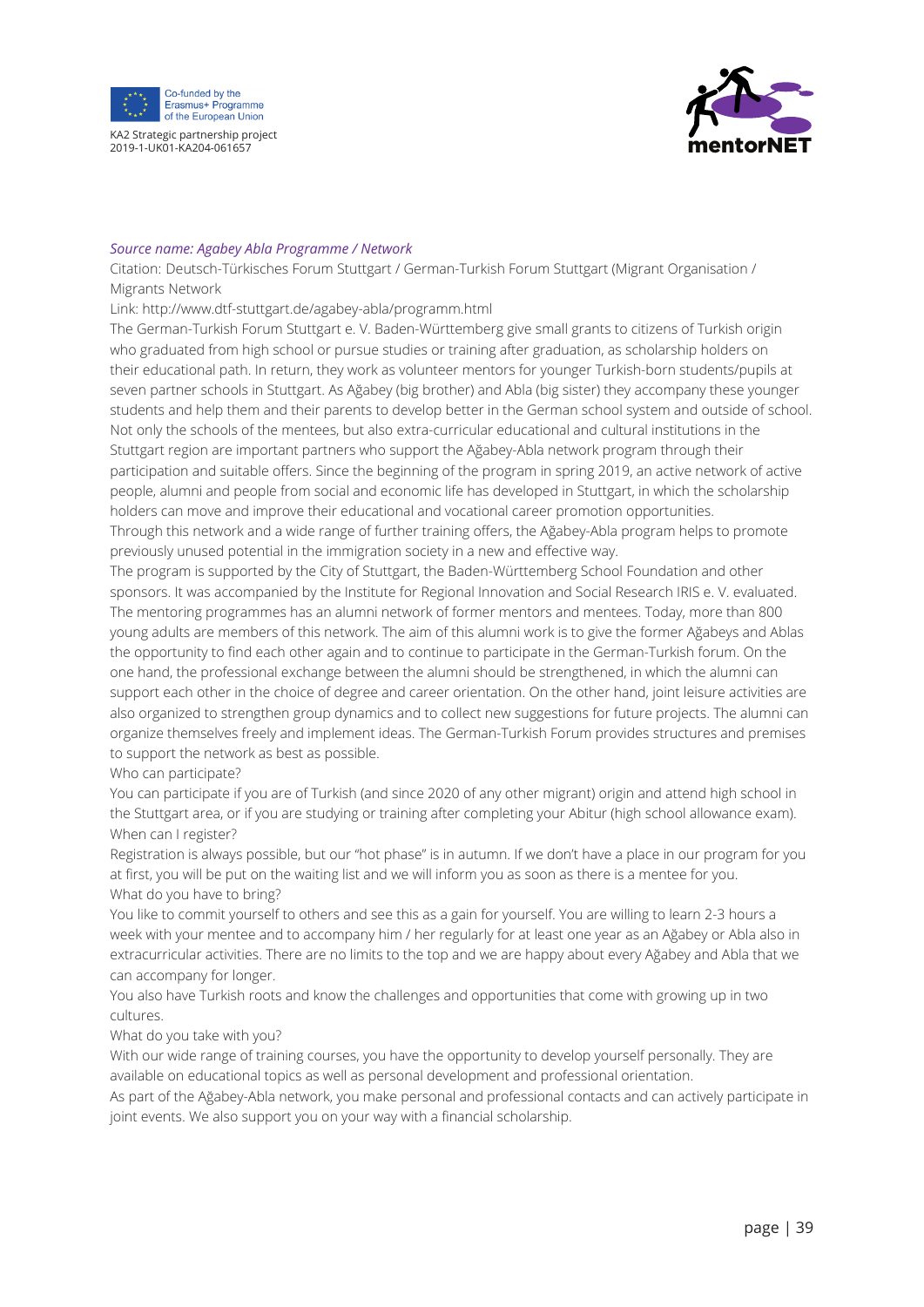



#### *Source name: C-Mentoring (Christian Mentoring)*

Citation: Pfarrer Stefan Pahl, Gehrdener Kirchweg 9, 30989 Gehrden, 0 51 09 - 46 13, s.pahl@c-mentoring.net Link: https://c-mentoring.net/

This sample of good practice focuses on Christian mentoring. Initiated by a priest, it offers training for mentors, search and match base for mentees and offers a network of over 360 mentors. Based on its denominational character, this network defines its own quality and ethical standards for mentoring.

Their site is a good resource for basic, advanced and "graduate" training programs for mentors. They have a good list of materials (most in German, unfortunately), reading recommendations, training materials and personal references.

The network offers a mentoring conference every two years.

"The Christian Mentoring Network e.V. (cMn) is the platform for mentoring offers in various areas of life and work (e.g. student mentoring, university mentoring, mentoring for communities, mentoring in factories and associations, ...).

As a network, the cMn wants to consciously connect with each other and promote cooperation - beyond the boundaries of denominations, associations and theological trends.

The management team designs and coordinates the work of the cMn as a board. The advisory council includes supporters and supporters from all corners of the country who can also be named as reference providers for new mentors."

#### *Source name: Coaching vs. Mentoring*

Link: https://www.coaching-report.de/definition-coaching/modelltheoretischer-hintergrund/coaching-vsmentoring.html

Good source with background material and further information / definitions of terms such as mentoring, coaching, guidance, companionship etc. – might be useful in a multi-lingual project such as ours to have a shared and agreed-upon understanding of mentoring and the way this term is used and understood in our different languages.

Quote from the site:

"The term mentoring describes a "sponsorship" between a young or new employee and an experienced manager. This manager, who is almost always older, acts as an informal or formal mentor - depending on whether he or she has been selected or assigned by the employee. The task of mentoring is to convey the rites and norms of the organizational culture, to bind the employee to the organization and sometimes also to provide career-oriented advice. Ultimately, the mentoring aims to reduce fluctuation costs, avoid misunderstandings and friction losses when integrating new employees, and to bind employees to the organization in the long term. From this description it is already clear that there is a gradient in the relationship between the mentor and the "protégé". The advice is also not neutral because the interests of the organization are in the foreground - the freedom to give advice is therefore limited to the intersection of organizational and employee interests."

#### *Source name: Forum Mentoring Deutschland*

Citation: Forum Mentoring e.V., c/o Julius-Maximilians-Universität, Projektstelle MENTORING, Medizinisches Dekanat, Josef-Schneider-Straße 2, 97080 Würzburg - Sibylle Brückner, Anke Kujawski Telephon: +49 (0) 5251 60 2898 Telefax: +49 (0) 5251 60 3528 E-Mail: info@forum-mentoring.de Link: https://www.forum-mentoring.de/,

https://www.forum-mentoring.de/files/8014/1104/2070/BroschuereForumMentoringeV\_2014-09-162.pdf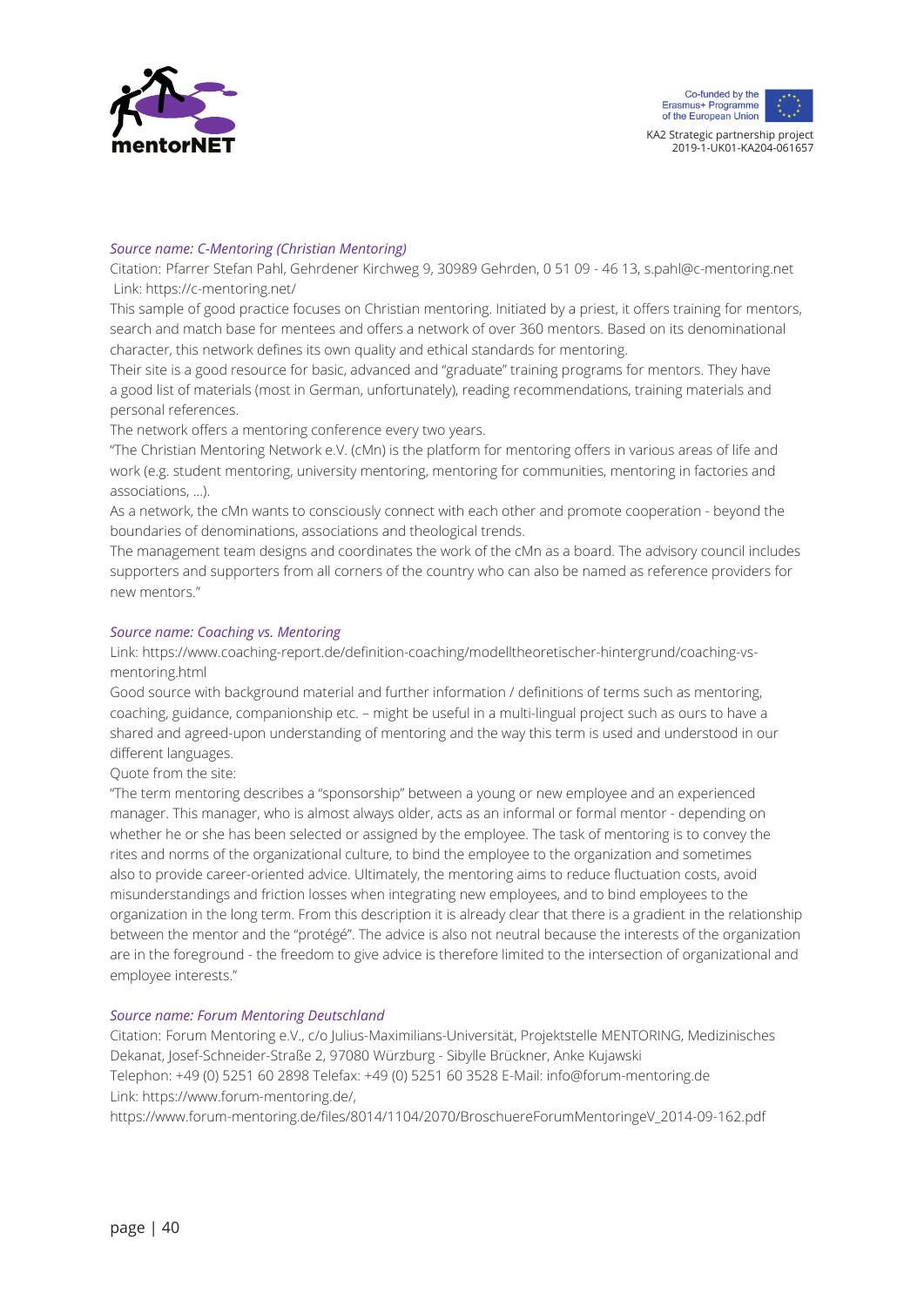

KA2 Strategic partnership project<br>2019-1-UK01-KA204-061657<br>2019-1-UK01-KA204-061657 2019-1-UK01-KA204-061657



The Forum Mentoring Germany is Germany's largest network of mentoring programmes with currently 120 members. This forum is university-based and university-focused. It has a concentration on career mentoring for young academics and scientific professionals.

This forum has an additional focus of mentoring as an instrument to promote equal rights, gender rights and diversity rights in academia. It started as an equal opportunities network and developed into a largescale network of mentoring programmes and mentoring research. Today it is financially supported by federal ministries.

The forum is a good resource of knowledge on

- Forms of mentoring
- Quality Standards for mentoring (see pdf link above)
- Training of mentors
- Mentoring for career promotion (employability)
- Mentoring and HR development

Since the end of the 1990s, mentoring programs have been created nationwide in Germany and other EU countries at universities and research institutions in the context of gender equality work against the background of countering the underrepresentation of women in certain subjects and in the further academic career. The first meetings between coordinators of scientific mentoring programs took place in 2001. A network of mentoring experts formed, which was established in 2006 with the foundation of the "Forum Mentoring e.V." association.

In 2010, with the support of the Federal Ministry for Family, Seniors, Women and Youth and THINK ING., The initiative to promote young talent from the employers' association Gesamtmetall, the association organized the first nationwide mentoring congress and presented the mentoring quality standards to a broad public.

The current activities of the association include the changes in the area of universities and research institutions with the resulting implications for mentoring programs in science.

The goals of the association are initiation, conceptual development, institutionalization and quality assurance of mentoring measures under aspects of equal opportunities in the promotion of young researchers and academic personnel development.

To this end, he represents the interests of the members externally and contacts decision-makers, promoters and multipliers in universities and non-university research institutions.

As part of successful human resource management, mentoring programs must become a permanent part of equality-based personnel development for young researchers at universities, university hospitals and scientific institutions. The resulting institutional involvement ensures the chances of real structural changes with regard to promotion mechanisms, active development and acquisition of women for high and high management positions as well as visible female role models in science.

#### *Source name: MEiN - Mentoring with Experts and international Networking*

Link: https://www.uni-konstanz.de/gleichstellungsreferat/gleichstellung/angebote-und-ausschreibungen/ mentoringprogramme/mein/

https://www.uni-konstanz.de/typo3temp/

secure\_downloads/92894/0/45760da4077c8e8ebd2eb5f302bba4c47e832a8c/Call\_for\_MEiN\_2020\_II.pdf https://www.uni-konstanz.de/typo3temp/

secure\_downloads/92894/0/45760da4077c8e8ebd2eb5f302bba4c47e832a8c/MEiN\_Infoblatt\_2020\_II.pdf MEiN is a mentoring program designed to encourage female doctoral students to develop an academic career by gaining international experience, extending her professional network at an early stage of career and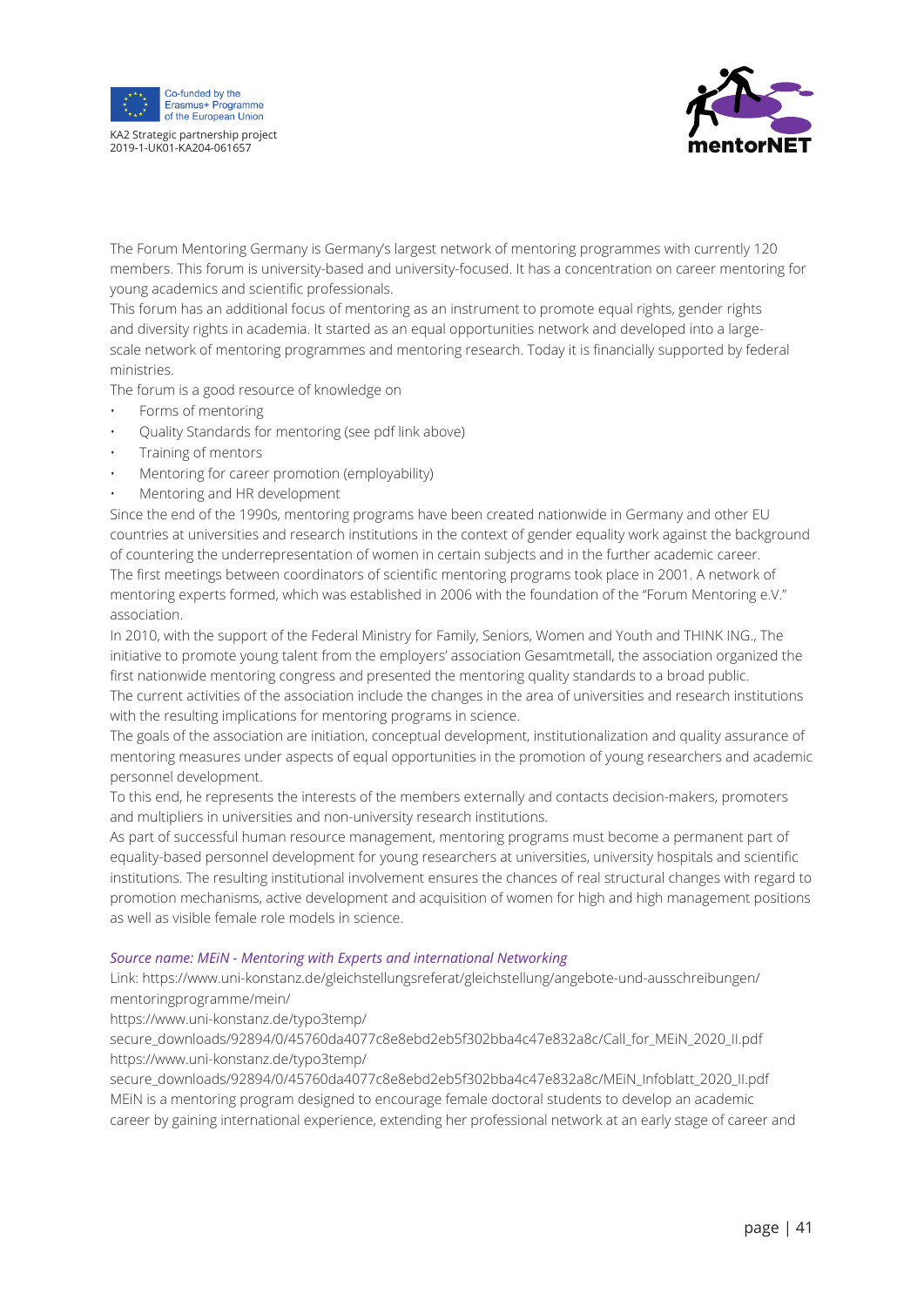



mentoring with renowned researchers and accompanying workshops. The program is open for female doctoral students of the University of Konstanz working in the Faculty of Sciences.

Program Information

Program duration: 12 months

Duration of stay abroad: 2 to 8 weeks

Program content:

- One-to-One Mentoring

- Research stay abroad, visiting the mentor's lab (international)

- Workshops: Positioning and strategic career planning, communication, self-presentation/ leading competences (Blockseminar)

MEiN is a mentoring program designed to encourage female scientists to develop an academic career by gaining international experience, extending a professional network at an early stage of the career. It includes a mentoring with renowned international researchers and accompanying workshops.

1. Target group Applications are open to female doctoral students (enrolled doctoral students, employed doctoral students, doctoral students with a scholarship/grant) working in the Faculty of Science at the University of Konstanz and who fulfil all of the following criteria:

-The applicant intends to pursue a scientific career.

-The applicant is willing to spend time and engagement in the program by participating in mentoring, training and network meetings.

Researcher with children or other special family obligations will be given preference.

2. Program ModulesThe MEiN program consists of three modules:

-Mentoring with a mentor abroad / Visiting the mentors lab for 2 to maximum 8 weeks (mandatory)

-Workshops: Networking, Communication, Positioning and Strategic Career Planning (mandatory)

-Peer Meetings: Round Table once per semester (optional)

3. Expenses

-The costs for the workshops and the peer meetings will be covered by the program.

-The costs for the stay abroad will be covered for a maximum of 2.000  $\epsilon$  by the program.

4. Program Duration. The program runs from January 1st 2020 to December 31st 2020.

#### *Source name: Network Mentoring Baden-Württemberg*

Citation: Netzwerk Mentoring Baden-Württemberg e.V., Gudrun Damm 1. Vorsitzende, Friedhofstraße 20, 78333 Stockach, Info@mentoring-bw.de

Link: https://www.mentoring-bw.de/

The Network Mentoring Baden-Württemberg offers certified training programmes for mentoring managers. The modules offered could be a good recourse for the MentorNet MooC and the selection of topics and content. The Network Mentoring Baden - Württemberg sees itself as an actor for networking and supporting gender and diversity-friendly mentoring measures in Baden - Württemberg. As a non-profit organization, it promotes the professionalization of mentoring measures and the qualification of mentoring managers. The overall aim is to help people to become good mentors.

This mentoring program and project serves personnel development of both mentors and mentees and require comprehensive management in order to operate successfully in accordance with the quality standards of the Forum Mentoring e.V. The aim of the qualification is to provide mentoring managers with the necessary knowhow to plan, implement and evaluate mentoring programs, thereby contributing to the professionalization of their work. In five core modules and nine elective modules, knowledge, skills and methods are imparted that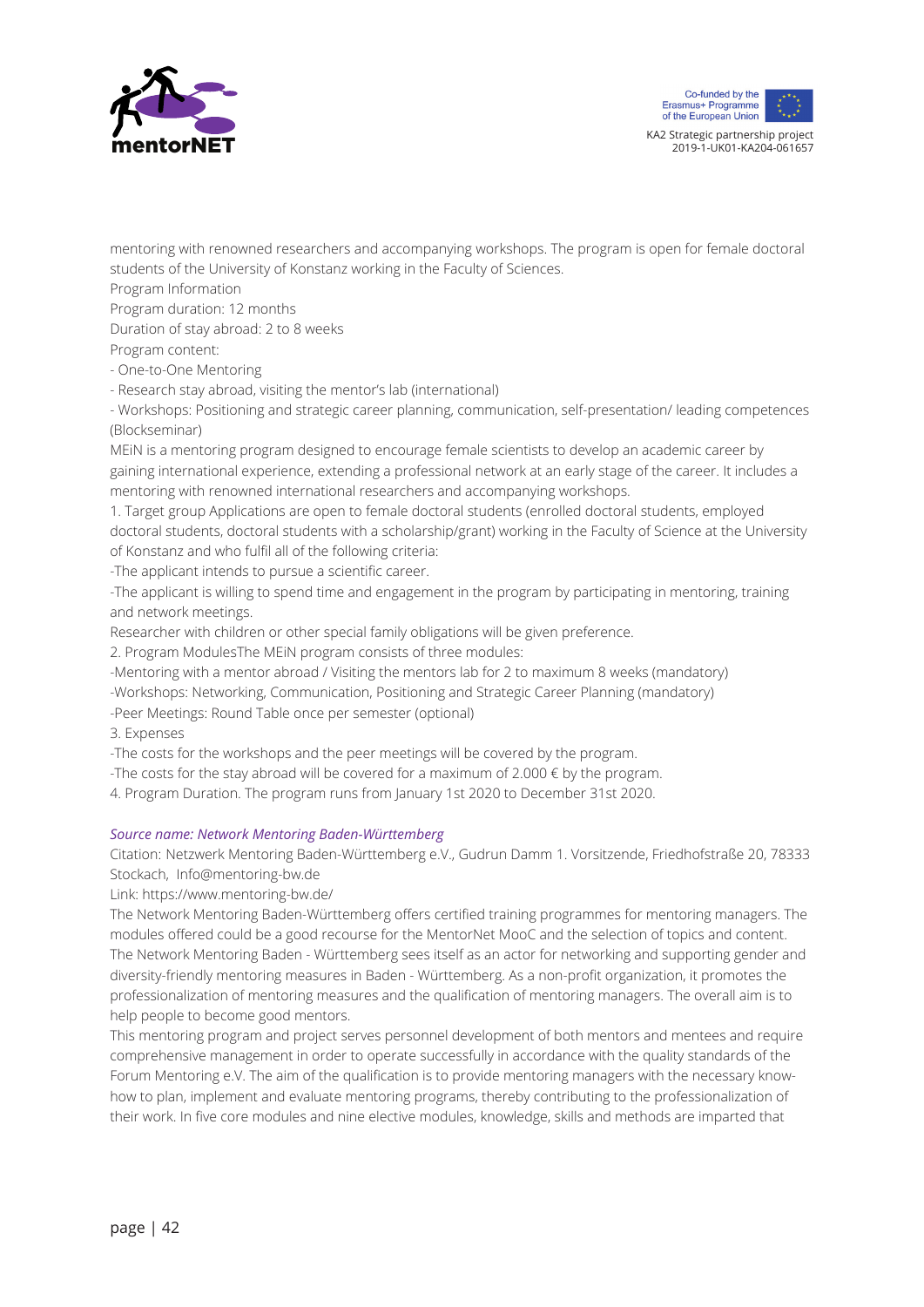



enable the professional implementation of mentoring management. In order to receive the "Mentoring Manager" certificate, at least three core modules and at least two advanced modules must be completed. The modules must be attended within a maximum of 36 months. Core modules (two days) Basics of mentoring Day 1: Definition and delimitation, quality standards for successful mentoring, mentoring formats Day 2: Variety of roles, areas of competence and functions of the mentoring management networking management Establishing and maintaining contacts with participants and actors from science and business Event Management \* Conception, planning and implementation of a supporting program and further training events Quality management Controlling and evaluation: instruments, methods and statistics Advice and coaching in mentoring \* Day 1: Advice on mentoring Day 2: coaching and mediation Extension modules (one day) Innovation in mentoring Moderation and presentation skills Resource orientation in mentoring Time and self-management Gender and diversity Project applications and financial management PR and public relations Program marketing, positioning and Micropolitics in universities

### *Source name: Stuttgart Qualitätssiegel – Qualitätsstandards für Patenprogramme in Stuttgart*

Citation: Landeshauptstadt Stuttgart, Abteilung Bildungspartnerschaft, Yvonne Schütz, Stuttgart 2016 Link: https://www.stuttgart.de/img/mdb/publ/26897/120697.pdf

This good practice defines quality standards for good mentoring. These quality standards build upon prerequisites which were defined by the "City of Stuttgart Educational partnership department" and the "Good Mentoring Quality Network".

Note: This source is available in German only (https://www.stuttgart.de/img/mdb/publ/26897/120697.pdf). The quality guidelines define:

- Why has there been / is there a need for mentoring programmes?
- What are mentoring programmes? How are mentoring programmes defined?
- What is the role of a good mentor?
- A look back: Academic analysis of needs and occasions for mentoring and how mentoring has been developing during the last ten years
- Mentoring as one-to-one relationship
- Why mentoring has an impact
- Social environment and quality standards for mentoring
- Good practice quality standards for successful mentoring relationships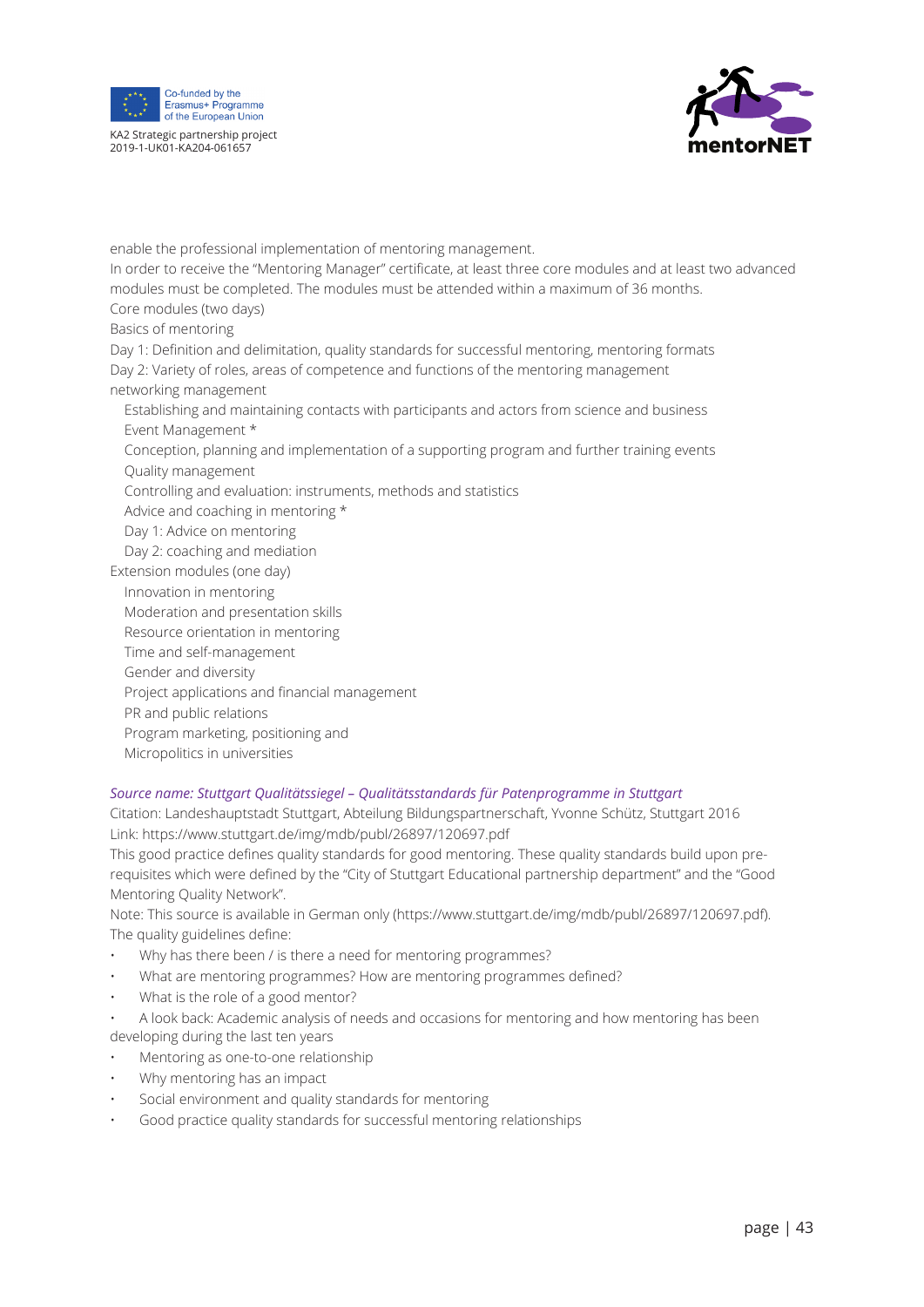



• Key indicators for mentoring: mentoring neither is an "emergency tool", nor a "wonder instrument" to cure everything

- Limits and "borders" for mentoring
- Key success factors for mentoring (checklist)
- Continuing development of mentoring
- Supervision for mentors
- Protection of children and youth in mentoring programme

This document describes key processes of mentoring programmes:

• Public relations / advertising mentoring programmes to reach out to specific target groups (of both mentors and mentees)

- Selection criteria for mentors
- Selection criteria for mentees (inclusion of children, families, youth in mentoring programmes)
- Matching and start of a mentoring relationship
- Supervision and accompanying the mentors
- Supervision and accompanying the mentees (children, youth, their families)

The criteria defined in this document for good mentoring and for building good mentoring networks are based on research done by the Robert-Koch-Institute Berlin, the Boston Center for Evidence Based Mentoring, EU studies on informal learning, analysis of tandem-principles in mentoring for children and youth, theories of building up friendship and social binding and on studies of "Big brother / Big sister" programmes. The quality guideline clearly differentiates between mentoring programmes for children and youth and mentoring for adults.

### *Source name: Cooperative Behavior Cascades in Human Social Network*

Citation: James H. Fowler, and Nicholas A. Christakis Political Science Department, University of California, San Diego, La Jolla, CA 92103; and Harvard Faculty of Arts and Sciences and Harvard Medical School, Boston, MA 02115

Positive interactions and behaviours within a human network are "contagious" and they can spread within 3 degrees of connectivity. In particular, cooperative behaviour within a network cascades and spreads, affecting all members of the group/network.

From the above we can deduce, that within a mentoring network or any mentoring relationship, it is essential that cooperation, respect and positivity are present in all interactions among people, and once it exists, then it will spread throughout the network, promoting an overall culture of cooperation which -in turn- enhances sustainability of the network through mutual commitment that also yields positive psychological effects. Within a network, the opposite is also true, a negative, uncooperative, distrustful behaviour will also spread throughout the group, threatening its sustainability, even if -at first- it refers to a limited number of participants.

#### *Source name: Mentoring and networking: how to make it work*

Citation: Laura Haynes, Sherrill L Adams & Jeremy M Boss, Mentoring and networking are critical components for success in science. Here the importance and steps required for good mentoring and networking are described. 2008 Nature Publishing Group.

Link: http://www.nature.com/natureimmunology

However, a good mentor is patient and is able to listen, provide advice and determine what the mentee is trying to accomplish in their career. Advice given by a mentor should be clear, without conflict, and transparent, pointing out both the benefits and pitfalls. Equally, the mentee must identify their goals and determine what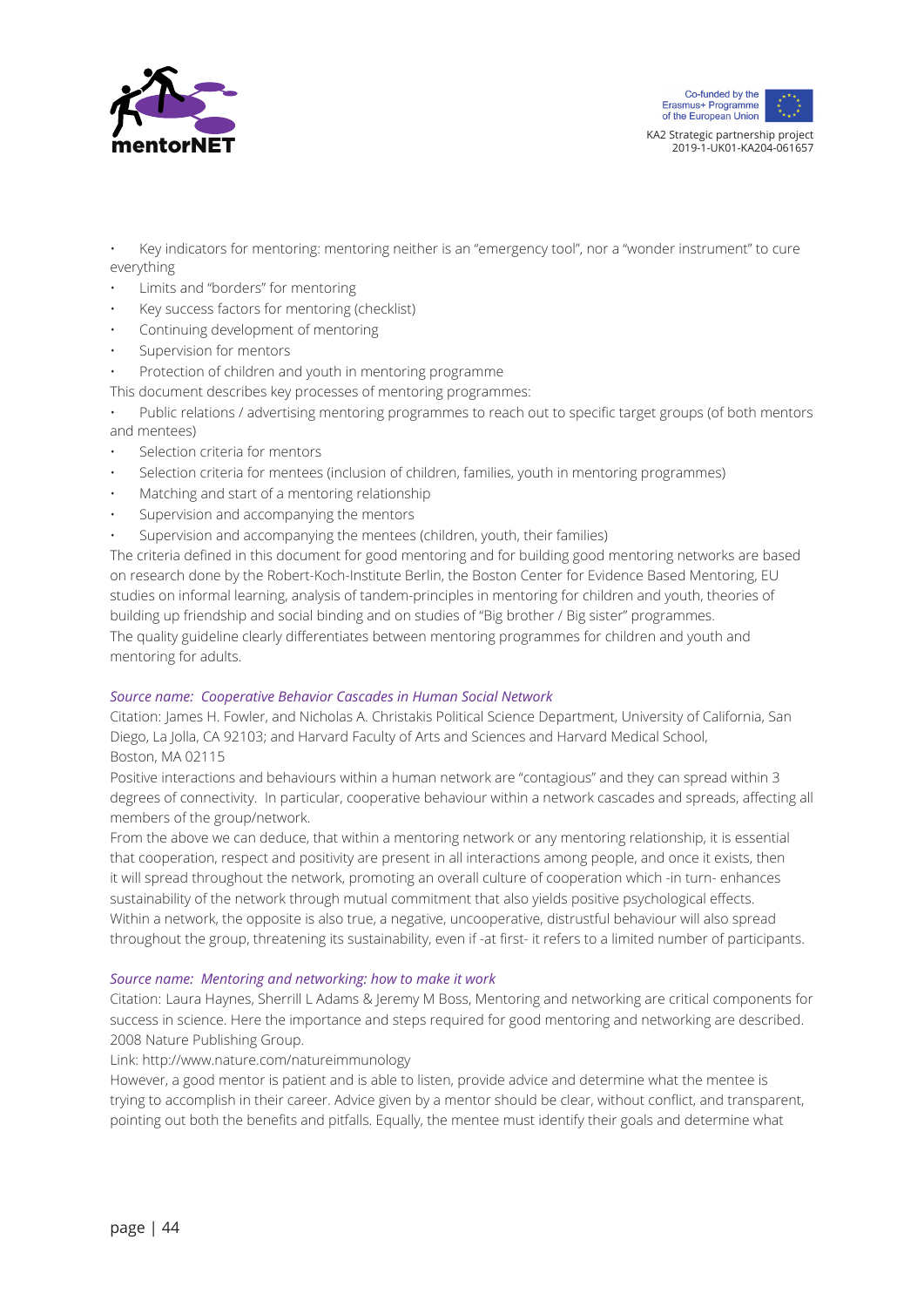

KA2 Strategic partnership project<br>2019-1-UK01-KA204-061657<br>2019-1-UK01-KA204-061657 2019-1-UK01-KA204-061657



help is really necessary to accomplish these.

The mentee may need someone to listen, give advice on career and family, and help with career decisions. The mentee should be conscious of their career at all times and be informed of the opportunities that exist. In addition, as mentioned above, the mentee must also listen and be prepared to take the mentor's advice. Good time management is of high priority for a mentee. Learning to manage time is a surprisingly difficult skill. Common problems include spending too much time making lists, starting the same task multiple times, and not taking control, so that projects become delayed by others' mismanagement.

A mentor can assist the mentee in learning how to prioritize tasks and, thus, how to get things done efficiently.

### *Source name: The importance of asking, mentoring and building networks for academic career success - a personal and social science perspective*

Citation: Julie A. Stenken & Anna M. Zajicek, Published online: 18 November 2009, # Springer-Verlag 2009 Seek out formal and informal mentoring opportunities and having access to both effective and supportive mentors is a critical component of professional success for both women and men. In fact, the job-satisfaction literature cites effective mentoring as an important factor affecting retention.

For junior faculty, mentoring serves different functions. Ambrose et al. [20] distinguish among three types of mentoring: intellectual, professional/career development, and departmental politics. Although in STEM disciplines intellectual mentoring or professional development mentoring are not necessarily predicated on mentor and mentee having similar experiences, political mentoring, which includes sharing the information as to "how to play the game," requires a degree of trust and affirmation. Trust is often easier to establish in interactions between people who have similar experiences.

This article contains a lot of information pertinent to an academic environment. However, I chose to include it, primarily for the highlighting of the importance of trust & affirmation as critical components of the mentoring relationship. Interestingly, the same two are also integral components of human networks and also influence their sustainability. Networks where members do not feel & exhibit trust amongst them, are more easily dissolved and more likely to disintegrate over time.

### *Source name: Mapping a Mentoring Roadmap and Developing a Supportive Network for Strategic Career Advancement*

Citation Beronda L. Montgomery1, SAGE Open, April-June 2017: 1–13 © The Author(s) 2017 Link: https://journals.sagepub.com/doi/full/10.1177/2158244017710288

This article presents a proactive, individual-centered mentoring model which meets a recognized need for defined, practical methods for supporting comprehensive career planning and strategic development grounded in personal career aspirations.

The developed model consists of a mentoring roadmap charting process and construction of a developmental mentoring network based on an integrative literature review of successful mentoring practices and adaptation of tested methods for retrospective analyses of effective mentoring.

The mentoring roadmap concept encompasses the following steps: (a) self-reflection, (b) establishment of mentor–mentee relationship(s), (c) maintenance of mentoring relationships, and (d) advancing in mentoring relationship(s). To support strategic advancement along a defined mentoring roadmap and toward attainment of individual goals, the identification and cultivation of a broad collection of mentoring resources or mentors (i.e., nodes) and the relationships (i.e., edges) which connect these nodes in an effective mentoring network topology are discussed.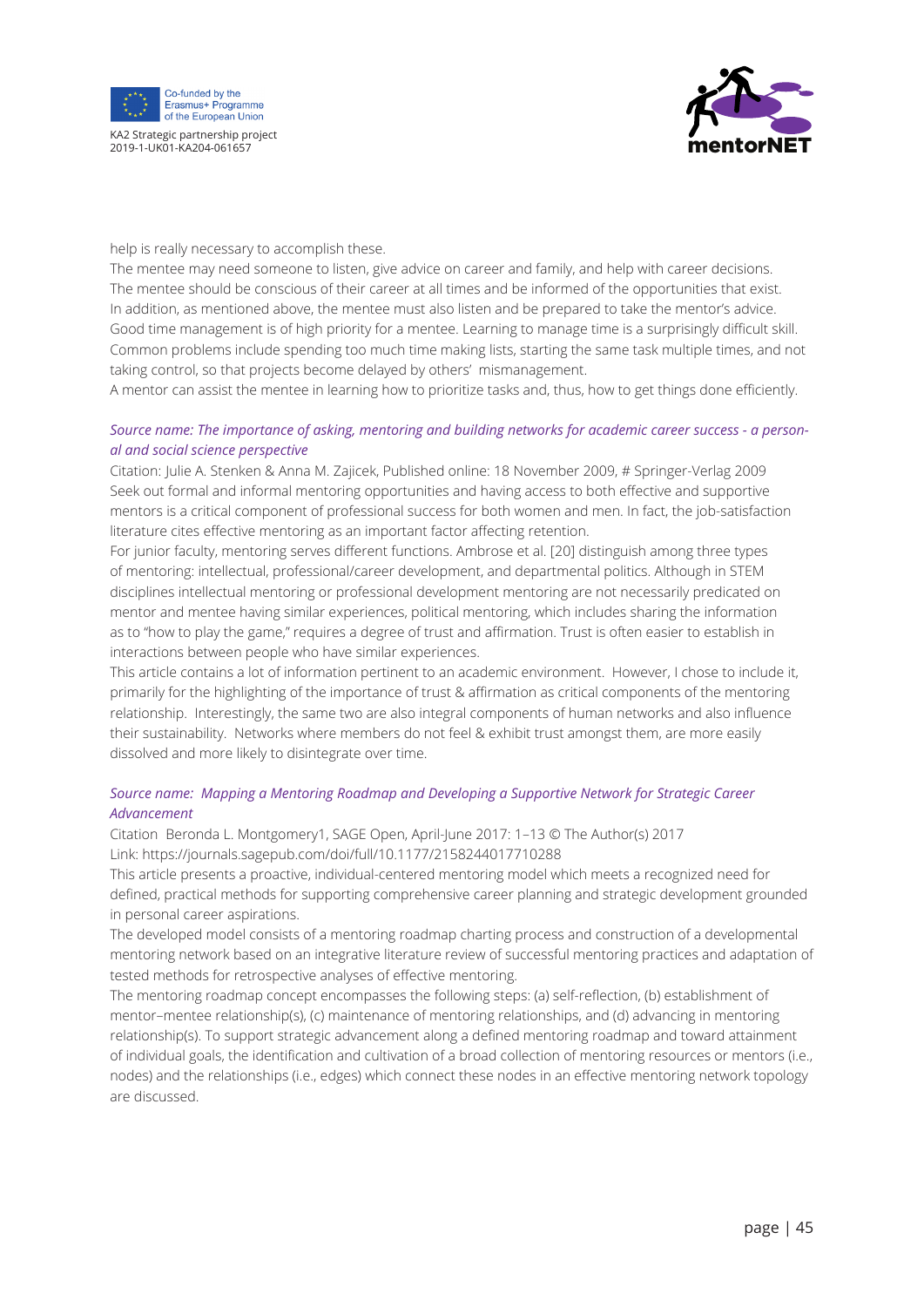



#### *Source name: Establishing Effective Mentoring Networks: Rationale and Strategies*

Citation Citation: Christou H, Dookeran N, Haas A, et al. Establishing effective mentoring networks: rationale and strategies. MedEdPORTAL.

Link: https://www.mededportal.org/doi/10.15766/mep\_2374-8265.10571

Higgins and Kram called mentoring a "multiple developmental relationship phenomenon" and argued that developmental mentoring networks are more effective than hierarchical, dyadic mentoring models. These mentoring networks have the following characteristics: They are multilevel, intra- and extraorganizational, career/person-related, and based upon mutuality and reciprocity. Mentoring networks have been widely used in the business world. Two key elements of a mentoring network are diversity and the strength of the relationship among the network members. The diversity of a mentoring network is determined by the number of social systems the individuals in the network come from (referred to as the range of the network) and the extent to which the members of the network are connected (referred to as the density of the network). A high-density (closed) network is one in which all or many members know each other, whereas a low-density (open) network includes members who are unknown to each other. In a low-density network, there is increased likelihood that input from members can be truly unconflicted, objective, and, to the extent possible, unbiased. The strength of the relationships in a mentoring network is determined by its levels of mutuality, reciprocity, and interdependence, as well as by the frequency of communication.

### *Source name: Breaking Perceptions of "Old Boys' Networks":* Women Leaders Learning to Make the Most of *Mentoring Relationships*

Citation: Searby, Linda and Tripses, Jenny, "Breaking Perceptions of "Old Boys' Networks": Women Leaders Learning to Make the Most of Mentoring Relationships" (2006). Journal of Women in Educational Leadership. Link: http://digitalcommons.unl.edu/jwel/199

Mentoring, Reflection, and the Relational Process. Mentoring is a relational process in which a mentor, who knows or has experienced something and transfers that something (resources of wisdom, information, experience, confidence, insight, relationships, status) to a protege, at an appropriate time and manner, so that it facilitates development or empowerment (Stanley & Clinton, 1992). The emphasis is on the relational process. In order for this process to unfold, mentors must help proteges tap into their inner lives through the act of reflection. Osterman and

Kottkamp (1993) defined reflection as:

... a cycle of paying deliberate, analytical attention to one's own actions in relation to intentions-as if from an external observer's perspective for the purpose of expanding one's own options and making decisions about improved ways of acting in the future, or in the midst of action itself. (p. 183)

Analysis of the responses revealed a wide range of general thoughts about engaging in a mentoring relationship. From those who had just been introduced to the possibility of seeking a mentor, there were responses such as "I like the idea, but feel resistant to setting up a formal structure;" "I rely more on networking than mentoring;" and "I am more used to processing things on my own-I need to remind myself to reach out." Some comments reflected a "head knowledge" of the importance of mentoring, but an unwillingness to engage in it.

### *Source name: Telementoring in Global Organizations: Computer Mediated Communication Technologies and Mentoring Networks*

Citation: International Journal of Applied Science and Technology Vol. 2 No. 1; January 2012 Computer-mediated communication (CMC) technologies, such as Instant Messaging (IM), the cell phone, and e-mail have exploded, thus, creating fertile ground for innovative methods of communication. In this global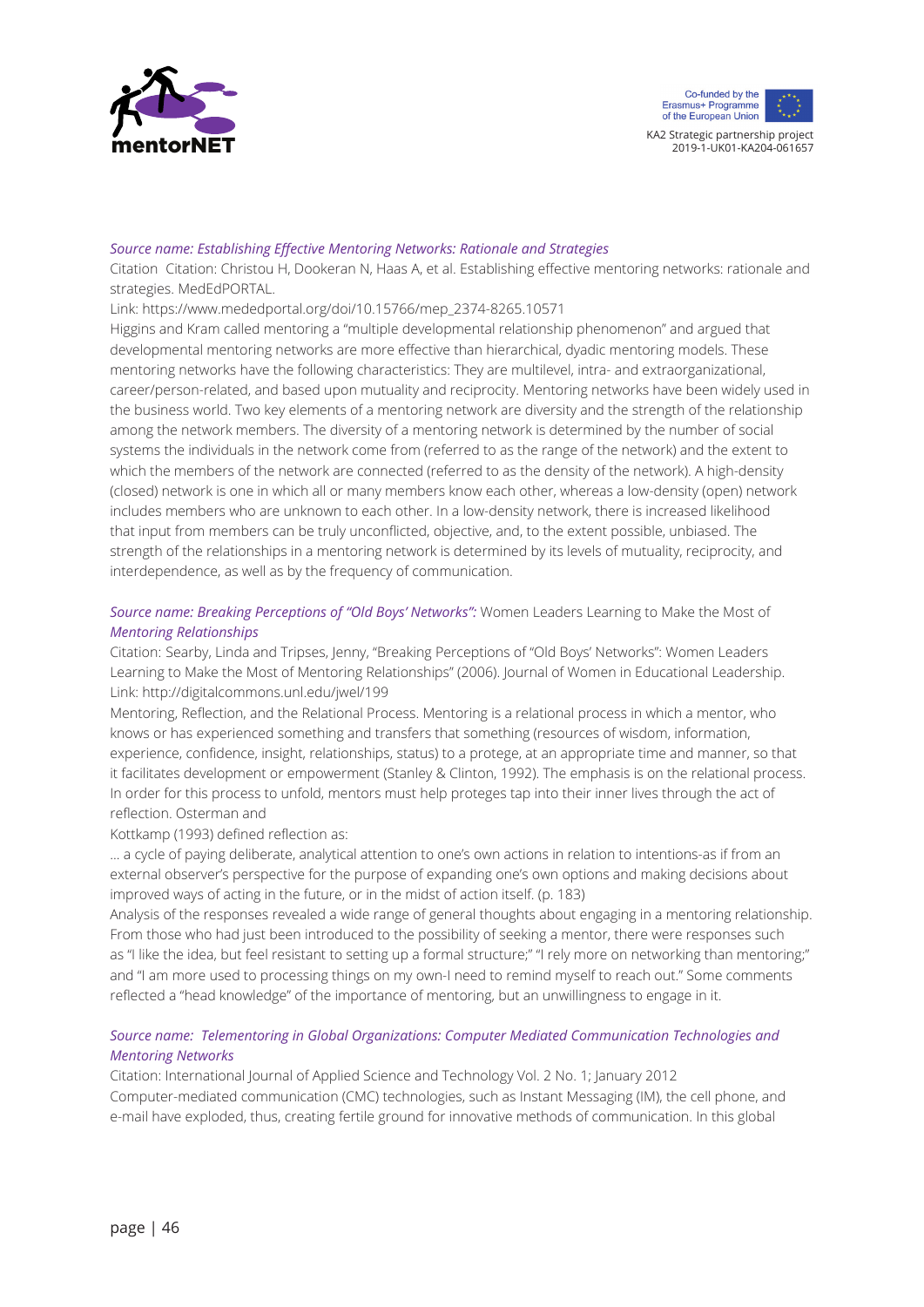

KA2 Strategic partnership project<br>2019-1-UK01-KA204-061657<br>2019-1-UK01-KA204-061657 2019-1-UK01-KA204-061657



environment, it is evident that innovative techniques must be employed to foster and sustain the mentor/ protégé relationship. The results offer promising evidence that computer-mediated communications can be used to support the continuance and effectiveness of a mentoring relationship. A common argument is that communication, regardless of medium, is taken for granted, and the key to successful mentoring is nurturing the relationship. The nurturing process builds upon trust and relationship expectation. We acknowledge that a key element of mentoring is communication concerning a protégé's career performance and social interest, however, we believe that CMC technologies can extend the protégé's knowledge and commitment to their profession; thus, telementoring will have a positive and significant impact on the success of this relationship. There is yet another benefit to using CMC for mentoring, and that is that CMC can reduce the effects of status differences since fewer social cues, and hence less face-to-face social interaction occurs, resulting in increased focus on organizational tasks. This is due in part to the fact that people take longer to construct messages in a CMC environment, resulting in a longer delay between message exchanges and more time to think about each message before it is sent. The result is messages that are more organizationally focused, career supportive, and professional.

We included this article because it offers concrete evidence that a mentoring relationship and therefore a mentoring network, cannot only exist "virtually" through technology, but it can also thrive in such conditions where face-to-face interactions are minimal or non-existent.

### *Source name: STUDIES IN CONTINUING EDUCATION*

Citation Hongxia Shan and Shauna Butterwick, (2017). Transformative learning of mentors from an immigrant workplace connections program, vol. 39, no. 1, pp. 1–15

#### Link: http://dx.doi.org/10.1080/0158037X.2016.1167032

It is a scientific paper dedicated to the Canadian mentorship programs which aim is integration of immigrants to the Canadian labour market. Authors state that these programs are assessed for their impact on mentees – in this case they are immigrants. But only in narrow range they are focused on influences on mentors. That is why researcher – authors of that study examined 19 mentors being involved in mentorship programs.

Mentors were engaged in both form of learning, i.e. informational and transformational. Informational learning gave them more extensive than before cultural and work-related knowledge and expended their horizons. For some mentors the learning was also transformational. It let them better understand themselves. Some mentors thanks to the learning could recognize structural and cultural barriers which are experience of newcomers. Authors argue that both kinds of learning contribute to disrupting relations of inequality between newcomers and the host society. It is important to understand what transformative learning means.

Authors refer to definition J. Mezirow who says that transformative learning is a rationalist process of 'construing and appropriating a new or revised interpretation of the meaning of one's experiences as a guide to action'. One of the important outputs of that kind of learning is an increasing of empathy and understanding of others (immigrants). They helped them to defeat their stereotypes about the immigrants.

#### *Source name: Asia-Pacific Journal of Teacher Education*

Citation: Shosh Leshem, (2014). How do teacher mentors perceive their role, does it matter? Asia-Pacific Journal of Teacher Education, Vol. 42, No. 3, 261–274.

Link: http://dx.doi.org/10.1080/1359866X.2014.896870

This is a research paper which shows the significance of professional education of mentors. It is based on a survey.

Unprofessional training of mentors impacts on their uncertain self-perception as mentors. Author pays attention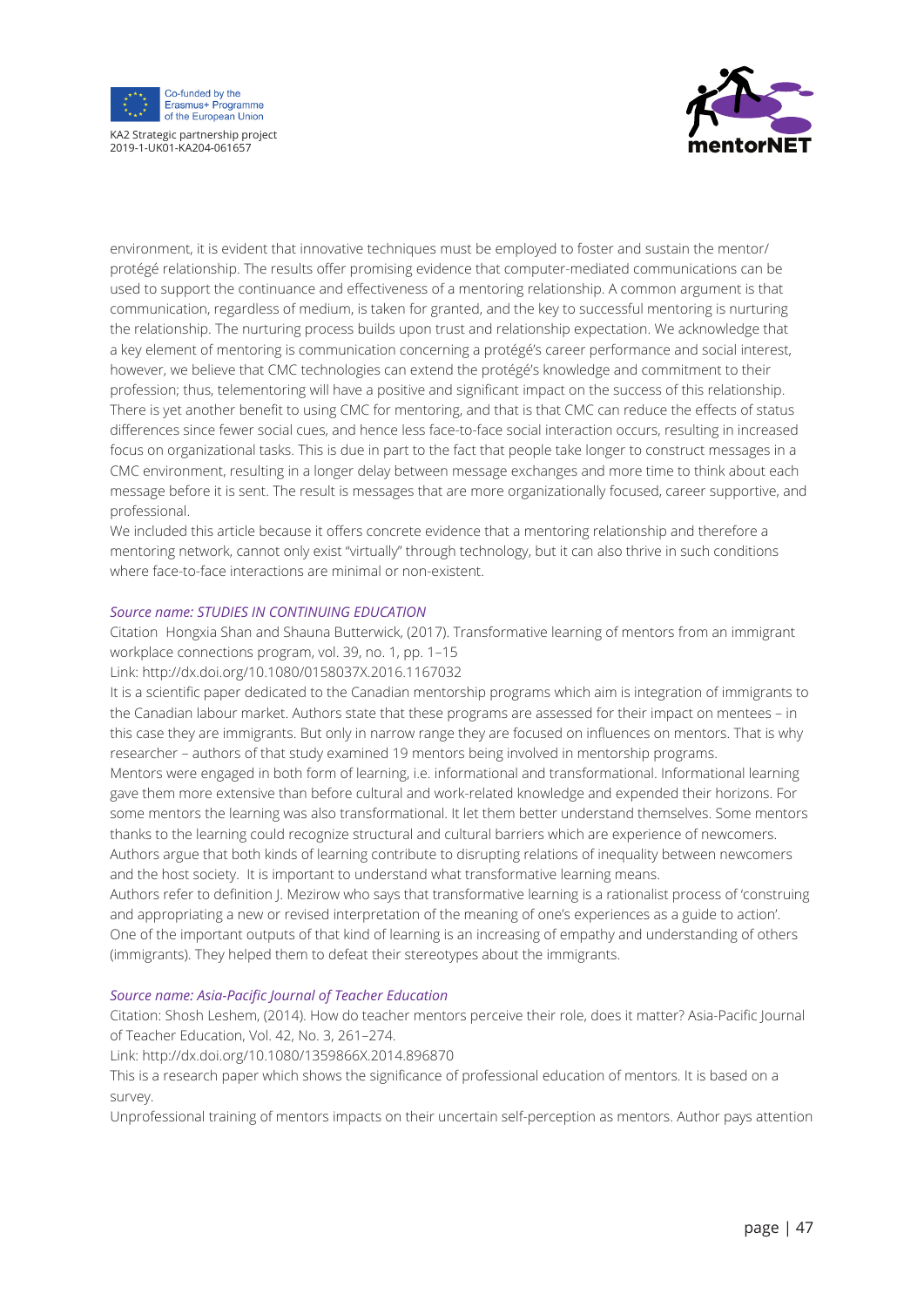



on one important distinction between mentor and teacher. They are not relevant terms, however very often teachers are treated as mentors.

That is why mentors need professional training during they can get knowledge on the real role of mentors and above-mentioned distinction between teacher and mentor.

### *Source name: Magazine of Physical Therapy*

Citation: Ridout, S. (2006). Mentoring Guided by the Light, MoPhT, pp. 42-48.

It is a popular paper but with an intellectual ambition. It defines the role of mentor entirely as teacher, sponsor, counsellor, guide, and role model. His or her task is to facility a development of his or her protégés through cajoling, challenging as well as holding back. In traditional concept of mentoring the relation between mentor and his/her junior colleague must be strong and enduring. It can be intense relationship, however it can also be limited to institutional one.

Author convinces that mentoring enhances:

- leadership development;
- career and professional development;
- growth in physical therapy practice, education and research;
- professionalism.

The growth is an essence of mentoring. So, a mentor is responsible for development of his or her pupil. The first step is to define pupil's goals. If protégé is not ready to define them, mentor has to educate him or her in the direction.

We can find numerous kinds of relationships between mentor and pupil. But one goal is common for all – the development of protégé.

The good mentor should be, e.g.:

- responsive;
- good listener;
- open and honest;
- not judgmental and ethical;
- approachable and available;
- good problem-solver;
- good observer;
- patient;
- communicative.

The good protégé ought to be, e.g.:

- ready to learn;
- expecting a help of mentor;
- proactive;
- non-judgmental, trustworthy and ethical;
- good listener;
- taking initiatives;
- asking for feedback.

#### *Source name: CREATING MENTOR NETWORKS IN THE OSCE REGION: A Practical Roadmap.*

Citation: The Danish Centre for Information on Gender, Equality and Diversity (KVINFO). (2014), Creating Mentor Networks in the OSCE Region: A Practical Roadmap, Vienna: Published by OSCE Secretariat. Link: https://www.osce.org/secretariat/163006?download=true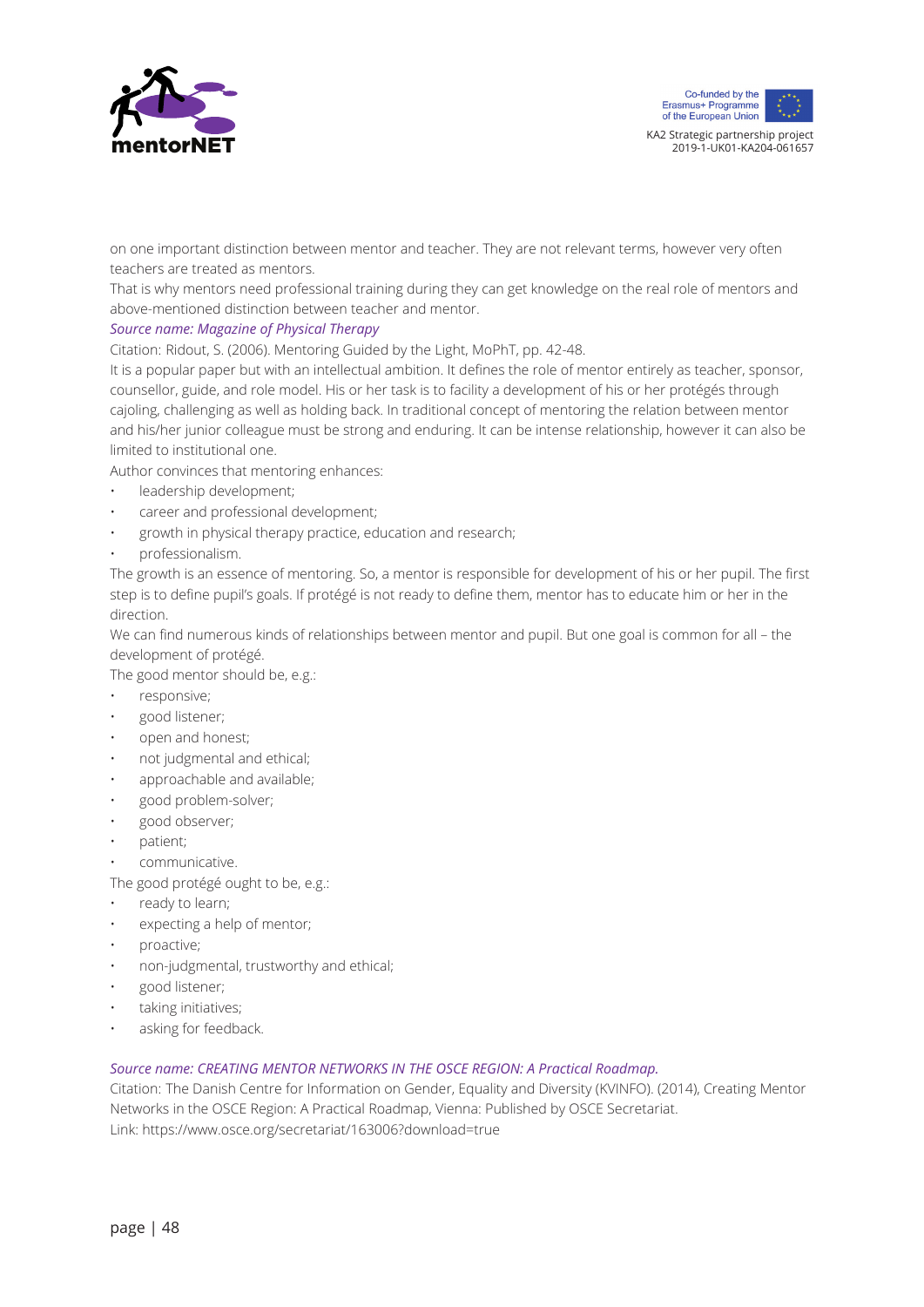



The Danish Centre for Information on Gender, Equality and Diversity (KVINFO) has directly harnessed the importance of networking for marginalized women by successfully developing a Mentor Network that has involved more than 7 000 women since 2002. he KVINFO model was presented as a good practice example on how to empower women from all minority communities at the OSCE. This roadmap is the result of a partnership between the OSCE Gender Section and KVINFO with the goal of spreading KVINFO's experience and lessons to the entire OSCE region. It is designed as a "how-to" manual for creating a mentoring network by providing operational guidance, concrete examples and samples of useful documents for mentors and mentees. As such, the publication offers practical guidance on how to design a Mentor Agreement including ground rules, confidentiality issues and responsibilities of both the mentor and the mentee as well as providing an introduction to the database software used by KVINFO to monitor and evaluate their results. Mentoring & Networking -

The basic steps in establishing a mentor network:

- 1. Understanding that the need for such a programme exists.
- 2. Main goal and objectives must be linked to a defined time frame.
- 3. Defining the resources needed to support a programme of this length.
- 4. Deciding how mentors and mentees will be chosen is also critical.
- 5. Determining how to screen and match mentors and mentees.
- 6. Deciding when and where the mentoring will take place.

7. Introductory orientation workshops offer mentors and mentees important opportunities to understand the program's goals and to clarify their expectations.

8. Networking events and opportunities should be offered on regular basis.

9. Proper documentation and monitoring of the progress made by mentor pairs.

10. Assessing results and providing a mechanism for mentors and mentees to evaluate their experience is the key for full implementation.

Part II presents the toolbox - practical tools to create effective mentoring networks (Interview, The Mentor Agreement, Match , Evaluation, Guide to Organizing an Introductory Workshop for Mentees, Guide to Organizing an Introductory Workshop for Mentors etc.).

Annexes: Final checklist for Setting up a Mentoring Network

This is a checklist of some key actions you should consider:

- The aim and objectives that the mentor network will address are clear.
- The needs of the target audience, the mentees, have been identified.
- The potential mentors have been identified.
- The potential mentees have been identified.
- The process to identify mentee's individual needs is planned.
- A way to determine a mentor's individual skills and ability is planned.
- A means to match mentors and mentees has been identified.

• A process to provide ongoing information and support to mentors and mentees is in place, including how potential conflicts will be mediated and resolved.

The training plan to meet the needs of mentors and mentees is in place.

• Key performance indicators and a method for evaluating the mentoring relationship have been identified. At the operational level you should also consider:

- A time-line for implementing the mentor network.
- A budget for implementing the mentor network.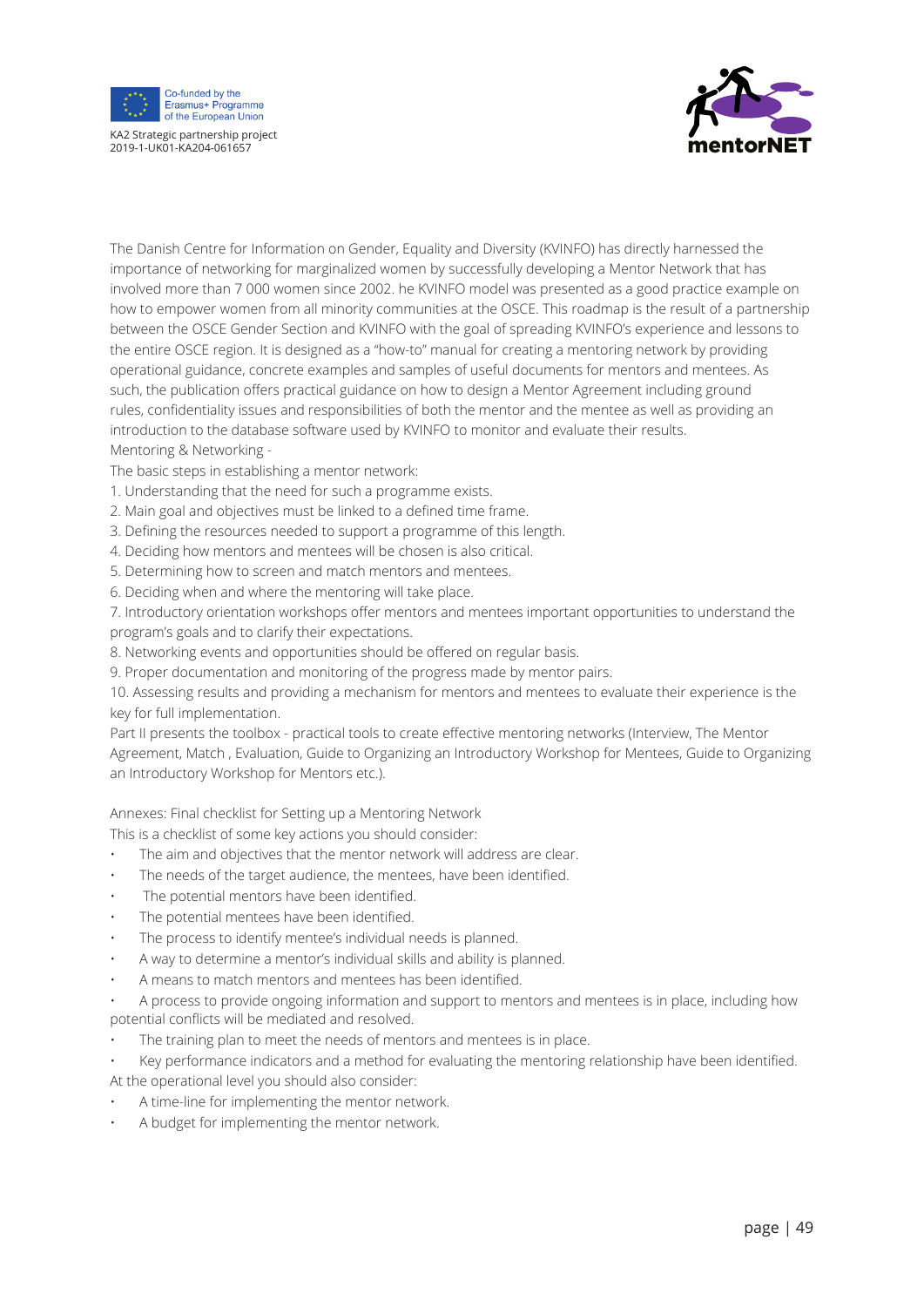



The logistical requirements for implementing the mentor network (e.g. privacy, technology, communication strategy).

The support of all relevant stakeholders for implementing the mentor network.

### *Source name: Establishing and building networks*

Citation: Kenny, P., Morley, S., & Higgins, D. (2015). Forced Adoption Support Services: Establishing and building networks. Melbourne: Australian Institute of Family Studies.

Link: https://www.dss.gov.au/sites/default/files/documents/01\_2017/establishing\_and\_building\_networks\_final\_ for publishing consistent table font.pdf

The aim of the publication is to providing guidance in developing and maintaining networks that are positive, sustainable and, most importantly, work to meet the needs of individuals seeking support.

In the process of establishing local networks, it is essential that funded agencies

consider as many relevant service types as possible in order to meet the broad and often divergent range of needs of service users. The publication presents practical tools, which include topics such as how to promote information about the establishment of the local networks and recruitment of members (e.g., the Communications template); creating terms and conditions of membership and associated agreements; defining roles and responsibilities; how to effectively run meetings; and more complex strategies for dealing with risk and conflict. Importantly, authors also provide examples of evaluation resources that can measure the overall quality of services being provided.

Pros and cons of working within network arrangements – p. 7

Box 2: Successful networks – p. 8

Some of the factors that are common to successful networks include:

• Allowing time to establish trust and respect—A relationship founded on mutual respect is more likely to survive and can be established through regular and open communication.

• Establishing common interests and goals—These allow organisations to communicate in a similar language and move in the same direction over time.

• Clearly defining everyone's role within the network—This ensures each members role is distinct in terms of actions and tasks, and are not restricted to, or reliant on, one individual.

• Identifying the right people to champion relationships at the right time—The network should not rely on one person to be the "champion" all the time. A catalyst is important in driving the network; however, all members must take ownership of its purpose, direction and maintenance.

• Establishing formal agreements—These may help collaboration and will make it easier to resolve potential conflicts.

• Defining protocols for conduct and behaviour in meetings and between individual members—These will make it easier to resolve potential conflicts between individuals, groups or organisations, and will set a standard for how people communicate.

• Being aware of mutual strengths and gaps and sharing of skills—This prevents any gaps in skills and allows members to understand and build on their existing abilities and knowledge base.

Being clear, transparent and accountable for any decisions/agreed actions.

Pre--establishment: Using the evidence – p. 8

Good practice considerations

Section 3 Getting local networks started – p. 21 Step 1: Start small Making initial contact Building a foundation: Establishing a working group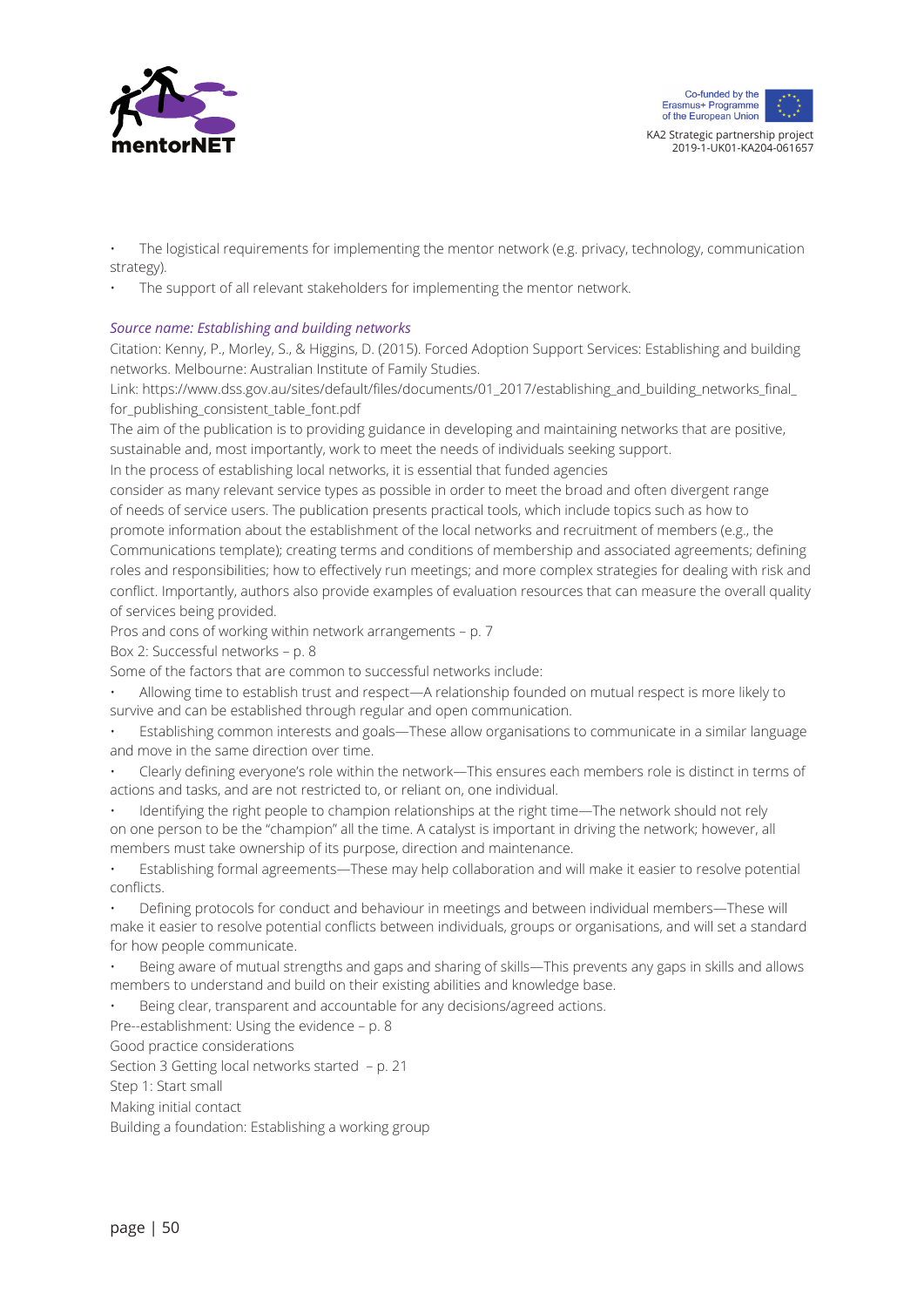



Stakeholder analysis Step 2: Developing criteria for membership, and establishing the recruitment process Transparency: Documenting impartiality and managing conflicts of interest Communications strategy: Getting it right Step 3: Recruitment Where to promote? Step 5: Developing formal arrangements Section 4 Making the network successful – p. 33 Resolving disputes Good conduct by members Conducting effective meetings Section 5 Monitoring and evaluation – p. 37

### *Source name: Global Diaspora. Strategies Toolkit.*

Citation: Kingsley, A., White, N. (2011), Global Diaspora. Strategies Toolkit. Harnessing The Power of Global Diasporas, Dublin: Diaspora Matters.

Link: http://thenetworkinginstitute.com/wp-content/uploads/2016/02/Diaspora-Toolkit-Book.pdf Pages from 55 to 58

The 4-step process to networking the diaspora (but these steps are rather universal when setting up networks) Networking is not a social event, rather it is a process in which you 'contact, connect,

involve and evolve' a relationship over time. It can be broken down into four steps, which are powerful ways of engaging key members when setting up networks:

• research

Good prospect research helps you to determine, evaluate and qualify the

individuals who will become leaders within a network.

• cultivation

Cultivation is the process of moving people from a state of unawareness to informed, understanding, sympathetic interest, engagement, commitment and, finally, passionate advocacy.

• solicitation

Key members need to be engaged in small groups with specific projects over a limited time frame. If not, initial enthusiasm will quickly fade.

#### • stewardship

Stewardship means thanking and recognising the contributions made by members to the network. As in all business, satisfied customers are your best sales people. Measurement of outputs is also another important form of stewardship for networks. It is important to assess the successes and failures of networks and to provide members of the network with evaluative feedback on progress.

Underpinning this networking process are a number of concepts to consider such as Dunbar's rule, the value of weak connections, social capital, the need to move from a 'transactional' to 'relationship' mindset and the importance of managing your online and offline networking.

#### *Source name: Skills for successful mentoring: Competencies of Outstanding Mentors and Mentees*

Citation: Linda Phillips Jones, PhD. 2003. University of Delaware

Link: https://my.lerner.udel.edu/wp-content/uploads/Skills\_for\_Sucessful\_Mentoring.pdf

This paper argued that there were a number of core mentoring skills which both a mentor and mentee should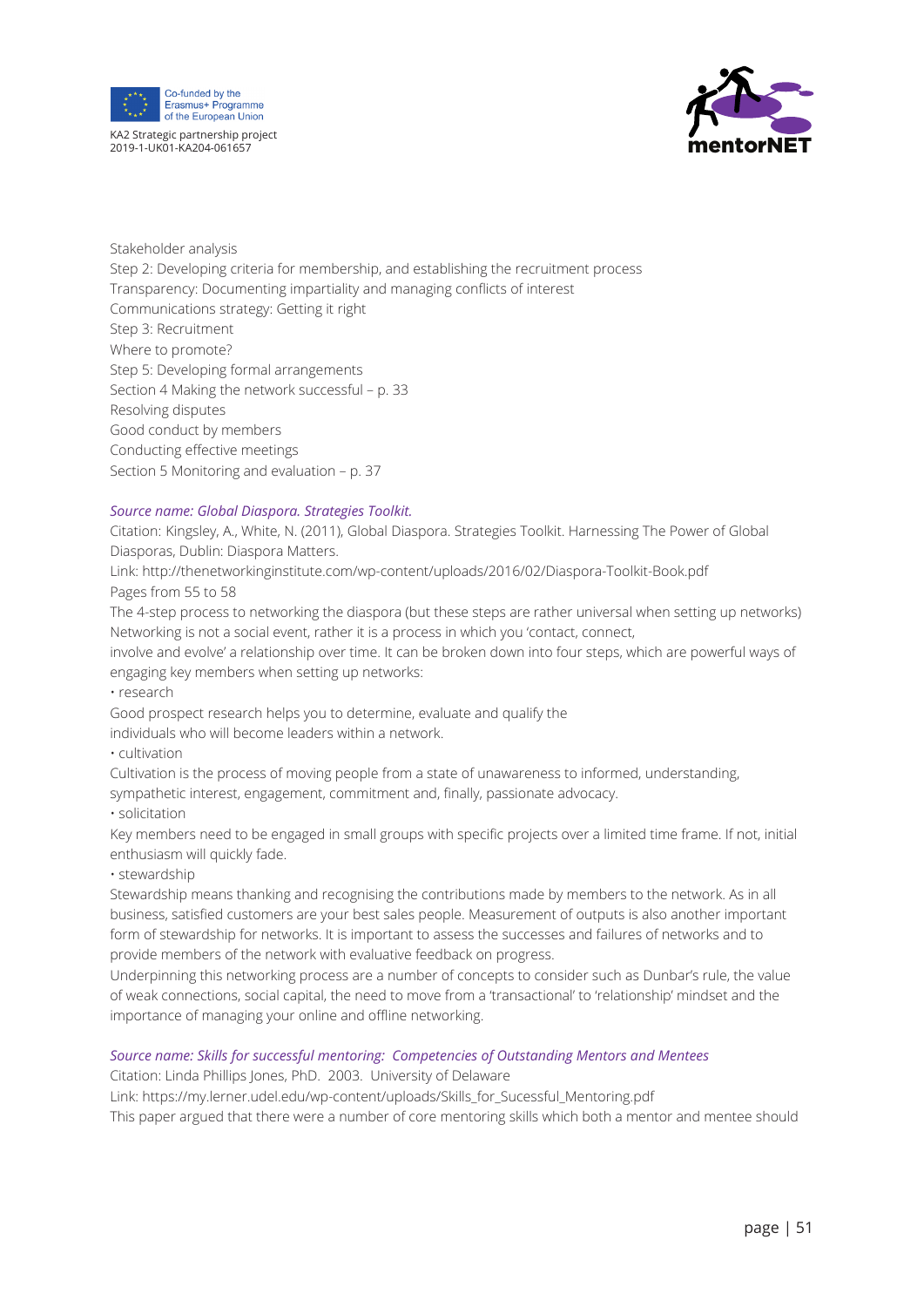

#### possess:

- Listening Actively
- Building Trust
- **Encouraging**
- Identify Goals and current reality
- There were also mentor specific skills:
- Instructing Developing Capabilities
- **Inspiring**
- Providing corrective Feedback
- Managing Risks
- Opening Doors

And mentee specific skills:

- Acquiring Mentors
- Learning Quickly
- Showing initiative
- Following through
- Managing the relationship

### *Source name: Open Learn*

#### Citation: The Learner Experience in MOOCs

Link: https://www.open.edu/openlearn/education-development/open-education/content-section-6.4 Strong evidence of learner independence and peer support in MOOCs. This is largely a necessity due to their scale and also they are free at delivery – so providers cannot afford to support them in sufficient numbers. This has led to criticism that MOOCS are only really suitable for more experienced learners who are technologically competent. MOOCS created as more commercial ventures are based on a more traditional pedagogic approach. Completion rate for MOOCs is generally low. As they are free, and anyone can try them out, a high drop rate is not unexpected. Is this partly also due to the MOOC approach or do they need different "metrics" to assess their success?

#### *Source name: Rhizo 14: A Rhizo Learning CMOOC in Sunlight and in Shade*

Citation: Open Praxis, vol. 7 issue 1, January–March 2015, pp. 25–38(ISSN 2304-070X Link: https://www.openpraxis.org/index.php/OpenPraxis/article/viewFile/173/140%20 Education needs experimental and innovative approaches to teaching and learning, especially in our current fast changing digital age. This however leads to an increasingly responsible role for learners, whilst the "will to learn is fragile". Ethics of educational space (online) and it has not been properly explored. Adult learners, immersed in traditional educational systems, can benefit from a method of learning which challenged traditional ways of teaching and learning by encouraging learner autonomy, openness, and the co-creation of knowledge and community building. This resulted in mixed results though, some very positive, some very demotivating and demoralising. This meant that some learners lurked in the background and then melted away or felt increasingly disconnected. These issues require more detailed analysis and understanding. Most early MOOCs seemed to attract professional participants working on the educational sector so not indicative of the wider adult learning experience when confronted with a MOOC environment. Need to make the MOOC relevant to a wider constituency of learners. This paper just a first step.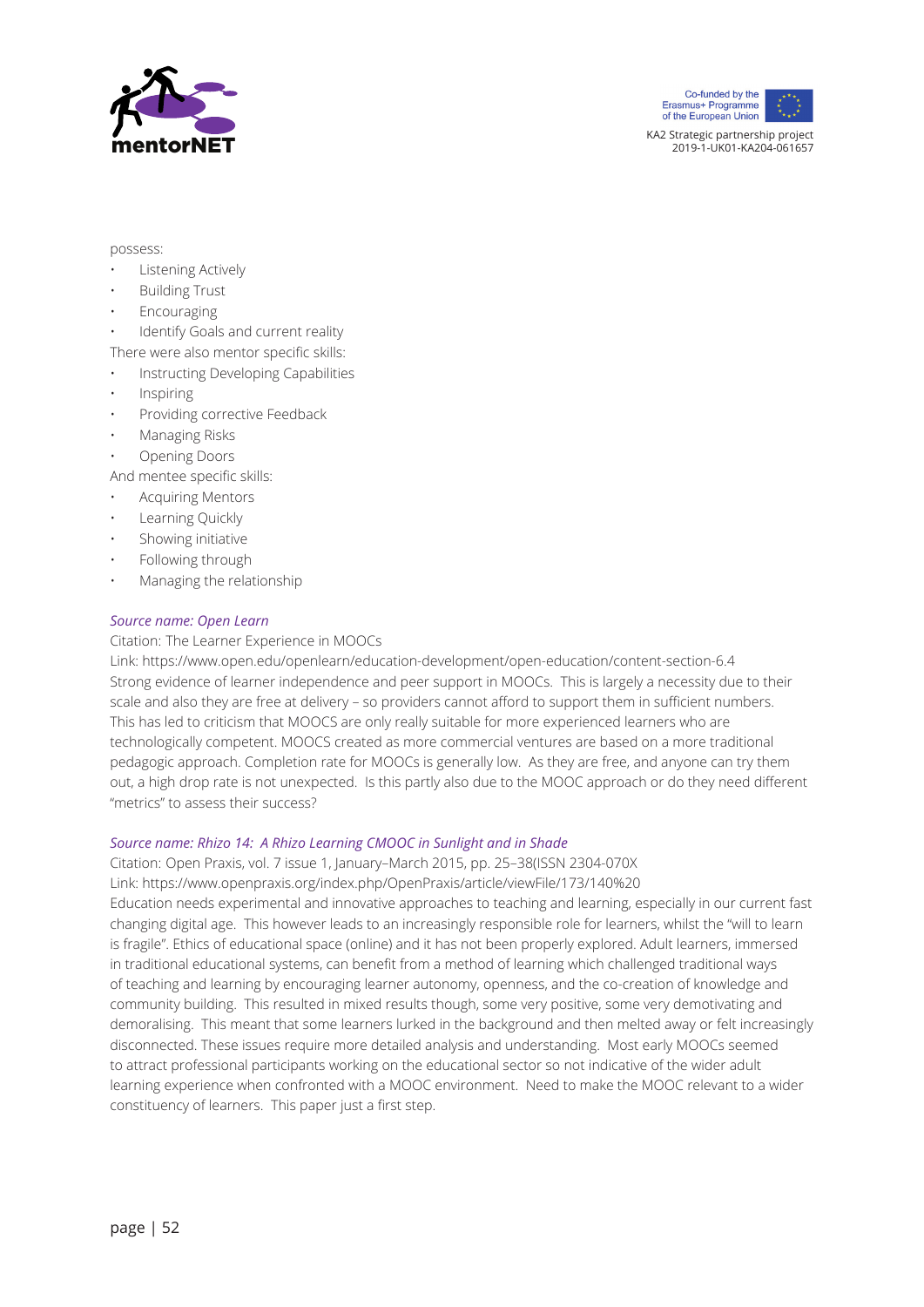



### *Source name: The pedagogy of the Massive Open Online Course: The UK View , Sian Bayne and Jen Ross, University of Edinburgh*

Citation: The Higher Education Academy, February 2014

Link: https://s3.eu-west-2.amazonaws.com/assets.creode.advancehe-document-manager/documents/hea/ private/hea\_edinburgh\_mooc\_web\_240314\_1\_1568036979.pdf

The conclusion of the report draws together insights from the literature review and the snapshots to emphasise three key messages and challenges for UK HE:

1. MOOCs are multiple: UK MOOCs have multiple pedagogic forms and intentions, and we can no longer define them as a single 'transformative' entity. Broad-brush descriptions of MOOC pedagogy in terms of a cMOOC/ xMOOC binary are no longer representative or particularly useful. A more nuanced approach to institutional thinking around MOOCs is now needed: one which takes account of an analysis of MOOC pedagogy at a micro level of individual course design.

2. MOOC pedagogy is not embedded in MOOC platforms but is negotiated and emergent. Multiple social and material influences converge when MOOC pedagogy is enacted: teacher preferences and beliefs, disciplinary influences, patterns of learner expectation and engagement, and other contextual factors such as institutional teaching culture or the desire to generate analytics. We need to give greater attention to MOOC pedagogy as a socio-material and discipline-informed issue.

3. he teacher' persists in the MOOC. Though MOOC teaching functions are often disaggregated and delegated to automated processes and community-based social learning, the place and visibility of the teacher remain of central importance. MOOC teaching is high visibility, high risk and dependent on significant intellectual, emotional and time commitment from academics and the professionals who work alongside them.

### *Source name: The Pedagogy of MOOCs*

Citation: Paul Stavey, Musings on the edtech frontier blog

Link: https://edtechfrontier.com/2013/05/11/the-pedagogy-of-moocs/

MOOC challenge is how well are they actually teaching their students? The high dropout rates mean that there needs to be pedagogical innovation, but what?

MOOCS originated from Canada in the mid noughties.

Idea that 5 steps:

- Orient
- Declare
- Network
- Cluster-
- Focus

MOOC is a catalyst for knowledge and that knowledge in a MOOC is emergent.

Idea that a MOOC is not a body of content to learn but that learning results from activities and contribution you make, using "connectivist" course approach. Connecting up resources, content on the web and other individual contributions. All participants could contribute to a joint assignment/project. Exciting.

- 1. Aggregate
- 2. Remix
- 3. Repurpose
- 4. Feed forward

Then courses began to take step backwards pedagogically. Videos, texts, course materials, assignments,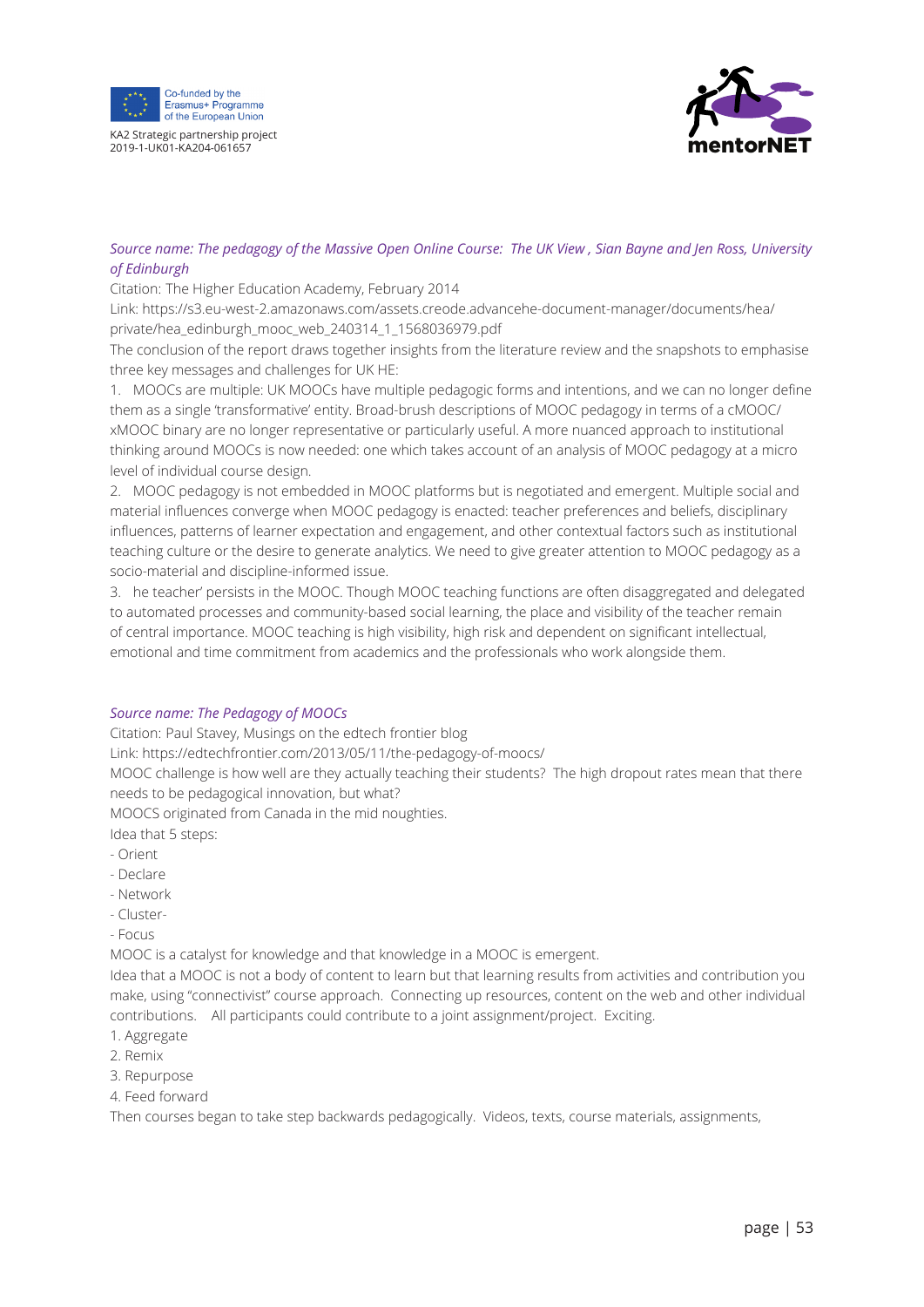



**mentorNET** KA2 Strategic partnership project **mentorNET** 

quizzes and an exam. Taking campus didactic teaching to the online environment. Not based on how to teach effectively online research done previously. Importance of bringing discussion amongst participants to become a key means by which learning occurs and finding way to integrate the discussion and outcomes into the course content and assignments.

Importance of community and social learning.

Creation of edX platform by MIT seems to run contrarily to the ideals above. Good that open source but based so much on classroom format, using objectivist and behaviourist methods of teaching and learning. For students this approach can easily become boring and too often disengage from the course.

The author writes: The magic of online learning happens when extensive effort is made to tap into student expertise through blogs, chat, discussion forums, wikis, and group assignments. Socio-constructivist and connectivist learning theories acknowledge and embrace the social nature of learning. Learning is not just acquiring a body of knowledge and skills. Learning happens through relationships. The best online pedagogies are those that use the open web and relationship to mine veins of knowledge, expertise, and connections between students, between students and the instructor, and between students and others on the open web. The big new MOOC's also seem to be ignoring Open Educational Resources (OER) and the incredible pedagogical affordances openly licensing course content brings. Many of the early MOOC's were not just open in terms of enrollment they were open in terms of utilizing the open web, utilizing open content, and making continuous improvement of courses an integral part of the teaching and learning experience. The new MOOC's seem intent on enclosing students in a closed environment that is locked down and DRM'ed in a proprietary way. He recommends the following pedagogical ideas: Be as open as possible. Go beyond open enrollments and use

open pedagogies that leverage the entire web not just the specific content in the MOOC platform. As part of your open pedagogy strategy use OER and openly license your resources using Creative Commons licenses in a way that allows reuse, revision, remix, and redistribution.

Make your MOOC platform open source software. Publish the learning analytics data you collect as open data using a CC0 license.

Use tried and proven modern online learning pedagogies not campus classroom-based didactic learning pedagogies which we know are ill-suited to online learning.

Use peer-to-peer pedagogies over self-study. We know this improves learning outcomes. The cost of enabling a network of peers is the same as that of networking content – essentially zero.

Use social learning including blogs, chat, discussion forums, wikis, and group assignments.

Leverage massive participation – have all students contribute something that adds to or improves the course overall.

### *Source name: The Atlantic: Technology*

Citation: Overblown Claims of Failure Watch: How not to gauge the success of online courses. Rebecca Rosen. 22 July 2012

Link: https://www.theatlantic.com/technology/archive/2012/07/

overblown-claims-of-failure-watch-how-not-to-gauge-the-success-of-online-courses/260159/

Certain MOOCS can see massive enrolment, being open to far more students than is possible in a face to face setting. However, these courses can see massive dropout rates, nearly as high as 80% in some cases. This study argues that this is how it should be! The stats do not necessarily reveal the quality or efficacy of the online MOOC course. This is because a MOOC attracts many aspirational learners who want to learn but have perhaps just found a course because it looks interesting and want to try it or see what level it is at. This means that some will find out that the MOOC is not right for them, the level is set too high for them, or they just do not have the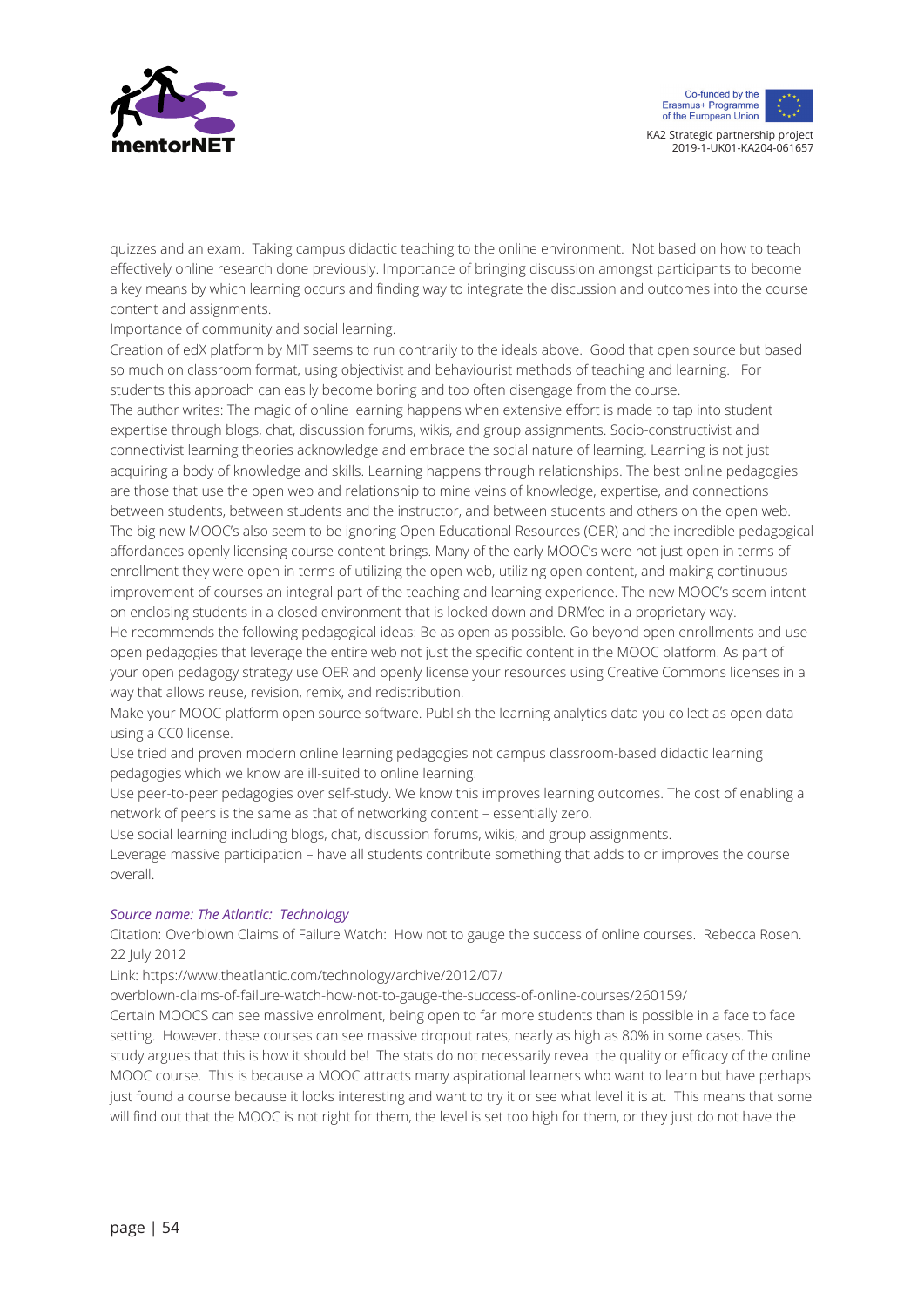



time available to commit to following it. It does not necessarily mean that the course is a failure.

### *Source name: Open Praxis. Open Praxis, vol. 7 issue 1, January–March 2015, pp. 25–38(ISSN 2304-070X*

Citation Rhizo 14: A Rhizomatic Learning CMOOC in Sunlight and Shade , Jenny Mackness and Frances Bell Link: https://www.openpraxis.org/index.php/OpenPraxis/article/viewFile/173/140

This study looks at a connectivist based MOOC about Rhizomatic Learning.

It considers the surface level view of the course based on forum posts etc, against looking at much deeper data below the surface in the data they have collected, including some which is anonymous.

The study shows that there is a positive transformative experience for many participants, but for others the experience is more negative.

The paper argues for further research into this area, including the following areas:

- Ethical implications of pedagogical experimentation
- Inter-related processes of community and curriculum formation
- Role of the MOOC convenor and the
- Learner experiences with MOOC communities.

In this study the researchers were also participants in the course, which they made explicit to the other participants. An issue this paper raises is the difference between the original connectivist principles behind the early MOOCs which were to encourage learning through the creation of new networks new ideas and the creation of active communities which help to support and embed this learning – thus replacing the role of the face to face tutor in a classroom setting.

In the view of many the role of the educator in a MOOC situation is changing as the course developers become facilitators and partners in the learning of course participants with a minimal interventionist role.

The role of the educator in a MOOC needs further research. MOOCS vary in content and structure with some following traditional lines such as video lectures, readings, tests, weekly syllabus to follow etc whilst the more connectivist structured ones have less emphasis on content and more on how to learn through networking and connectivity. The problem is ensuring that some participants do not get to feel isolated and not able to make meaningful connections. Conversations could become dominated by a few people.

Some argue that classrooms are also laboratories as teachers found ways to best instruct and teach their pupils. This has led to considerable innovations in teaching approaches but with the fast-moving digital advances teaching has had to adapt to the changes and possibilities it brings but also be aware of the ethical dimension and their responsibility towards learners.

#### *Source name: Connectivism: Design and Delivery of Social Networked Learning*

Citation: The Challenges to Connectivist Learning on Open Online Networks: Learning Experiences during a Massive Open Online Course. Rita Kop, National Research Council of Canada

Link: http://www.irrodl.org/index.php/irrodl/article/view/882/1689

In a connectivist approach to a MOOC, learning is advanced by 4 activities:

Aggregation: looking at different provided resources

Relation: Reflecting and thinking on the materials in relation to own experiences in order to make sense of them Creation: Based on two earlier activities create something based on their own sense making: a required activity, blog post, test etc

Sharing: sharing the learning they have had with others in the network/course

3 key challenges exist to this however:

Self-directed learning is hard for some learners, as they have to find time to access the course and its activities,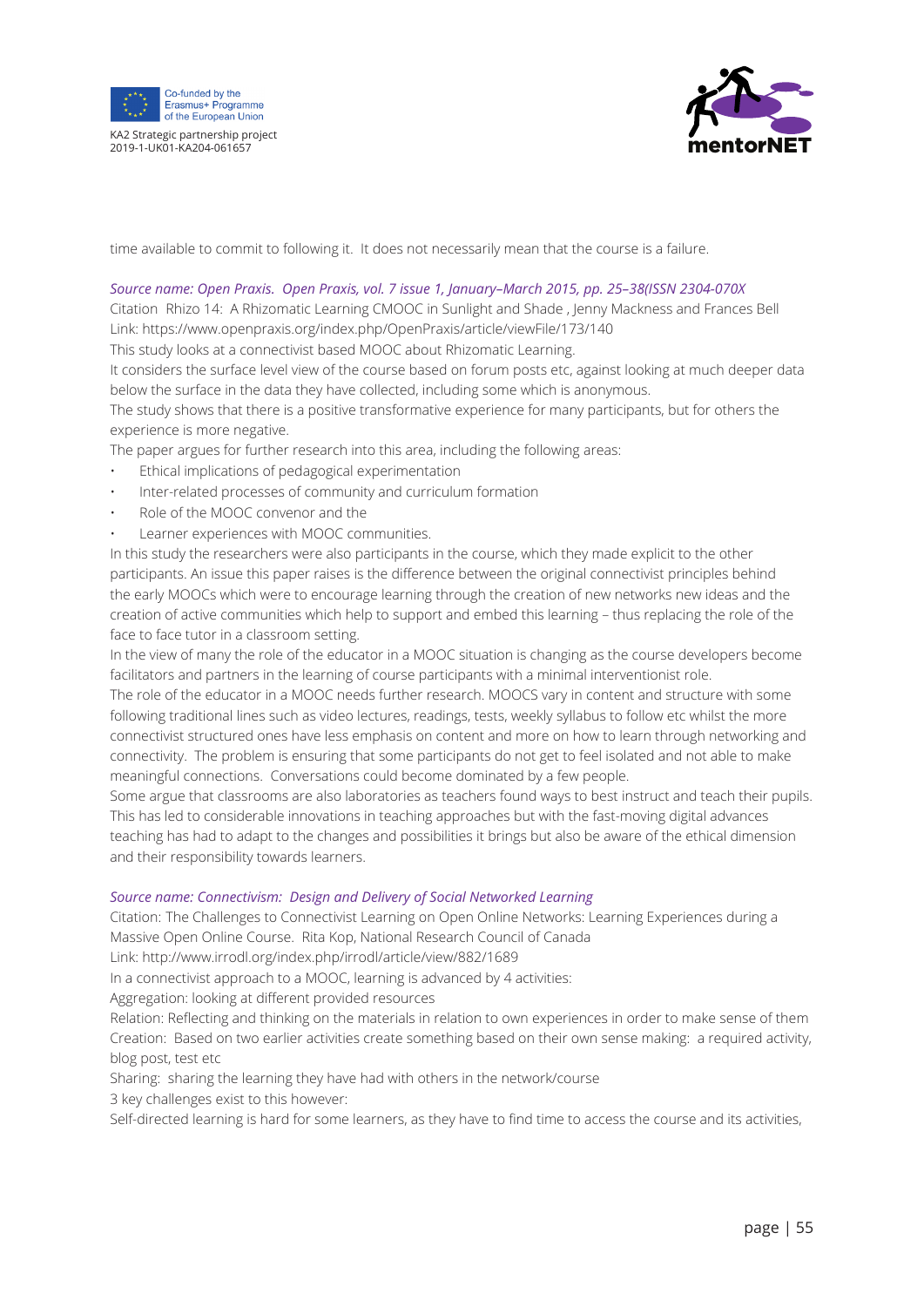



**mentorNET** KA2 Strategic partnership project **mentorNET** 

and the motivation to complete the different parts of the course and to develop learner autonomy. The problem of presence – how close does the learner feel that the activities they have to follow take place in real life, as if the medium of the computer were not there. In other words, they need the communication and feedback/collaboration with others as they would get in a classroom setting as far as the medium will allow. The MOOC needs to provide the scaffolding the learner needs to feel they are involved and supported. Some learners will need more support than others in this regard.

The problem of Critical Literacies: in order to fully engage and feel comfortable in an on-line learning environment, learners need different abilities and competencies. There is no overarching guide/teacher presence to support them and challenge their ideas and beliefs, to help them critically evaluate information and resources. The learner has to make these decisions themselves which is more than knowing how to use ICT well. They need to be flexible and have the ability to problem solve during their learning journey. There is a need for a high level of critical abilities in order to access the relevant information and resources and to reject the irrelevant.

The research study found that people had to be confident and competent in using the different tools available on the MOOC in order to become involved in meaningful interaction. It takes time to achieve this and to enable learners to learn in an autonomous way.

Other factors apart from time which were needed included the social presence of the facilitators and the participants, enhancing the sense of community and sense of belonging which built confidence and stimulated active participation.

The research showed that the majority of participants who were happy to aggregate, relate and share resources were not able to successfully create and share digital materials such as blog posts and videos. They needed time to feel comfortable and confident to digest the resources and materials in the course before actively contributing themselves. This may be a learning process which will improve as a learner undertakes more MOOC type courses.

#### *Source name: Musings on the edtech frontier Paul Stacey*

Citation The Pedagogy of MOOCS 11 May 2013

Link: https://edtechfrontier.com/2013/05/11/the-pedagogy-of-moocs/

Challenge for developers of MOOCs is how can you teach thousands of students simultaneously? Contrast between need for a face to face class to limit class size to achieve effective teaching and the desire to have as many students as possible enrol on a MOOC.

To reduce student drop out in MOOCs on the current massive scale will require pedagogical innovations. It is this innovation which the author feels is important. MOOCs originated in Canada (See Stephen Downes). Offered as informal learning open to anyone for free without a "credit" component. Early pedagogical approach was:

Orient Declare Network Cluster Focus MOOC was seen as a catalyst for knowledge and that knowledge was emergent. Idea as in earlier paper reviewed that 4 types of activity: Aggregate Remix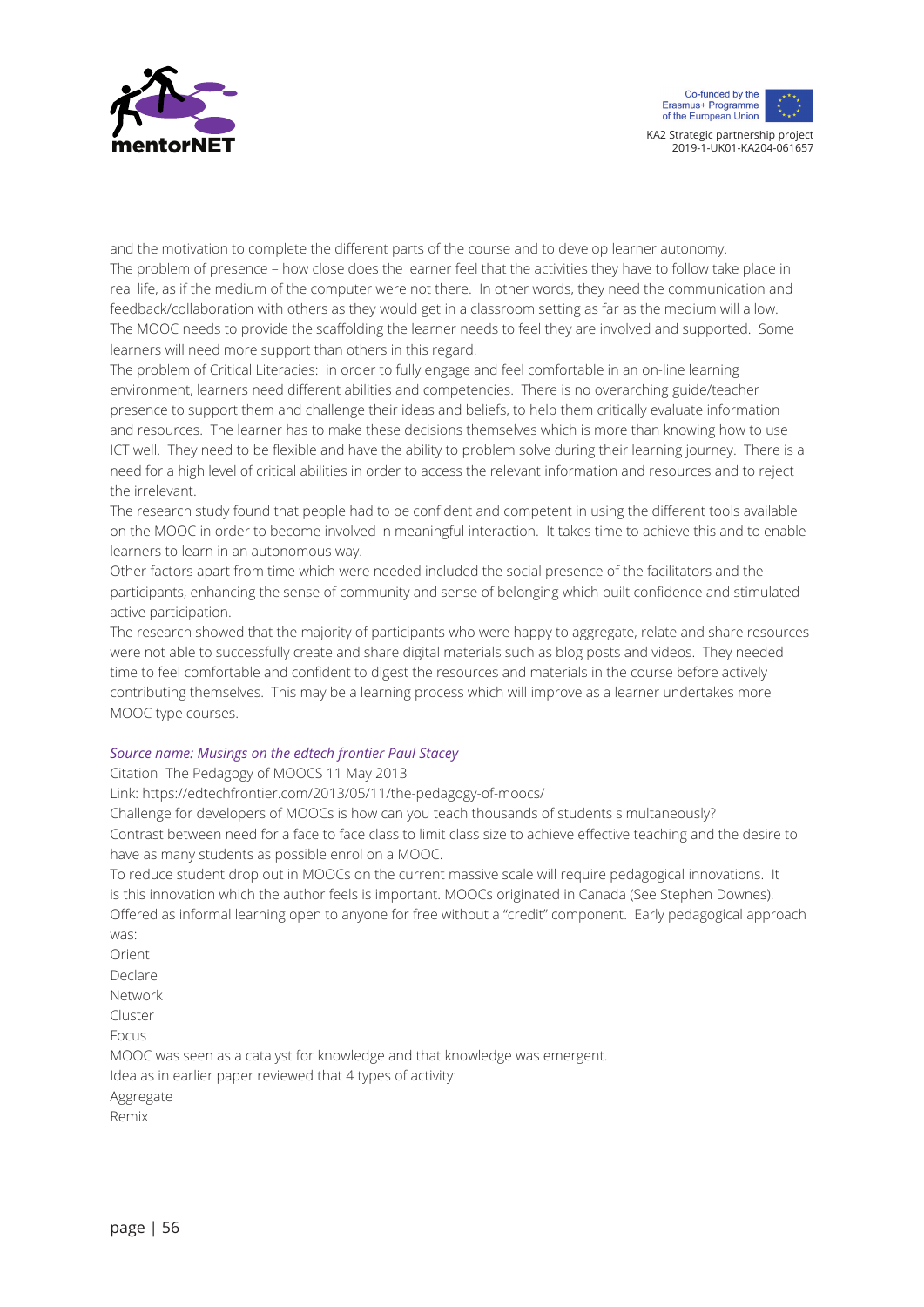

KA2 Strategic partnership project<br>2019-1-UK01-KA204-061657<br>2019-1-UK01-KA204-061657 2019-1-UK01-KA204-061657



### Repurpose Feed Forward

Known as connectivist course, as not conducted in one place or environment but all over the web, with participants adding their own contributions. They might end up in different places (in terms of knowledge). Sometimes participants worked together on producing an assignment which would be posted for all to see. MIT/Stanford then began producing MOOCs which were based on campus based didactic methods but used in the online environment. Did not reflect good practice in online learning environments.

Another MOOC format was that of Udacity which was based on weeklong course units which could take as long to complete as a learner wished. Discussion forums were included, and instructors could provide comment, but the main emphasis was on self-study.

Udacity students began to organise their own physical meetings so they could study together, ask questions and share ideas. Udacity provide a community site to facilitate this.

EDX and others like it have based their MOOCs on objectivist and behaviourist methods of teaching and learning. The belief is that social learning is not possible when you have so many thousands of students enrolled. Interaction is normally via artificial intelligent interaction with the platform.

The author believes it is relatively simple to add in instruction design into MOOCs which provides for deep discourse. The idea is to make use of student's breadth of knowledge and expertise and to tap into this through blogs, chats, wikis, discussion forums, group assignments.

Learning is not just acquiring a series of skills and knowledge but also acquiring knowledge through relationships, between students, students and the instructor(s), students and other web users. They need to make use of OER resources and the powerful affordances of openly licensed materials. Promote

the idea of digital openness, open source software, open access and open educational resources.

The author provided the following pedagogical recommendations for a MOOC:

 - Be as open as possible. Go beyond open enrollments and use open pedagogies that leverage the entire web not just the specific content in the MOOC platform. As part of your open pedagogy strategy use OER and openly license your resources using Creative Commons licenses in a way that allows reuse, revision, remix, and redistribution. Make your MOOC platform open source software. Publish the learning analytics data you collect as open data using a CC0 license.

- Use tried and proven modern online learning pedagogies not campus classroom-based didactic learning pedagogies which we know are ill-suited to online learning.

- Use peer-to-peer pedagogies over self-study. We know this improves learning outcomes. The cost of enabling a network of peers is the same as that of networking content – essentially zero.

- Use social learning including blogs, chat, discussion forums, wikis, and group assignments.

- Leverage massive participation – have all students contribute something that adds to or improves the course overall.

Source name: Open Learn: Education and Development: Open Education course

Citation: 4.5 Personal Learning Networks

Link:https://www.open.edu/openlearn/education-development/open-education/content-section-6.5 PLN- personal learning network- your personal network of peers is important in learning. A personal learning network provides a means not only of disseminating and finding resources but also of discussing ideas and connecting with peers. This PLN is very different to the resources available to leaners within the very structured and organised VLE, Virtual Learning Environment, hosted by academic institutions. Within a PLN is it the people who are important rather than the technology. This is shown when you think about a network you have in say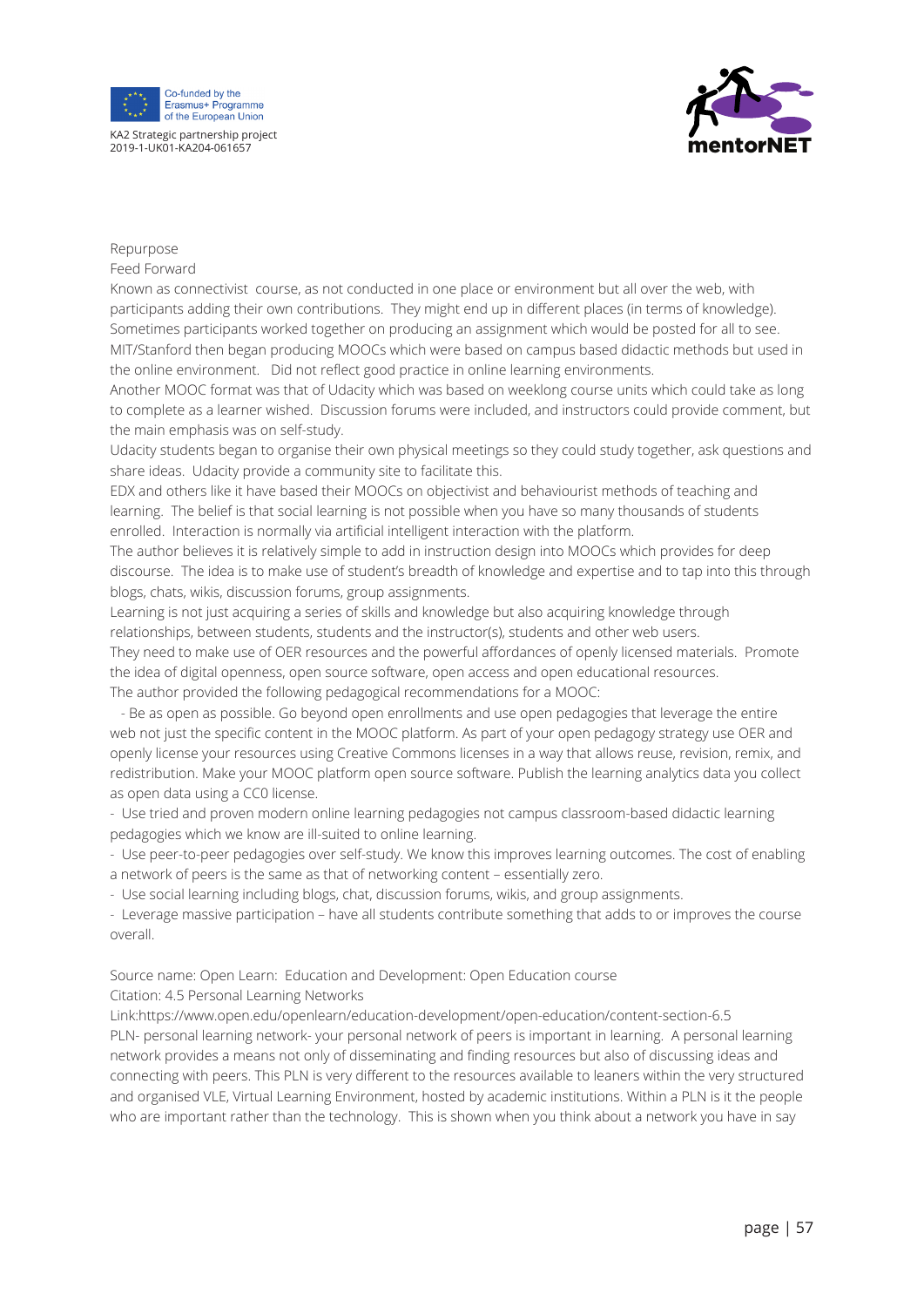



**mentorNET** KA2 Strategic partnership project **mentorNET** 

WhatsApp. If you migrate this network to Twitter, the value would be in the people in the network, not the tool being used. Though some tools facilitate specific network actions easier than others. ie. Twitter requires short postings! Wikipedia defines a PLN as:an informal learning network that consists of the people a learner interacts with and derives knowledge from in a personal learning environment. In a PLN, a person makes a connection with another person with the specific intent that some type of learning will occur because of that connection.

### *Source name: Journal of Interactive Media in Education*

Citation Daniel, J., 2012. Making Sense of MOOCs: Musings in a Maze of Myth, Paradox and Possibility. Journal of Interactive Media in Education, 2012(3), p.Art. 18.

### Link: https://jime.open.ac.uk/articles/10.5334/2012-18/

Two distinct types of MOOCs, the first are cMOOCS, based on connectivist and networking principles and where MOOCs first started in Canada, based on these principles. Second is that of xMOOCS, based on more behaviourist approaches which is the model taken up by the big universities such as Stanford and MIT. Many xMOOCS were based originally on old and outdated behaviourist pedagogy, relying on information transmission, computer-marked assignments and peer assessments. They do not offer personalised learning. Although allowing alternative routes through the materials and automated feedback they do not provide a sense of being treated as an individual. This requires online intervention, which could take the form of discussion forums, which provide support, encouragement and an understanding of an individual's needs. The author argues that the development of MOOCs will create a sea change in online offerings by educational establishments as they will focus on teaching quality and students as never before. It should help to create a trend for lower costs in higher education.

#### *Source name: Higher Education Academy*

Citation Liberating leaning: experience of MOOCs: Julie Wintrup, Kelly Wakefield, Debra Morris and Hugh Davis 2015

Link: https://eprints.soton.ac.uk/373639/1/HEA\_liberating-learning.pdf

In this third report we gain insights into the views and experiences of interviewees once they had finished their studies. Four themes emerged that provide an overarching synopsis: the fact that MOOCs were flexible, fascinating, and free made for a positive and attractive learning experience; a feeling of being part of something contributed to motivation and staying power; the wide variety of aspects of learning – including time invested, the organisation and pacing of learning, and the ways in which different formats and resources supported learning – were important factors; 'proof' of study, through some form of accreditation, however, attracted little interest.

The report proposes a useful continuum that connects two primary reasons for study: personal enjoyment, and learning for work or professional reasons, and juxtaposes these against whether learners' study alone, or participate strongly in social interaction. The typology provides a way for educators to audit the design of their MOOCs and to incorporate features that, based on the findings of the research, they suggest are likely to enhance the learning experience even more.

Interesting thought: the multiple choice or quiz format seems to run counterproductive to deep learning, instead testing superficial recollection of facts. Have to take care when creating them to understand what you want from them.

The authors introduce a 4-quadrant approach to guiding and supporting engaged learning: Studying alone

Social learning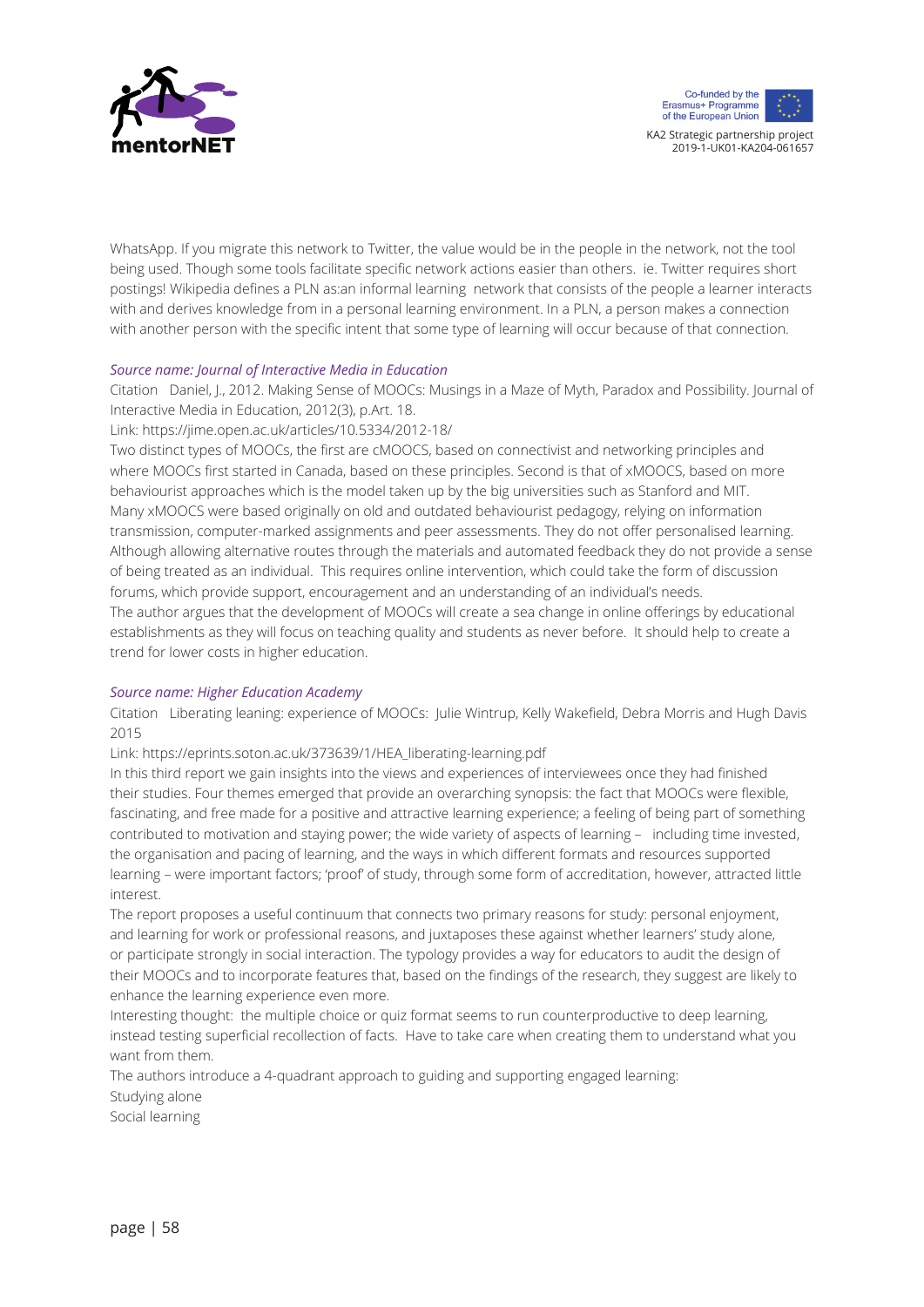

KA2 Strategic partnership project<br>2019-1-UK01-KA204-061657<br>2019-1-UK01-KA204-061657 2019-1-UK01-KA204-061657



Personal enjoyment

Learning for work/education

Could be a useful basis for developing a MOOC as it could help to promote greater learning and engagement. Might be useful to consider:

Making explicit how to use particular resources e.g. Videos, or how to structure a debate with peers How long more complex activities might take to encourage completion and not an attitude of just getting it done. Need to recognise that learning alone whether online or in traditional settings can be isolating. There are clear links between peer learning, social interaction and the sharing of resources.

The silent majority in a MOOC seem to benefit from, or even depend upon, the more active minority. The points they emphasised were:

Variety of formats: First, we aim to ensure that learners continue to be provided with content in as wide a range of formats as possible in order to cater for the diversity of learners – including disabled learners – that study MOOCs. This diversity seems to be far greater than is the case with many traditional online and distance learning courses, not least because of the large number of nationalities who enrol on MOOCs with their respective different educational backgrounds. It is challenging to provide a high-quality learning experience that meets these needs and expectations, and although we recognise that we cannot please all the people all of the time

– and indeed, that student satisfaction is not necessarily a helpful tool when gauging the effectiveness of pedagogy and the quality of learning – the evidence suggests that variety is one of the keys.

Clear Guidance: Second, we have taken note of the supportive role that clear guidance to learners plays in ensuring their study of a MOOC is positive. Information about what is expected of them, how long an activity is likely to take, whether their learning develops incrementally or instead offers discrete blocks of learning, and how the MOOC is structured, all contribute to facilitating the learning experience and to managing learners' expectations. These subtle indicators need to be carefully thought through so that they are easily visible but do not dominate either visually or by requiring excessive reading. Similar guidance in the form of signposting more difficult exercises or contested theoretical ideas that require greater critical analysis we plan to do routinely, enabling effective time management for independent study and reflection.

Importance of good design: Designers have a real role to play in MOOCs, as they do in all online learning. We have realised afresh the importance of designers and educators collaborating together in order to develop the skills of differentiating between a poorly constructed session and a genuinely difficult task that needs greater application, especially when responding to learner feedback. Another area requiring close collaboration is between designers and academic librarians about issues such as guidance and negotiation for copyright and licensing of resources for MOOCs; support for MOOC design; and support for information and digital literacies for educators and learners on MOOCs.

Good Netiquette: Our ongoing focus will be to build on the expertise we have already gained and to seek to develop opportunities by ensuring learners are able to seek advice quickly and easily, by creating a sense of welcome and being available to give, or point to, relevant information. At the same time, again emphasising good online practice beyond MOOCs, 'netiquette' in the form of using inclusive language, demonstrating respect for alternative viewpoints and all the other forms of acceptable social interaction, needs to be endorsed through specific guidance and exemplary practice.

Addressing feelings of isolation: Learners with a specific goal need to develop ways of pacing themselves and to focus on one MOOC at a time in order to engage with their learning in depth and do any associated extra research and reading. At the same time, looking for opportunities to apply their new learning, either through conversations and debates with peers in a forum, or elsewhere outside the MOOC environment (e.g. professional networks, social networks, at work) will go a long way to addressing potential feelings of isolation.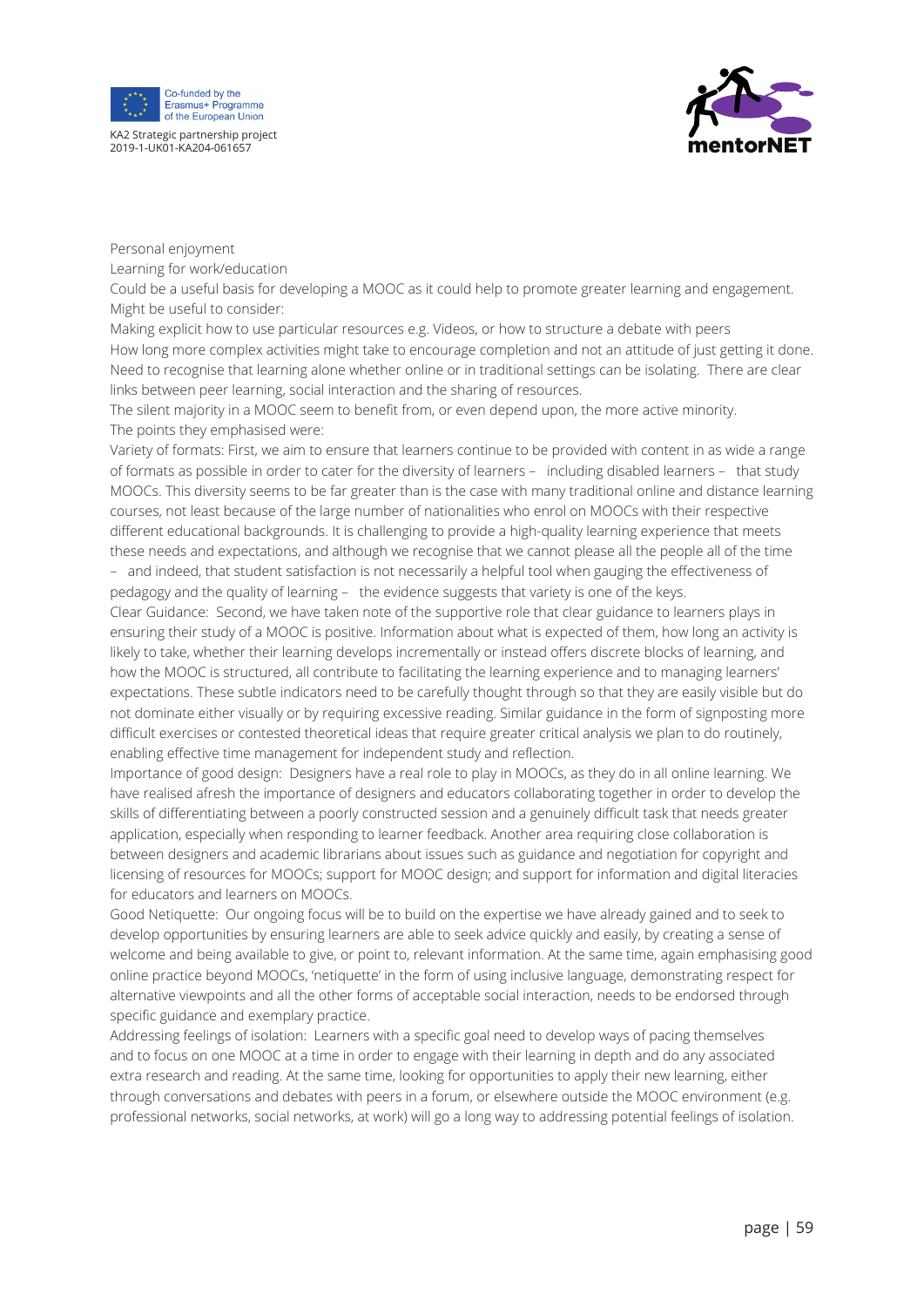



**mentorNET** KA2 Strategic partnership project **mentorNET** 

### *Source name: Digging deeper into learners' experiences in MOOCs: Participation in social networks outside of MOOCs, notetaking and contexts surrounding content consumption, G Veletsianos, A Collier, E Schneider*

Citation: British Journal of Educational Technology: Volume 46, Issue 3. 570-587, 25th May 2015 Link: https://onlinelibrary.wiley.com/doi/abs/10.1111/bjet.12297

13 in depth interviews. Age range 25-67

9 female, 4 male

From USA, Canada, El Salvador, India, Ireland, the Netherlands

7 took part in first MOOC, 3 was second MOOC, for 3 more they took part in 3rd, 4th and 5th MOOC consecutively.

92% of participants took notes either on paper or on digital platform

All students described that environmental and personal factors shaped their course participation. Implications and Recommendations:

- 1. Learner's participation and experiences resists monolithic interpretations
- 2. Learners are active in digital environments other than the central MOOC platforms.

3. An over reliance on digital data leaves many learner activities invisible to researchers.

Unsurprisingly the authors highlights the lack of literature around MOOCs that look into the metrics of MOOCs that are not captured on the MOOC platform (EdX, Coursera, FutureLearn, etc.), notably the social engagements, note-taking, and content consumption. Something I'd not considered before is the "availability of large-scale data sets appears to have shaped the research questions that are being asked about MOOCs." It's something I've wrestled with … are we asking the right questions about a course 'success', and do we have the right data to start with? I think not, on both counts. I would love to know more from learners on a MOOC, but the response rate on post-course surveys are typically low, typically completed by the ones who finished the course and enjoyed it. It's the learners who signed up and didn't visit the course, those who did visit the first step but then left, and those who dipped in and out that I really want to hear from. They have as much to say about the course, it's content, it's delivery, and it's 'merit' as those who completed.

The paper concludes, rather disappointingly, by saying that "researchers need to dig deeper, and use an array of methodological tools to do so. Separately or together, each research method can lead to pragmatic suggestions to improve open teaching and learning through social, pedagogical, or technological approaches." I shouldn't be too surprised with the conclusion as there isn't a good metric to define a MOOC or online courses' success – it depends on what you define as the success (numbers of learners enrolled, numbers of learners completing, passed assessments, duration of study, post-course questionnaire, course reach, etc.)

David Hopkins. https://www.dontwasteyourtime.co.uk/mooc/

reading-digging-deeper-into-learners-experiences-in-moocs/

Important to agree what metrics are being used to define a successful MOOC: there are no set criteria here.

### *Source name: Time is the bottleneck: A qualitative study exploring why learners drop out of MOOCs. Thommy Eriksson, Tow Adawi and Christian Stohr*

Citation: Journal of Computing in Higher Education, 29, 133-146 (2017)

Link: https://link.springer.com/article/10.1007/s12528-016-9127-8

This paper looks at why over 90% of Massive Open Online Courses (MOOCs) never finish their course. This is a qualitative study with in-depth interviews with 34 learners.

Four main factors influencing drop-out:

(1) the learner's perception of the course content,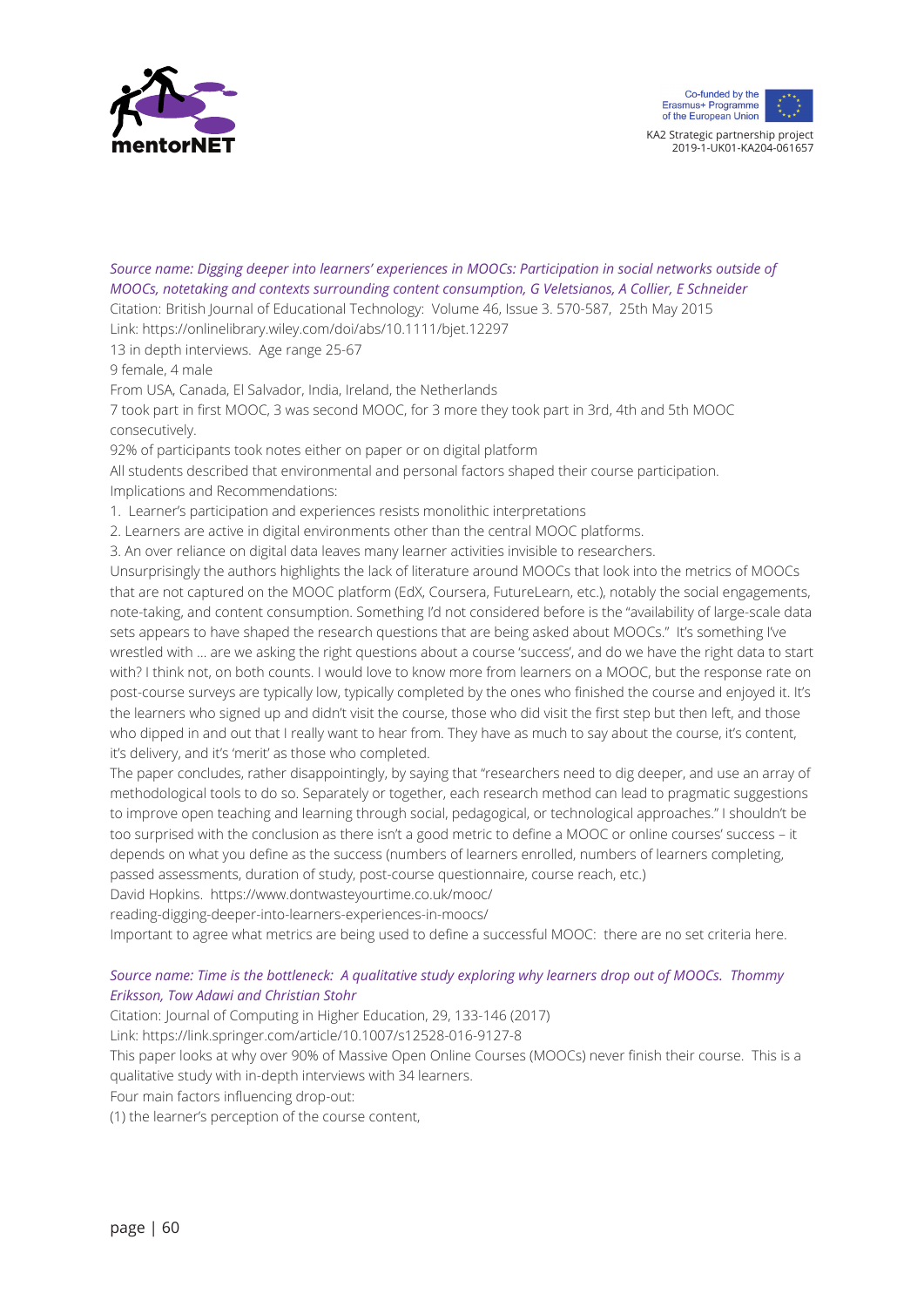

KA2 Strategic partnership project<br>2019-1-UK01-KA204-061657<br>2019-1-UK01-KA204-061657 2019-1-UK01-KA204-061657



(2) the learner's perception of the course design,

(3) the learner's social situation and characteristics, and

(4) the learner's ability to find and manage time effectively.

How the learners conceptualized a MOOC had a strong impact on how they engaged with the contents. Much of past studies are based on qualitative studies based on data from course access as learners who do not finish MOOCs are unlikely to answer post-course surveys. Our findings raise several interesting questions that merit further study. Firstly, a dominant theme in the interviews was the learners' lack of time to engage with the MOOCs. To mitigate this issue, it is therefore worth exploring aspects such as the best time during the year to run a MOOC, the duration of a MOOC, scheduled vs self-paced MOOCs, and the duration of the recorded lectures (Bruff 2013). Secondly, one set of dropout factors identified in our study is directly related to one of the hallmarks of MOOCs: the openness. When a course is open for everyone, some learners will have problems with the content being too difficult, or too basic, and some will have problems with understanding English, while others will have problems with Internet connections. Thus, we can ask two rhetorical questions: Are MOOCs really open? To what extent should the producers of MOOCs adapt the course design to learners with different levels of pre-knowledge, learners with too low English fluency, and too unreliable Internet connections? Our qualitative interview study does not provide statistics on how common it is that dropouts are caused by these three factors. However, the number of interviewees that mentioned these aspects suggests that the effect is at least noticeable on dropout rates. Finally, one of the more ambiguous results from the interviews concerns the relation between course design and dropout rates. The issue with the faulty assignment indicates that design mistakes occur and that they will have a distinct effect on dropout rates. Exploring these issues in more detail can improve the learning experience for all MOOC learners, regardless of whether they intend to complete the whole MOOC or just parts of it.

### *Source name: My First MOOC Experience: Morgan C Matthews*

Citation: Learning Design at Dartmouth: Blog

Link: https://sites.dartmouth.edu/edtech/2015/09/18/my-first-mooc-experience/ Pre-Course expectation:

Notably, my expectations for being a student in a MOOC emulated experiences in many classes I took at Dartmouth: in terms of how course material is presented, what class activities look like, and what I would learn. The only difference I anticipated was that because the course is online, I thought I would not have any interactions with the professor and other students taking the course. Actual experience:

- MOOCs can be designed differently with the audience and educational platform in mind.

- You learn differently in a MOOC because it is free and online! The professor and everyone involved in the course are interested in fostering online communities, and this is reflected in the activities you do in this class. To my surprise, the first thing I did in the MOOC was not watch a lecture or do a reading, but instead participate in a discussion. The first course activity was posting about prior experiences with opera and engaging with other students' responses in the discussion thread. To emphasize the importance of discussion in the course, the tab immediately to the right of "Syllabus" in the course navigation is "Discussion." As I went through the four sections in the first week of the course, I was presented with activities I had not anticipated: online searches for examples to share in a discussion, contributing to a word cloud, sharing tips for listening strategies, and writing a short analytical essay on the opera. Lectures, which I anticipated being the focal point of the class, were short – about five minutes each – and guided my own explorative learning in the course. While the discussions were not live when I beta-tested the course, I was intrigued to see what other students posted in discussions and to see how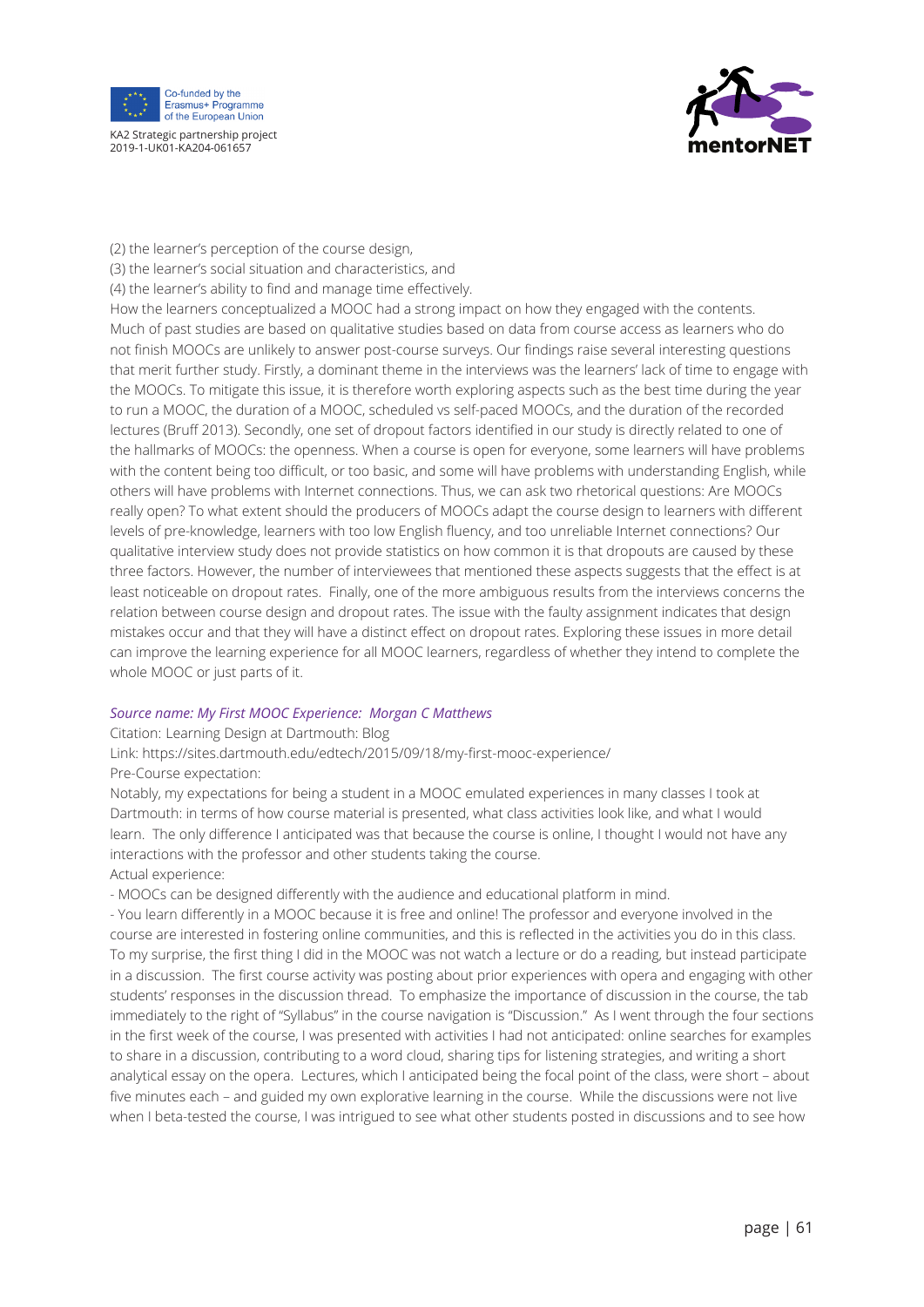



**mentorNET** KA2 Strategic partnership project **mentorNET** 

they reacted to the ideas I shared. Although this online course may not have converted me into a committed opera fan, it did cause me to ask some questions about my previous classroom learning experiences, and think about how I can help myself learn better. How often did my large lecture courses in college encourage me to discuss a course concept with a fellow student?

- How many times did I explore course concepts further through personal-interest online searches?
- Did I ever take time during a term to reflect on what I had learned, besides studying for exams?

### *Source name: Gap between MOOC designers' and MOOC learners' perspectives on interaction and experiences in MOOCs: Findings from the Global MOOC Quality Survey, M Stracke, A M Texeria, B Vassiliadis; E Tan; M dC T Pinto; A Kameas; C Sgouropoulou*

Citation: This article is supported by MOOQ, the European Alliance for Quality of Massive Open Online Courses (www.MOOC-quality.eu). The vision of MOOQ is to foster quality in MOOCs leading to a new era of learning experiences. MOOQ is funded by the European Commission under the project number: 2015-1-NL01-KA203-008950.

Link: https://core.ac.uk/download/pdf/158844203.pdf

Aim of researchers in project to create a Quality Reference Framework.

(www.MOOC-quality.eu). See below for Framework

This paper concluded that: MOOC designers do not seem to understand very well the needs and demands of MOOC learners. This leads us to conclude that it can be questioned whether designers currently understand and meet the needs and demands of MOOC learners.

http://mooc-quality.eu/wp-content/uploads/2019/11/Quality\_Reference\_Framework\_for\_MOOCs\_v11.pdf This framework aims to address the identified issue of MOOC designers not understanding their learners needs sufficiently when designing their courses.

### *Source name: Learning in MOOCs: A Comparison Study. Proceedings of the European Stakeholder Summit on experiences and best practices in and around MOOCs.*

Citation: Milligan, Colin; Littlejohn, Allison and Hood, Nina (2016). Learning in MOOCs: A Comparison Study, Proceedings of the European Stakeholder Summit on experiences and best practices in and around MOOCs. In: Proceedings of the EUROPEAN STAKEHOLDER SUMMIT on experiences and best practices in and around MOOCs (EMOOCS 2016)(Khalil, Mohammad; Ebner, Martin; Kopp, Michael; Lorenz, Anja and Kalz, Marco eds.), Karl-Franzens, Universitat Graz, Graz, pp. 15–26

Link: https://oro.open.ac.uk/46383/8/Learninginmoocs.pdf

Yet, MOOCs attract diverse groups of learners, many of whom may lack the ability to self-regulate, or choose not to regulate their own learning (MILLIGAN, LITTLEJOHN & MARGARYAN, 2013). This presents a design challenge to MOOC providers: to create MOOC environments that encourage and assist learners to selfregulate their learning. MOOCs are still novel, and we know very little about how individuals learn in MOOCs. Research in this domain is vital in developing our understanding of how to design MOOC environments that encourage active agency in learning. The analysis presented here helps us to recognize learning exhibited by MOOC learners across the two study contexts. Regardless, of context, high self-regulators will focus their effort on learning: extending their knowledge and expertise to benefit their current or future roles. This is the case regardless of whether they were intending to complete the course, or study more strategically. In contrast, low-self regulators focus primarily on performance, aiming to complete the course, with less (conscious) regard for what they want to learn. At least among the professionals studying here, there was a high level of confidence in their ability to learn, though this was sometimes diminished if the individual was an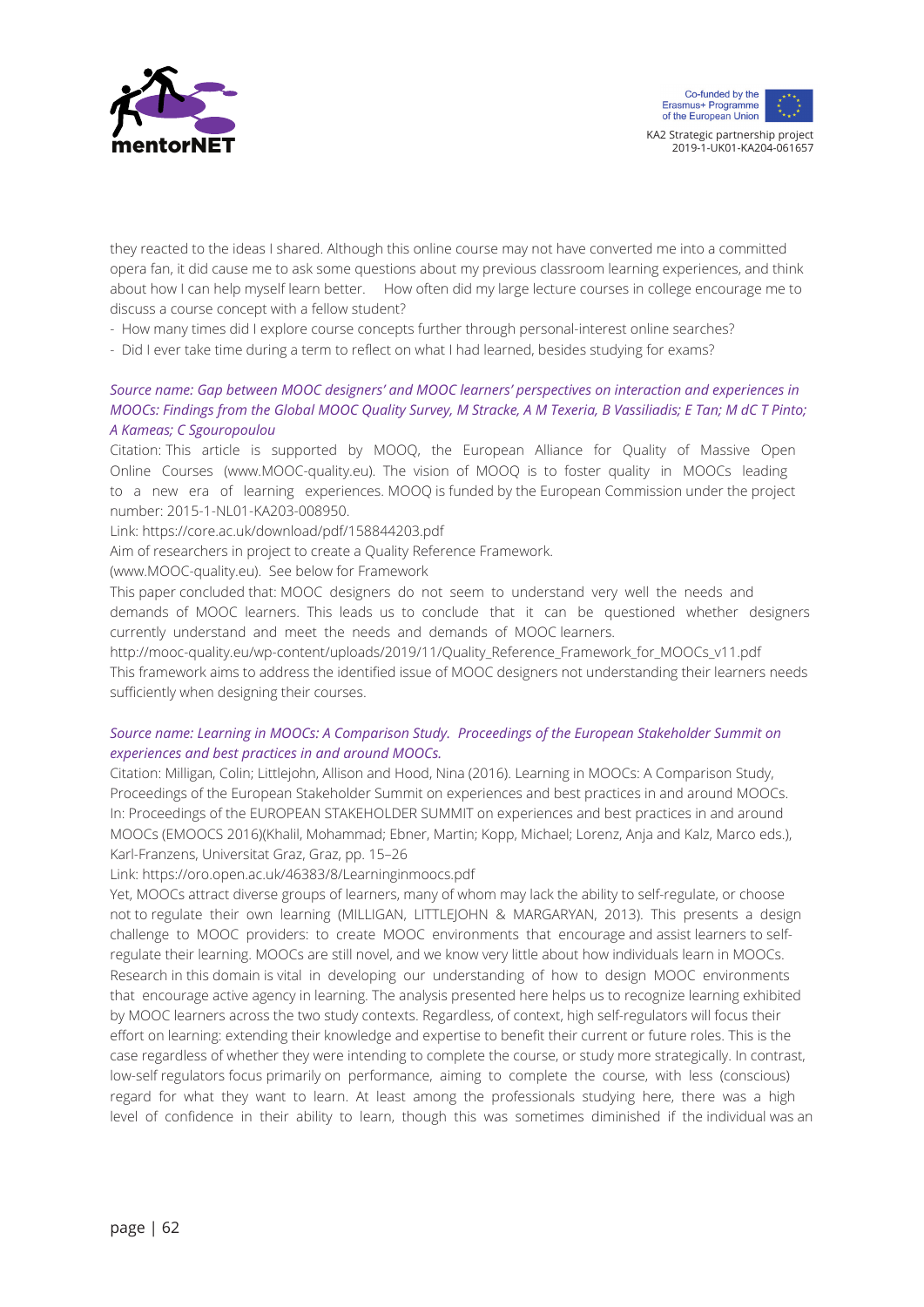

KA2 Strategic partnership project<br>2019-1-UK01-KA204-061657<br>2019-1-UK01-KA204-061657 2019-1-UK01-KA204-061657



inexperienced MOOC learner. But context is also important. The rigid structure of the Fundamentals of Clinical Trials course encouraged learners to fall into line, all progressing through the course in a similar fashion. In contrast, the more in-depth tasks that formed the core of the Introduction to Data Science Course encouraged learners to focus their learning on those aspects which were of most relevance to them.

For example, course designs that encourage learners to adopt a more active role in their learning by requiring them to utilise their own expertise or integrate learning into their work contexts may be particularly appropriate for professional learners who typically have focused learning requirements.

### *Source name: Instructor Experiences Designing MOOCs in Higher Education: Pedagogical, Resource, and Logistical Considerations and Challenges*

Citation: Zhu, M., Bonk, C.J., & Sari, A.R. (2018). Instructor experiences designing MOOCs in higher education: Pedagogical, resource, and logistical considerations and challenges. Online Learning, 22(4), 203-241. doi:10.24059/olj.v22i4.1495

Link: https://pdfs.semanticscholar.org/98f8/f132c138cd773983d6db6ff08b9ebc640aa0.pdf As massive open online courses (MOOCs) increase, the large scale and heterogeneity of MOOC participants bring myriad significant design challenges. This exploratory mixed methods study explores 143 MOOC instructors' considerations and challenges in designing MOOCs,12 of whom were interviewed and had their courses analysed. The survey, interview, and course review data revealed a variety of considerations and challenges in MOOC design in terms of pedagogy, resources, and logistics. Pedagogical considerations included learning objectives, assessment methods, course length, course content, flexibility, and collaborative learning support. Resource considerations included the affordance of MOOC platforms, support from the host institution and the platform, and the available intellectual and hardware resources. Logistical considerations included the amount of time instructors spent designing the MOOC. The obstacles included pedagogical challenges(e.g. ,engaging learners, increasing learner interaction, and limited assessment methods), resource challenges(e.g. ,limitations associated with the affordances of the platform), and logistical challenges(e.g., time limitations for designing and developing MOOCs). To address these challenges, the instructors often relied on reviewing other MOOCs. They also sought help from colleagues, their universities, and support personnel of the adopted platforms.

#### *Source name: The pedagogy of the massive open online course: the UK view*

Citation: The pedagogy of the massive open online course: the UK view, S Bayne and J Ross, University of Edinburgh. The Higher Education Academy Feb 2014

Link: http://www.aiai.ed.ac.uk/project/ix/documents/2014/HEA\_Edinburgh\_MOOC\_WEB\_240314.pdf Three key messages:

1. MOOCs are multiple: we can no longer define them either as a single 'transformative' entity or clearly position them in terms of the previously dominant cMOOC/xMOOC binary.

As we have attempted to illustrate here in our snapshots, MOOC pedagogy itself takes multiple forms, and can rarely be tightly aligned either with a purely instructivist, outcomes- and content-oriented ethos, or with an entirely collaborative, social and open approach.

2. MOOC pedagogy is not embedded in MOOC platform, but is negotiated and emergent, a socio material and discipline-informed issue.

3. The teacher persists in the MOOC: though reworked and disaggregated, the teaching function and teacherly professionalism remain central.

The 'teacher function' within the MOOC is disaggregated and re-worked in different ways, depending on platform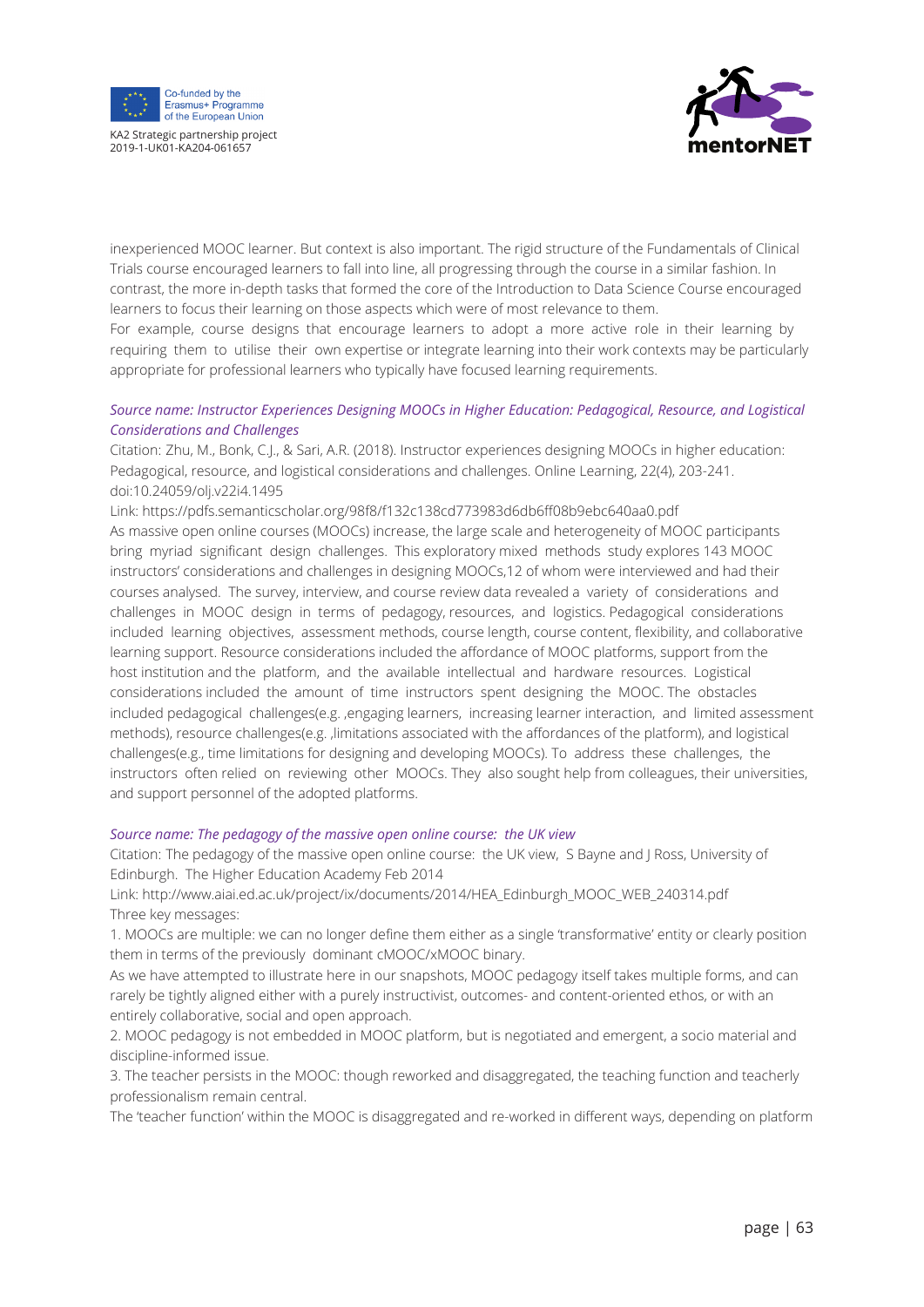



**mentorNET** KA2 Strategic partnership project **mentorNET** 

and pedagogy. Platform-defined roles speak their own definition of how 'the teacher' might be understood, from the 'educator, host and mentor' of FutureLearn, to the 'instructor, teaching assistant and community teaching assistant' of Coursera. Other aspects of the teacher function are informed by more discursive constructions that circulate through practitioner and researcher networks: from the 'facilitator' and 'fellow node' privileged by those drawn to 'connectivist' approaches, to the celebrity academic or role model suggested by the promise of access to the 'world-class professor' in Coursera (Coursera, About us).

At the same time, however, we need to be prepared to rethink how certain teacher-functions are enacted in MOOC space, and by whom, or what. Machinic substitutions for teacher feedback are already common in MOOCs that apply automatic marking to quizzes and assessments. The 'teacher as code' is likely to become more of a feature, as assessment technologies like Automated Essay Scoring, already subscribed to by the MOOC platform EdX, become common (see Balfour 2013 for a useful review). Intelligent tutoring and adaptive learning systems for MOOCs, informed by advances in natural language processing and learning analytics, are likely to further orient MOOC pedagogy toward the non-human teacher. A challenge here is to balance what is good in machinic intervention in the teaching function with a critical understanding and valuing of the professionalism and pedagogic capacities of the human teacher.

### *Source name: Engaged learning in MOOCs: a study using the UK Engagement Survey*

Citation: Engaged learning in MOOCs: a study using the UK Engagement Survey. J Wintrup, K Wakefield, Hugh Davis. The Higher Education Academy 2015

Link: http://www.aiai.ed.ac.uk/project/ix/documents/2014/HEA\_Edinburgh\_MOOC\_WEB\_240314.pdf This study looked at learner engagement in a MOOC course and had the following recommendations: Education enhancement: curriculum developers and learners

• Understanding engaged learning in a MOOC context offers curriculum developers new insights for enhancement. Curriculum developers and learners would benefit from putting measures into place in order to discover what aspects of their courses most and least engage learners, and how particular activities engage different types of learners.

 • Identifying the independent learning activities most suited to online learning – in promoting such things as intellectual challenge and enabling new forms of understanding – would be valuable and could be made explicit to learners.

• In the same way, curriculum developers could enable learners to be more strategic and to make more informed choices about how to spend time and invest energies by generating greater clarity about what social learning and interactivity contributes to engaged learning (both within the MOOC community and outside of it). • Providing direction and guidance to learners about ways to apply new empirical or theoretical knowledge to 'real world' problems may be helpful in deepening and sustaining understanding and promoting creativity. Including and eliciting learners' own ideas and projects would also be a way of developing greater involvement.

 • Findings suggest MOOC developers might usefully create more effective opportunities for self-directed and open-ended learning. This is particularly important if learners are using MOOCs as a stepping-stone to higher learning.

• If the development of more social forms of learning is a goal, then MOOC development teams might usefully consider how the diversity, commitment and focussed interests of MOOC learners might best be harnessed and utilised to promote the formation of networks and communities.

• Curriculum designers would benefit from gaining a greater understanding of how to enhance engagement in independent, online learning. This also has relevance to blended forms of learning, to the 'flipped classroom' concept, and to work-based, professional development and lifelong learning more generally.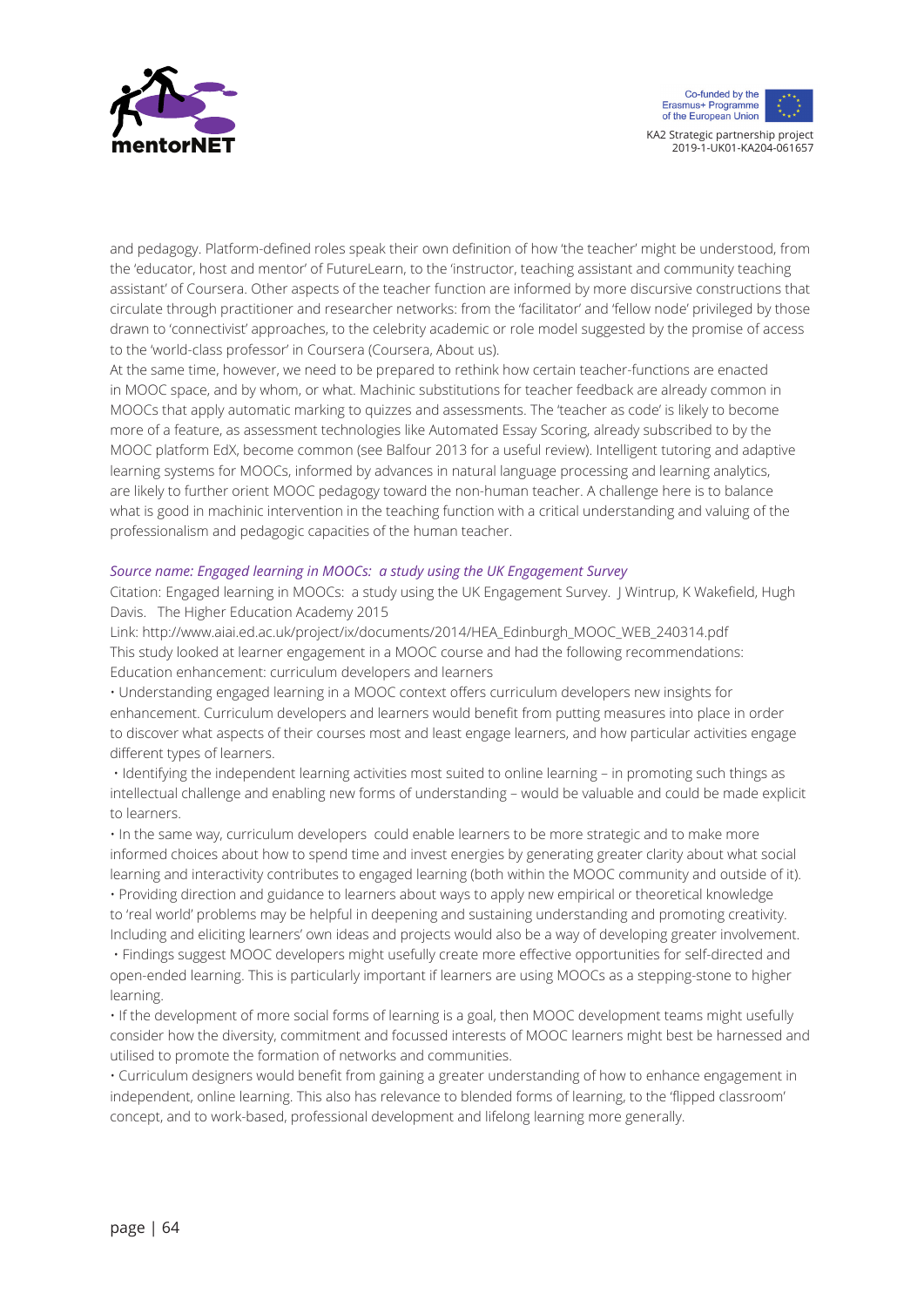

KA2 Strategic partnership project<br>2019-1-UK01-KA204-061657<br>2019-1-UK01-KA204-061657 2019-1-UK01-KA204-061657



Higher Education Providers and marketing teams

• Learner characteristics suggest that MOOCs need to be reaching different sections of the population if the objective of widening access to study in higher education is to be achieved. Further work needs to go into how this might be done.

 • Given the successful engagement of many who persisted with the MOOCs researched, marketers and those communicating key messages about MOOCs need to consider in greater depth how to attract a more diverse cohort.

• Accreditation of learning that attracts UCAS points is necessary if MOOCs are to become part of the landscape of higher education and provide a route to the full range of higher-level learning. HE providers should work at putting this into place.

Researchers and policy makers

• Further research is necessary in order to gain a deeper understanding of the educational role of MOOC peer communities and their interactivity if MOOC teams are to make informed decisions about how best to invest time supporting learners. This is likely to differ across types of MOOC, across curriculum development teams and according to learners' own reasons for undertaking the MOOC.

 • If government and MOOC providers are to know whether the widening access goal has been realised, then collation and analysis of a much more detailed range of demographic information over significant periods of time is necessary, following learners from first contact through and well beyond completion.

 • Similarly, more needs to be learned about the potential of analytics to support persistence and completion through targeted communications and interventions. However, as with the collection of demographic data, there is a risk that such approaches could become intrusive.

### *Source name: European Association of Distance Teaching Universities (EADTU). The Netherlands*

Citation: The 2018 OpenupEd Trend Report on MOOCs, Facilitated MOOC support – closed bubbles in an open sea. A Creelman, Linnaeus University, Sweden and G Witthaus, University of Birmingham

Link: https://www.openuped.eu/images/Publications/The\_2018\_OpenupEd\_trend\_report\_on\_MOOCs.pdf Many of the people who could gain most from open online education lack the necessary study skills and digital literacies to participate effectively. Although most MOOC providers offer some online support services, they cannot provide personal, face-to-face support.

Many people are unfamiliar with the principles of online learning and need practical support and advice from a trusted mentor or friend to learn effectively. By forming local support groups, various organisations and communities can provide that vital support to give learners the skills and confidence needed to complete an online course. In the long term there are signs that new learning eco-systems are growing around MOOCs and this can enable more people to benefit from open education in the future. There is evidence that informal support groups contribute positively to retention rates on MOOCs. Brooks et al. (2015) found that learners signing up for a MOOC with friends or family members correlated positively with levels of course completion, achievement and discussion forum usage. Damasceno (2017) found that P2P Learning Circles running in public libraries across Kenya had remarkably high retention rates among learners with no previous experience of online education.

Good practices. MOOC Meetups is a social networking platform for MOOC learners who want to meet up with other learners in their local area. MOOC Lab's service, Find a study buddy, allows learners to team up with other learners studying the same course or the same subject at a similar level of study. This platform is not exclusively for MOOCs but offers a lifeline to otherwise isolated learners. In 2015 a number of German adult education institutions (Volkshochschulen) ran a course called ichMOOC to explore personal online representation. To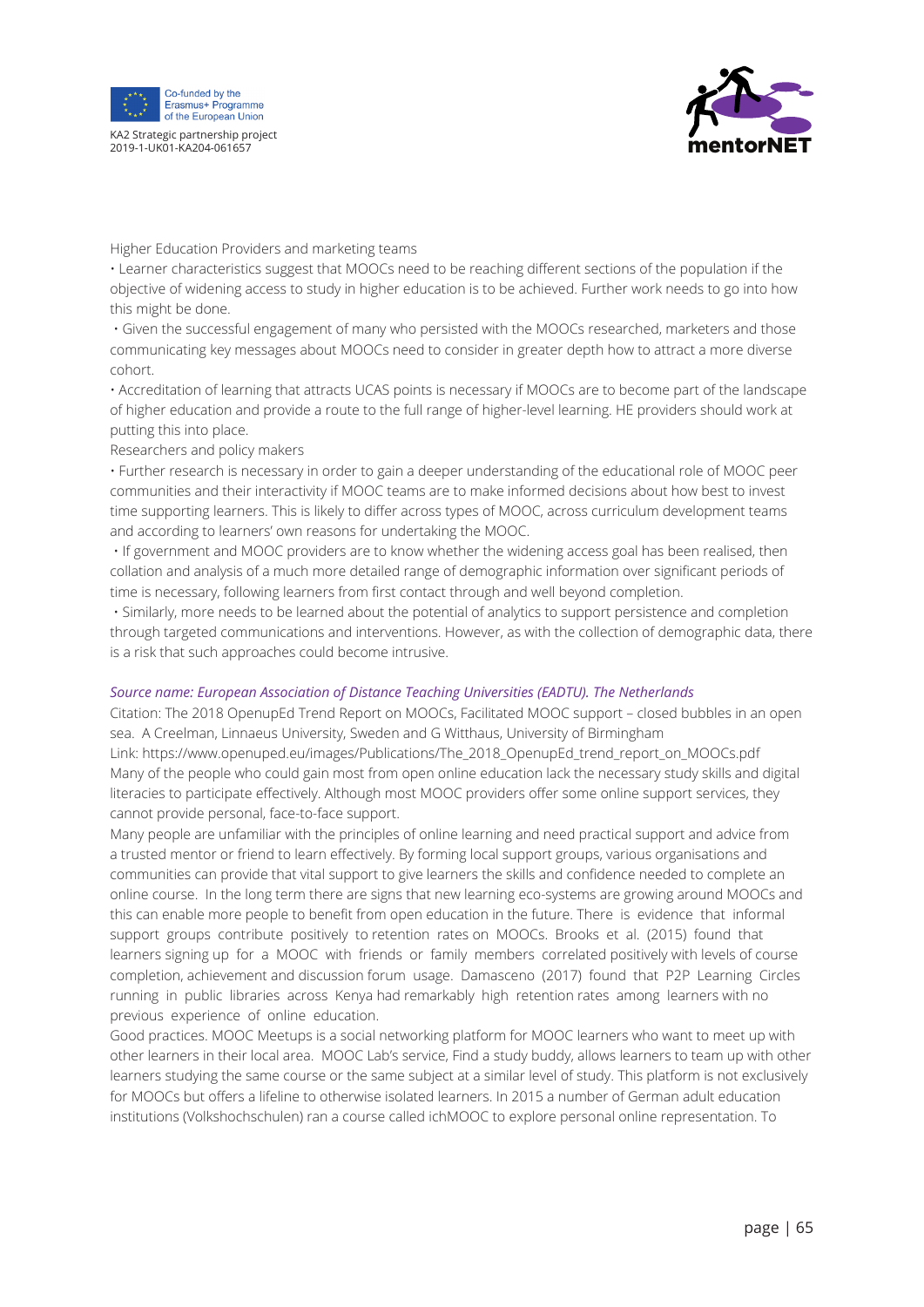



strengthen learner participation,'MOOCbars' were introduced in several towns to gather MOOC participants to regular on-site meetings for further discussion of the issues raised by the MOOC.

The P2P University (P2PU) offers learning circles–study groups for people who want to take MOOCs together, in person.

R Labs in South Africa offers free, specialised skills training courses to the local community, and provides local support for UCT's Changemaker MOOC.

MOOCs4inclusion is a study, commissioned by the European Commission, the Directorate General Joint Research Centre (DG JRC), which aims at assessing the adequacy (mapping and analysing) of Massive Open Online Courses (MOOCs) and Free Digital Learning (FDL) for inclusion of migrants and refugees.

Support for refugees in MOOC. There are several examples of support groups for MOOC learners in refugee camps. The aid agency CARE International offers weekly 'MOOC screenings' in a refugee camp in Jordan (Bokai, 2017), to help refugees there prepare for future employment. They have also found that offline meetups led to better learning. Crea (2015) reports on a four-year pilot of the Jesuit Refugee Service's provision of local classroom support for online higher education programmes in refugee camps. Positive impacts were reported, with graduates going on to serve their local communities in new ways. The inZone MOOCs4PeaceCentre helps learners in a Kenyan refugee camp to gain conflict resolution skills through locally facilitated MOOC study and workshops(Moser-Mercer, 2014).

Another model for supporting refugees has emerged in Germany: Kiron Open Higher Education offers a programme of curated MOOCs to refugees, along with support from volunteer tutors and mentors. The credits achieved by refugees in this way are recognised by some German Higher Education Institutions. Early findings indicate that offline, face-to-face support plays a critical role in the retention and success of Kiron learners (Suter & Rampelt, 2017

### Conclusion

Inexperienced online learners who want to benefit from the opportunities offered by open education may need to first establish a secure and supportive group of colleagues -ironically, the key to participation in open education is a safe, secure and restricted base where they can discuss course content with trusted peers in their own language and apply the lessons to a local context. These 'safe bubbles' can be either closed online groups or physical meetings, organised by the learners themselves (from book circles to MOOC circles) or by third parties such as libraries, community centres or local education institutions. A filter bubble can sometimes be positive!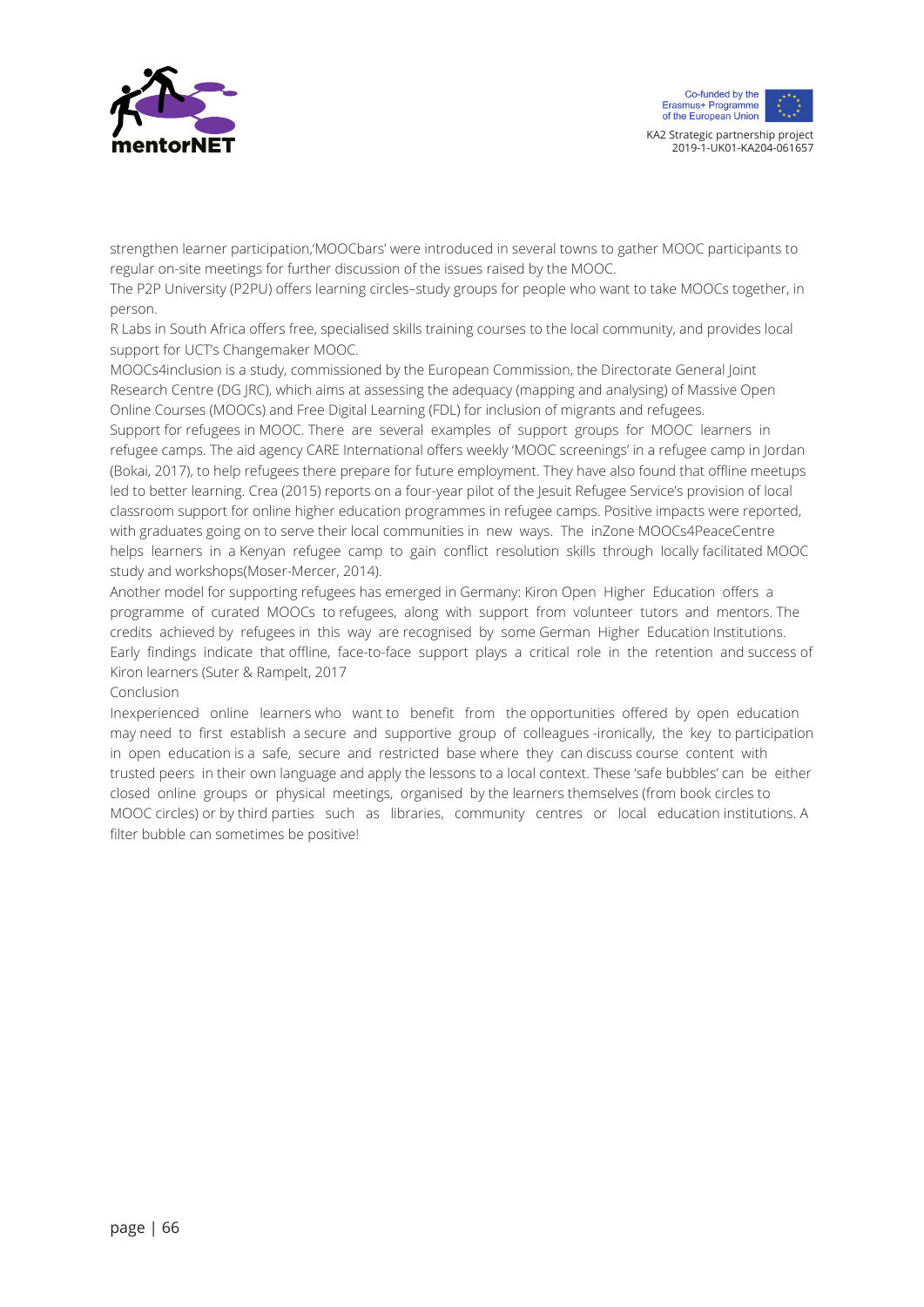